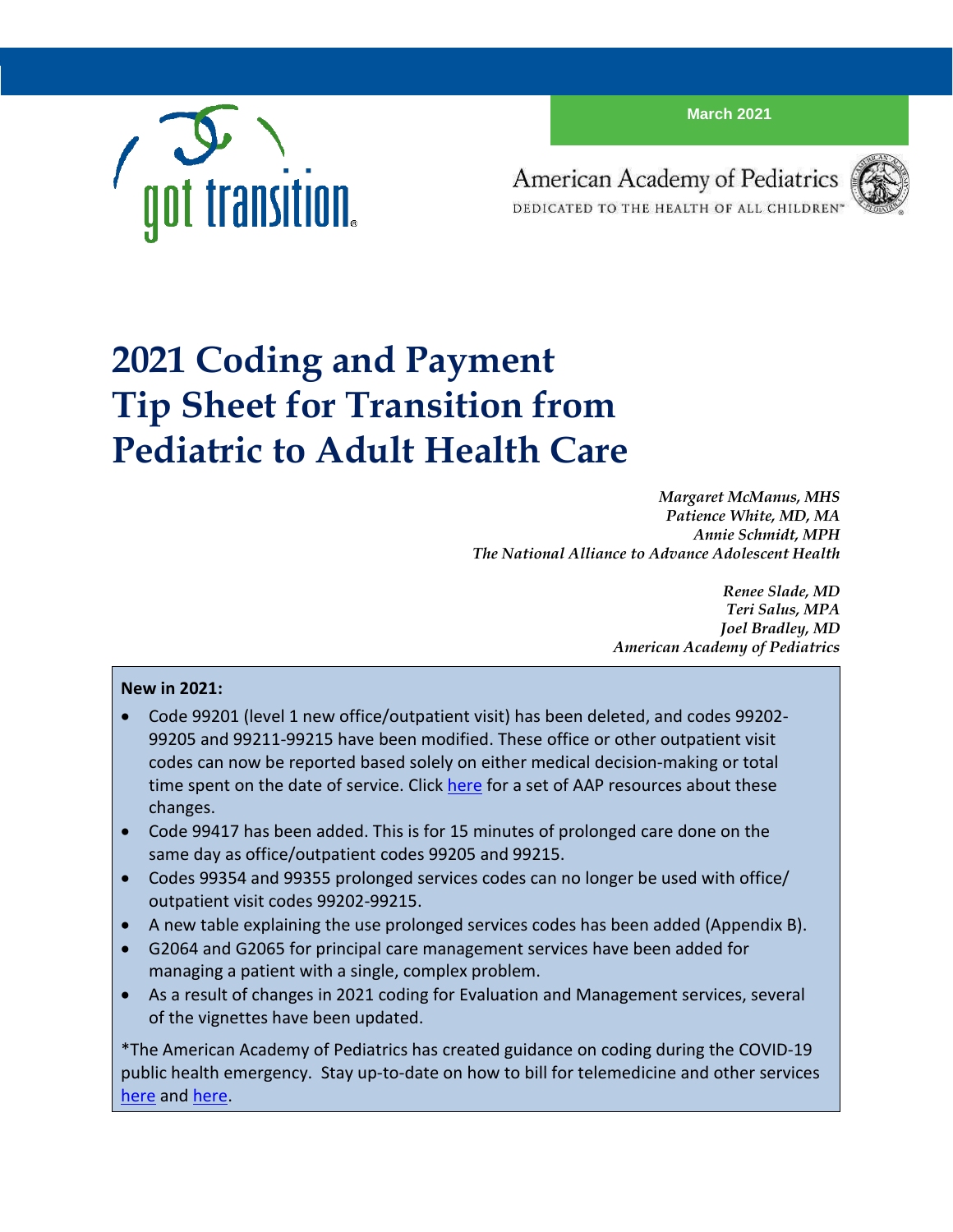Improving transition from pediatric to adult health care is a national priority, a medical home standard, and a meaningful use requirement for electronic health records. Health care transition involves increasing youth's ability to manage their own health and effectively use health services. It also involves establishing an organized clinical process to prepare all youth to take a more active role in their own health and health care, transfer to a new adult physician, and integrate into adult health care.

In 2018, the American Academy of Pediatrics, the American Academy of Family Physicians, and the American College of Physicians published an updated clinical report on transition that represents expert opinion and consensus on practice-based implementation of transition for all youth, beginning early in adolescence and continuing through young adulthood.<sup>1</sup> This updated clinical report calls for a structured transition process based on the Six Core Elements of Health Care Transition™, which can be customized for use in a variety of primary and specialty care settings and are available at no cost from Got Transition®, the national resource center on health care transition. The Six Core Elements were recently updated in July 2020. The updated customizable packages and new accompanying implementation guides are available on Got Transition's website at [www.GotTransition.org.](http://www.gottransition.org/)

To support the delivery of recommended transition services in pediatric and adult care settings, Got Transition and the American Academy of Pediatrics partnered to develop and update each year this transition payment tip sheet. It begins with a listing of transition-related CPT codes and corresponding Medicare fees and relative value units (RVUs), effective as of 2021. It also includes a set of clinical vignettes with recommended CPT and ICD coding as well as detailed CPT coding descriptions for each transition-related code.<sup>2</sup> Coding tips are included for selected codes, and these mostly come from the AAP's 2020 Coding for Pediatrics manual.<sup>3</sup> A supplemental table (see Appendix A) lists each code and who is able to report it. Appendix B compares the prolonged services codes and what codes they should be reported with. Also included in this tip sheet is a letter template that can be customized and sent to payers encouraging recognition of transition-related CPT codes (available in Appendix C and on Got [Transition's](https://www.gottransition.org/resourceGet.cfm?id=451) website).

Additional health system transition payment strategies are available in a 2018 report, *Recommendations for Transition Value-Based Payment for Pediatric and Adult Health Care Systems*. 4 The report includes the recommendations of key stakeholders representing Medicaid and commercial payers, health plans/accountable care organizations, employers, health professional organizations, and family advocacy groups. A prioritized set of value-based payment options are presented with examples for their potential use, including enhanced fee-for-service, infrastructure investments, pay-forperformance, direct payments to consumers, episode of care or bundled payments, and per member per month. In addition, this report includes a set of prioritized quality measures that can be used with the value-based payment options.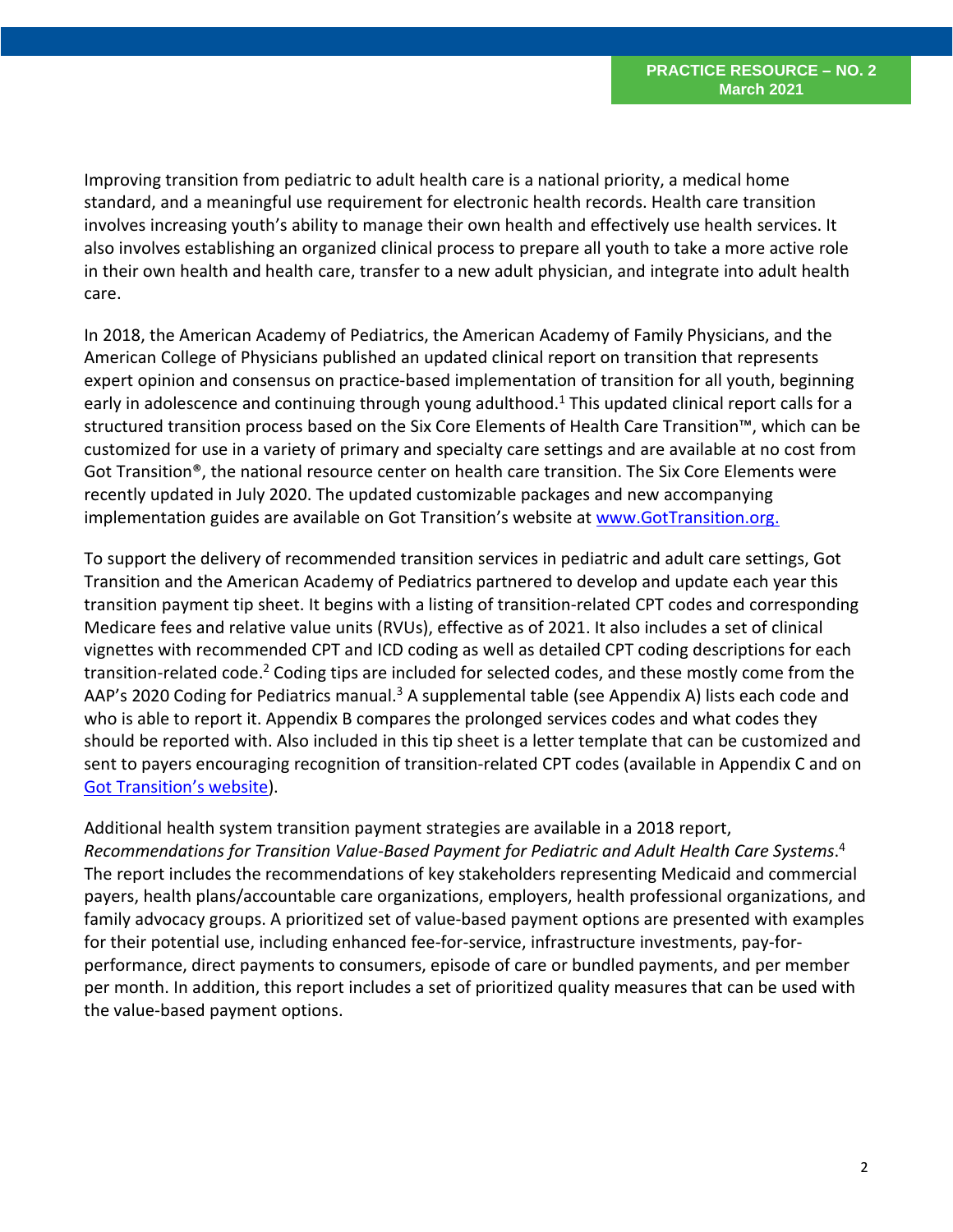| <b>Transition Related Services</b> |                                                                                                                                                                                                                                                                                                                                                                                                                                                                                                                                                                                                                                                                                                                                                                 |               | 100% Medicare<br>Payment, 2021 |                                          |  |  |  |  |  |
|------------------------------------|-----------------------------------------------------------------------------------------------------------------------------------------------------------------------------------------------------------------------------------------------------------------------------------------------------------------------------------------------------------------------------------------------------------------------------------------------------------------------------------------------------------------------------------------------------------------------------------------------------------------------------------------------------------------------------------------------------------------------------------------------------------------|---------------|--------------------------------|------------------------------------------|--|--|--|--|--|
| <b>CPT</b><br>Code                 | <b>Service Description</b>                                                                                                                                                                                                                                                                                                                                                                                                                                                                                                                                                                                                                                                                                                                                      | <b>Office</b> | <b>Facility</b>                | <b>RVUs (Non-</b><br>Facility/Facility)* |  |  |  |  |  |
|                                    | Office or Other Outpatient Services, New Patient <sup>a</sup>                                                                                                                                                                                                                                                                                                                                                                                                                                                                                                                                                                                                                                                                                                   |               |                                |                                          |  |  |  |  |  |
| 99202 <sup>+</sup>                 | Straightforward medical decision making or 15-29 minutes                                                                                                                                                                                                                                                                                                                                                                                                                                                                                                                                                                                                                                                                                                        | \$73.97       | \$49.90                        | 2.12/1.43                                |  |  |  |  |  |
| 99203 <sup>+</sup>                 | Low level of medical decision making or 30-44 minutes                                                                                                                                                                                                                                                                                                                                                                                                                                                                                                                                                                                                                                                                                                           | \$113.75      | \$84.44                        | 3.26/2.42                                |  |  |  |  |  |
| 99204+                             | Moderate level of medical decision making or 45-59 minutes                                                                                                                                                                                                                                                                                                                                                                                                                                                                                                                                                                                                                                                                                                      | \$169.93      | \$137.48                       | 4.87/3.94                                |  |  |  |  |  |
| 99205 <sup>+</sup>                 | High level of medical decision making or 60-74 minutes                                                                                                                                                                                                                                                                                                                                                                                                                                                                                                                                                                                                                                                                                                          | \$224.36      | \$186.68                       | 6.43/5.35                                |  |  |  |  |  |
|                                    | Office or Other Outpatient Services, Established Patient <sup>a</sup>                                                                                                                                                                                                                                                                                                                                                                                                                                                                                                                                                                                                                                                                                           |               |                                |                                          |  |  |  |  |  |
| 99211                              | Minimal presenting problems                                                                                                                                                                                                                                                                                                                                                                                                                                                                                                                                                                                                                                                                                                                                     | \$23.03       | \$9.07                         | 0.66/0.26                                |  |  |  |  |  |
| 99212+                             | Straightforward medical decision making or 10-19 minutes                                                                                                                                                                                                                                                                                                                                                                                                                                                                                                                                                                                                                                                                                                        | \$56.88       | \$36.29                        | 1.63/1.04                                |  |  |  |  |  |
| 99213 <sup>+</sup>                 | Low level of medical decision making or 20-29 minutes                                                                                                                                                                                                                                                                                                                                                                                                                                                                                                                                                                                                                                                                                                           | \$92.47       | \$68.04                        | 2.65/1.95                                |  |  |  |  |  |
| 99214+                             | Moderate level of medical decision making or 30-39 minutes                                                                                                                                                                                                                                                                                                                                                                                                                                                                                                                                                                                                                                                                                                      | \$131.20      | \$100.49                       | 3.76/2.88                                |  |  |  |  |  |
| 99215 <sup>+</sup>                 | High level of medical decision making or 40-54 minutes                                                                                                                                                                                                                                                                                                                                                                                                                                                                                                                                                                                                                                                                                                          | \$183.19      | \$147.95                       | 5.25/4.24                                |  |  |  |  |  |
|                                    | Office or Other Outpatient Consultations, New or Established Patients <sup>b</sup>                                                                                                                                                                                                                                                                                                                                                                                                                                                                                                                                                                                                                                                                              |               |                                |                                          |  |  |  |  |  |
| 99241+                             | Self-limited or minor problem, typically 15 minutes                                                                                                                                                                                                                                                                                                                                                                                                                                                                                                                                                                                                                                                                                                             | \$47.11       | \$32.45                        | 1.35/0.93                                |  |  |  |  |  |
| 99242 <sup>+</sup>                 | Low severity problem, typically 30 minutes                                                                                                                                                                                                                                                                                                                                                                                                                                                                                                                                                                                                                                                                                                                      | \$88.98       | \$68.39                        | 2.55/1.96                                |  |  |  |  |  |
| $99243^+$                          | Moderate severity problem, typically 40 minutes                                                                                                                                                                                                                                                                                                                                                                                                                                                                                                                                                                                                                                                                                                                 | \$121.78      | \$95.61                        | 3.49/2.74                                |  |  |  |  |  |
| 99244+                             | Moderate to high severity problem, typically 60 minutes                                                                                                                                                                                                                                                                                                                                                                                                                                                                                                                                                                                                                                                                                                         | \$182.49      | \$153.88                       | 5.23/4.41                                |  |  |  |  |  |
| 99245 <sup>+</sup>                 | Moderate to high severity problem, typically 80 minutes                                                                                                                                                                                                                                                                                                                                                                                                                                                                                                                                                                                                                                                                                                         | \$222.27      | \$190.17                       | 6.37/5.45                                |  |  |  |  |  |
|                                    | Care Plan Oversight Services <sup>c</sup>                                                                                                                                                                                                                                                                                                                                                                                                                                                                                                                                                                                                                                                                                                                       |               |                                |                                          |  |  |  |  |  |
| 99339                              | Individual physician supervision of a patient (patient not present) in home,<br>domiciliary or rest home requiring complex and multidisciplinary care<br>modalities involving regular physician development and/or revision of care<br>plans; review of subsequent reports of patient status; review of related<br>laboratory and other studies; communication (including telephone calls)<br>for purposes of assessment or care decisions with health care<br>professional(s), family member(s), surrogate decision maker(s) (e.g., legal<br>guardian), and/or key caregiver(s) involved in patient's care; integration of<br>new information into the medical treatment plan; and/or adjustment of<br>medical therapy, within a calendar month; 15-29 minutes | \$77.80       | <b>NA</b>                      | 2.23/NA                                  |  |  |  |  |  |
| 99340                              | 30 minutes or more                                                                                                                                                                                                                                                                                                                                                                                                                                                                                                                                                                                                                                                                                                                                              | \$108.51      | <b>NA</b>                      | 3.11/NA                                  |  |  |  |  |  |
|                                    | <b>Prolonged Services</b> <sup>d</sup>                                                                                                                                                                                                                                                                                                                                                                                                                                                                                                                                                                                                                                                                                                                          |               |                                |                                          |  |  |  |  |  |
| 99354+                             | Prolonged service(s) in the outpatient setting requiring direct patient contact<br>beyond the usual service; first hour                                                                                                                                                                                                                                                                                                                                                                                                                                                                                                                                                                                                                                         | \$129.10      | \$120.73                       | 3.70/3.46                                |  |  |  |  |  |
| 99355+                             | Each additional 30 minutes                                                                                                                                                                                                                                                                                                                                                                                                                                                                                                                                                                                                                                                                                                                                      | \$96.30       | \$88.98                        | 2.76/2.55                                |  |  |  |  |  |
| 99358                              | Prolonged E/M services before and/or after direct patient contact; first hour                                                                                                                                                                                                                                                                                                                                                                                                                                                                                                                                                                                                                                                                                   | \$111.99      | \$111.99                       | 3.21/3.21                                |  |  |  |  |  |
| 99359                              | Each additional 30 minutes                                                                                                                                                                                                                                                                                                                                                                                                                                                                                                                                                                                                                                                                                                                                      | \$54.08       | \$54.08                        | 1.55/1.55                                |  |  |  |  |  |
| 99417                              | Prolonged office or other outpatient service(s) beyond the minimum<br>required time of the primary procedure which has been selected using total<br><b>NA</b><br><b>NA</b><br>time, requiring total time with or without direct patient contact beyond the<br>usual service, on the date of the primary service; each 15 minutes                                                                                                                                                                                                                                                                                                                                                                                                                                |               |                                |                                          |  |  |  |  |  |

## **Transition Coding and Payment**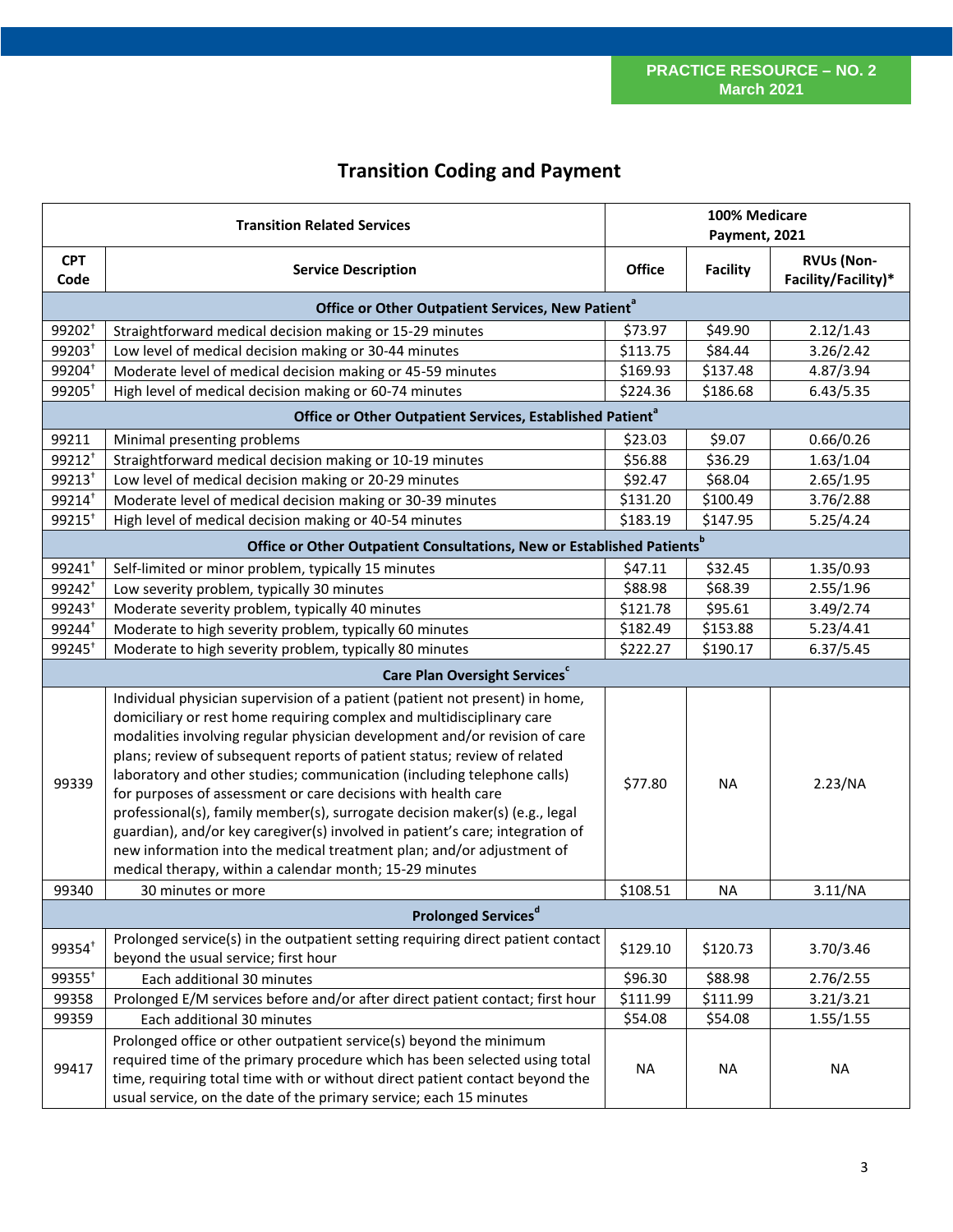| <b>Transition Related Services</b>         |                                                                                                                                                                                                                                                                                                                                                                                                                                                                                                                                                                                            |           | 100% Medicare<br>Payment, 2021 |           |  |  |  |
|--------------------------------------------|--------------------------------------------------------------------------------------------------------------------------------------------------------------------------------------------------------------------------------------------------------------------------------------------------------------------------------------------------------------------------------------------------------------------------------------------------------------------------------------------------------------------------------------------------------------------------------------------|-----------|--------------------------------|-----------|--|--|--|
| <b>CPT</b><br>Code                         | <b>RVUs (Non-</b><br><b>Office</b><br><b>Service Description</b><br><b>Facility</b><br>Facility/Facility)*                                                                                                                                                                                                                                                                                                                                                                                                                                                                                 |           |                                |           |  |  |  |
|                                            | <b>Medical Team Conference</b> <sup>e</sup>                                                                                                                                                                                                                                                                                                                                                                                                                                                                                                                                                |           |                                |           |  |  |  |
| 99366                                      | With interdisciplinary team of health care professionals, face-to-face with<br>patient and/or family, 30 minutes or more; participation by nonphysician<br>qualified health care professional                                                                                                                                                                                                                                                                                                                                                                                              | \$43.61   | \$42.57                        | 1.25/1.22 |  |  |  |
| 99367                                      | With interdisciplinary team of health care professionals, patient and/or<br>family not present, 30 minutes or more; participation by physician                                                                                                                                                                                                                                                                                                                                                                                                                                             | ΝA        | \$56.52                        | NA/1.62   |  |  |  |
| 99368                                      | With interdisciplinary team of health care professionals, patient and/or<br>family not present, 30 minutes or more; participation by nonphysician<br>qualified health care professional                                                                                                                                                                                                                                                                                                                                                                                                    | <b>NA</b> | \$37.33                        | NA/1.07   |  |  |  |
|                                            | <b>Preventive Medicine Services</b>                                                                                                                                                                                                                                                                                                                                                                                                                                                                                                                                                        |           |                                |           |  |  |  |
| 99384                                      | Initial comprehensive preventive medicine E/M, new adolescent patient;<br>ages 12 through 17 years                                                                                                                                                                                                                                                                                                                                                                                                                                                                                         | \$136.78  | \$102.24                       | 3.92/2.93 |  |  |  |
| 99385                                      | Ages 18 through 39 years                                                                                                                                                                                                                                                                                                                                                                                                                                                                                                                                                                   | \$132.94  | \$98.05                        | 3.81/2.81 |  |  |  |
| 99394                                      | Periodic comprehensive preventive medicine reevaluation and management<br>of an established adolescent patient; ages 12 through 17 years                                                                                                                                                                                                                                                                                                                                                                                                                                                   | \$117.59  | \$87.23                        | 3.37/2.50 |  |  |  |
| 99395                                      | \$120.03<br>Ages 18 through 39 years<br>\$89.68<br>3.44/2.57                                                                                                                                                                                                                                                                                                                                                                                                                                                                                                                               |           |                                |           |  |  |  |
| <b>Health Risk Assessment</b> <sup>8</sup> |                                                                                                                                                                                                                                                                                                                                                                                                                                                                                                                                                                                            |           |                                |           |  |  |  |
| 96160                                      | Administration of patient-focused health risk assessment instrument (e.g.,<br>transition readiness assessment) with scoring and documentation, per<br>standardized instrument                                                                                                                                                                                                                                                                                                                                                                                                              | \$2.79    | <b>NA</b>                      | 0.08/NA   |  |  |  |
|                                            | <b>General Behavioral Health Integration Care Management</b> <sup>h</sup>                                                                                                                                                                                                                                                                                                                                                                                                                                                                                                                  |           |                                |           |  |  |  |
| 99484                                      | Care management services for behavioral health conditions, at least 20<br>minutes of clinical staff time, directed by a physician or other qualified health<br>care professional, per calendar month                                                                                                                                                                                                                                                                                                                                                                                       | \$46.76   | \$30.71                        | 1.34/0.88 |  |  |  |
|                                            | <b>Care Management Services</b>                                                                                                                                                                                                                                                                                                                                                                                                                                                                                                                                                            |           |                                |           |  |  |  |
| 99490                                      | Chronic care management services with required elements: multiple (2 or<br>more) chronic conditions expected to last at least 12 months, or until the<br>death of the patient; chronic conditions place the patient at significant risk of<br>death, acute exacerbation/decomposition, or functional decline;<br>comprehensive care plan established, implemented, revised, or monitored;<br>first 20 minutes of clinical staff time directed by a physician or other<br>qualified health care professional, per calendar month                                                            |           | \$31.75                        | 1.18/0.91 |  |  |  |
| 99439                                      | Each additional 20 minutes                                                                                                                                                                                                                                                                                                                                                                                                                                                                                                                                                                 | \$38.38   | \$28.26                        | 1.10/0.81 |  |  |  |
| 99491                                      | Chronic care management services, provided personally by a physician or<br>other qualified health care professional, at least 30 minutes of physician or<br>other qualified health care professional time, per calendar month, with<br>required elements: multiple (2 or more) chronic conditions expected to last<br>at least 12 months, or until the death of the patient; chronic conditions place<br>the patient at significant risk of death, acute exacerbation/decompensation,<br>or functional decline; comprehensive care plan established, implemented,<br>revised, or monitored |           | \$81.30                        | 2.33/2.33 |  |  |  |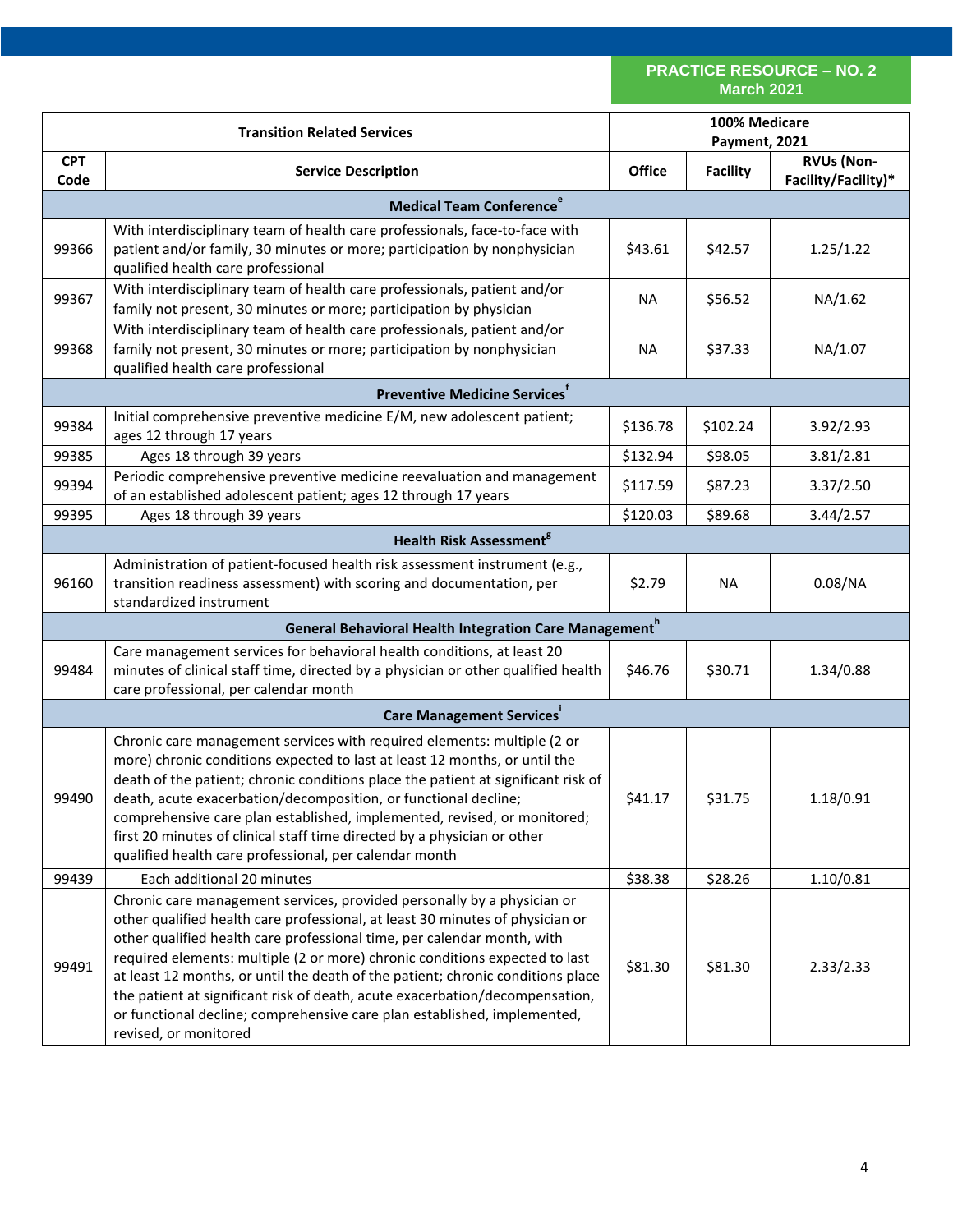| <b>Transition Related Services</b> |                                                                                                                                                                                                                                                                                                                                                                                                                                                                                                                                                                                                  |               | 100% Medicare<br>Payment, 2021 |                                          |  |
|------------------------------------|--------------------------------------------------------------------------------------------------------------------------------------------------------------------------------------------------------------------------------------------------------------------------------------------------------------------------------------------------------------------------------------------------------------------------------------------------------------------------------------------------------------------------------------------------------------------------------------------------|---------------|--------------------------------|------------------------------------------|--|
| <b>CPT</b><br>Code                 | <b>Service Description</b>                                                                                                                                                                                                                                                                                                                                                                                                                                                                                                                                                                       | <b>Office</b> | <b>Facility</b>                | <b>RVUs (Non-</b><br>Facility/Facility)* |  |
| 99487                              | Complex chronic care management services with required elements:<br>multiple (2 or more) chronic conditions expected to last at least 12 months,<br>or until the death of the patient; chronic conditions place the patient at<br>significant risk of death, acute exacerbation/decompensation, or functional<br>decline; comprehensive care plan established, implemented, revised, or<br>monitored; moderate or high complexity medical decision-making; first 60<br>minutes of clinical staff time directed by a physician or other qualified health<br>care professional, per calendar month | \$91.77       | \$51.29                        | 2.63/1.47                                |  |
| 99489                              | Each additional 30 minutes                                                                                                                                                                                                                                                                                                                                                                                                                                                                                                                                                                       | \$43.97       | \$25.82                        | 1.26/0.74                                |  |
|                                    | Principal Care Management Time HCPCS Codes                                                                                                                                                                                                                                                                                                                                                                                                                                                                                                                                                       |               |                                |                                          |  |
| G2064                              | Comprehensive care management services for a single high-risk disease; at<br>least 30 minutes of physician or other qualified health care professional time<br>per calendar month                                                                                                                                                                                                                                                                                                                                                                                                                | \$90.37       | \$76.77                        | 2.59/2.20                                |  |
| G2065                              | Comprehensive care management for a single high-risk disease services; at<br>least 30 minutes of clinical staff time directed by a physician or other<br>qualified health care professional per calendar month                                                                                                                                                                                                                                                                                                                                                                                   | \$38.73       | \$38.73                        | 1.11/1.11                                |  |
|                                    | Hospital Transitional Care Management Services'                                                                                                                                                                                                                                                                                                                                                                                                                                                                                                                                                  |               |                                |                                          |  |
| 99495+                             | Includes communication (direct contact, telephone, electronic) with the<br>patient and/or caregiver within 2 business days of discharge; medical<br>decision-making of at least moderate complexity during service period; and<br>face-to-face visit within 14 calendar days of discharge                                                                                                                                                                                                                                                                                                        | \$207.96      | \$145.16                       | 5.96/4.16                                |  |
| 99496+                             | Includes communication (direct contact, telephone, electronic) with the<br>patient and/or caregiver within 2 business days of discharge; medical<br>decision-making of high complexity during the service period; and face-to-<br>face visit, within 7 calendar days of discharge                                                                                                                                                                                                                                                                                                                | \$281.59      | \$197.49                       | 8.07/5.66                                |  |
|                                    | Telephone Servicesk,#                                                                                                                                                                                                                                                                                                                                                                                                                                                                                                                                                                            |               |                                |                                          |  |
|                                    | Physician or Other Qualified Health Care Professional <sup>§</sup>                                                                                                                                                                                                                                                                                                                                                                                                                                                                                                                               |               |                                |                                          |  |
| 99441                              | Telephone E/M service provided by a physician or other qualified health<br>professional who may report E/M services provided to an established<br>patient, parent, or guardian not originating from a related E/M service<br>\$56.88<br>\$36.29<br>provided within the previous 7 days nor leading to an E/M service or<br>procedure within the next 24 hours or soonest available appointment;<br>5-10 minutes of medical discussion                                                                                                                                                            |               |                                |                                          |  |
| 99442                              | 11-20 minutes of medical discussion                                                                                                                                                                                                                                                                                                                                                                                                                                                                                                                                                              | \$92.82       | \$68.39                        | 2.66/1.96                                |  |
| 99443                              | 21-30 minutes of medical discussion                                                                                                                                                                                                                                                                                                                                                                                                                                                                                                                                                              | \$131.55      | \$100.84                       | 3.77/2.89                                |  |
|                                    | Qualified Nonphysician Health Care Professional <sup>§</sup>                                                                                                                                                                                                                                                                                                                                                                                                                                                                                                                                     |               |                                |                                          |  |
| 98966                              | Telephone assessment and management service provided by a qualified<br>nonphysician health care professional to an established patient, parent, or<br>guardian not originating from a related assessment and management service<br>\$14.30<br>\$12.91<br>0.41/0.37<br>provided within the previous 7 days nor leading to an assessment and<br>management service or procedure within the next 24 hours or soonest<br>available appointment; 5-10 minutes of medical discussion                                                                                                                   |               |                                |                                          |  |
| 98967                              | 11-20 minutes of medical discussion                                                                                                                                                                                                                                                                                                                                                                                                                                                                                                                                                              | \$26.87       | \$25.47                        | 0.77/0.73                                |  |
| 98968                              | 21-30 minutes of medical discussion                                                                                                                                                                                                                                                                                                                                                                                                                                                                                                                                                              | \$40.12       | \$38.73                        | 1.15/1.11                                |  |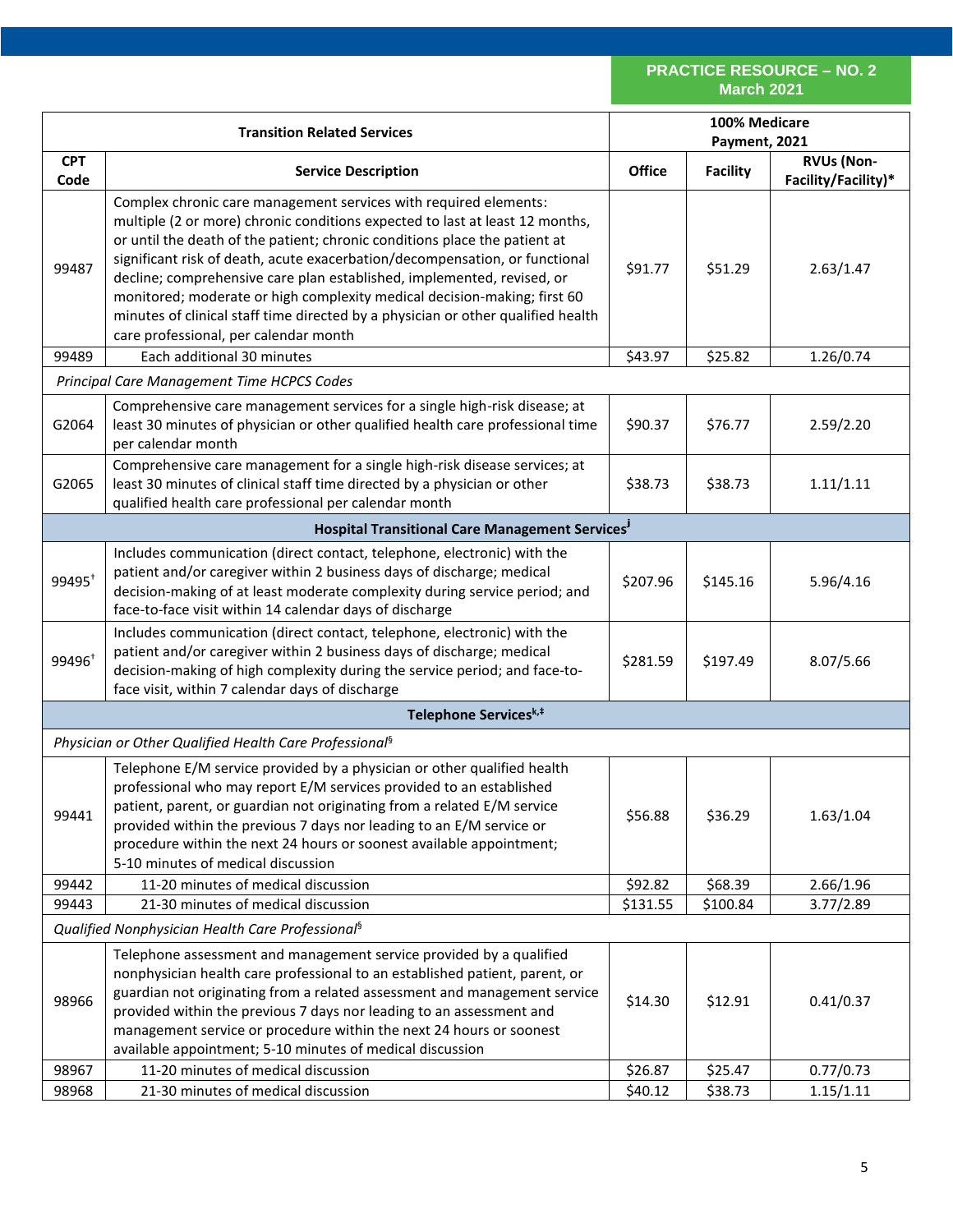| <b>Transition Related Services</b> |                                                                                                                                                                                                                                                                                                                                                                                  |               | 100% Medicare<br>Payment, 2021 |                                          |  |  |  |  |
|------------------------------------|----------------------------------------------------------------------------------------------------------------------------------------------------------------------------------------------------------------------------------------------------------------------------------------------------------------------------------------------------------------------------------|---------------|--------------------------------|------------------------------------------|--|--|--|--|
| <b>CPT</b><br>Code                 | <b>Service Description</b>                                                                                                                                                                                                                                                                                                                                                       | <b>Office</b> | <b>Facility</b>                | <b>RVUs (Non-</b><br>Facility/Facility)* |  |  |  |  |
|                                    | <b>Online Digital Evaluation and Management Services</b>                                                                                                                                                                                                                                                                                                                         |               |                                |                                          |  |  |  |  |
|                                    | Physician or Other Qualified Health Care Professional                                                                                                                                                                                                                                                                                                                            |               |                                |                                          |  |  |  |  |
| 99421                              | Online digital E/M service, for an established patient, for up to 7 days,<br>cumulative time during the 7 days; 5-10 minutes                                                                                                                                                                                                                                                     | \$15.00       | \$12.90                        | 0.43/0.37                                |  |  |  |  |
| 99422                              | 11-20 minutes                                                                                                                                                                                                                                                                                                                                                                    | \$30.00       | \$25.82                        | 0.86/0.74                                |  |  |  |  |
| 99423                              | 21 or more minutes                                                                                                                                                                                                                                                                                                                                                               | \$48.85       | \$42.22                        | 1.40/1.21                                |  |  |  |  |
|                                    | Qualified Nonphysician Health Care Professional <sup>‡</sup>                                                                                                                                                                                                                                                                                                                     |               |                                |                                          |  |  |  |  |
| 98970                              | Qualified nonphysician health care professional online digital E/M service,<br>for an established patient, for up to 7 days, cumulative time during the 7<br>days; 5-10 minutes                                                                                                                                                                                                  | NA            | NA                             | <b>NA</b>                                |  |  |  |  |
| 98971                              | 11-20 minutes                                                                                                                                                                                                                                                                                                                                                                    | <b>NA</b>     | <b>NA</b>                      | <b>NA</b>                                |  |  |  |  |
| 98972                              | 21 or more minutes                                                                                                                                                                                                                                                                                                                                                               | <b>NA</b>     | <b>NA</b>                      | <b>NA</b>                                |  |  |  |  |
|                                    | Interprofessional Telephone/Internet/Electronic Health Record Consultations <sup>m</sup>                                                                                                                                                                                                                                                                                         |               |                                |                                          |  |  |  |  |
| 99446                              | Interprofessional telephone/Internet/electronic health record assessment<br>and management services provided by a consultative physician, including a<br>verbal and written report to the patient's treating/requesting physician or<br>other qualified health care professional; 5-10 minutes of medical<br>consultative discussion and review                                  | \$18.84       | \$18.84                        | 0.54/0.54                                |  |  |  |  |
| 99447                              | 11-20 minutes of medical consultative discussion and review                                                                                                                                                                                                                                                                                                                      | \$33.85       | \$33.85                        | 0.97/0.97                                |  |  |  |  |
| 99448                              | 21-30 minutes of medical consultative discussion and review                                                                                                                                                                                                                                                                                                                      | \$53.74       | \$53.74                        | 1.54/1.54                                |  |  |  |  |
| 99449                              | 31 minutes or more of medical consultative discussion and review                                                                                                                                                                                                                                                                                                                 | \$73.28       | \$73.28                        | 2.10/2.10                                |  |  |  |  |
| 99451                              | Interprofessional telephone/Internet/electronic health record assessment<br>and management service provided by a consultative physician, including<br>a written report to the patient's treating/requesting physician or other<br>qualified health care professional, 5 minutes or more of medical consultative<br>time                                                          |               | \$36.29                        | 1.04/1.04                                |  |  |  |  |
| 99452                              | Interprofessional telephone/Internet/electronic health record referral<br>service(s) provided by a treating/requesting physician or other qualified<br>health care professional, 30 minutes                                                                                                                                                                                      | \$36.63       | \$36.63                        | 1.05/1.05                                |  |  |  |  |
|                                    | Digitally Stored Data Services/Remote Physiologic Monitoring"                                                                                                                                                                                                                                                                                                                    |               |                                |                                          |  |  |  |  |
| 99453                              | Remote monitoring of physiologic parameter(s) (e.g., weight, blood pressure,<br>pulse oximetry, respiratory flow rate), initial; set-up and patient education<br>\$20.24<br><b>NA</b><br>on use of equipment                                                                                                                                                                     |               | 0.58/NA                        |                                          |  |  |  |  |
| 99454                              | Device(s) supply with daily recording(s) or programmed alert(s)<br>transmission, each 30 days                                                                                                                                                                                                                                                                                    |               | ΝA                             | 1.91/NA                                  |  |  |  |  |
| 99091                              | Collection and interpretation of physiologic data (e.g., ECG, blood pressure,<br>glucose monitoring) digitally stored and/or transmitted by the patient and/or<br>caregiver to the physician or other qualified health care professional,<br>qualified by education, training, licensure/regulation (when applicable)<br>requiring a minimum of 30 minutes of time, each 30 days |               | \$57.91                        | 1.66/1.66                                |  |  |  |  |
| 99473                              | Self-measured blood pressure using a device validated for clinical accuracy;<br>patient education/training and devise calibration                                                                                                                                                                                                                                                | \$11.86       | <b>NA</b>                      | 0.34/NA                                  |  |  |  |  |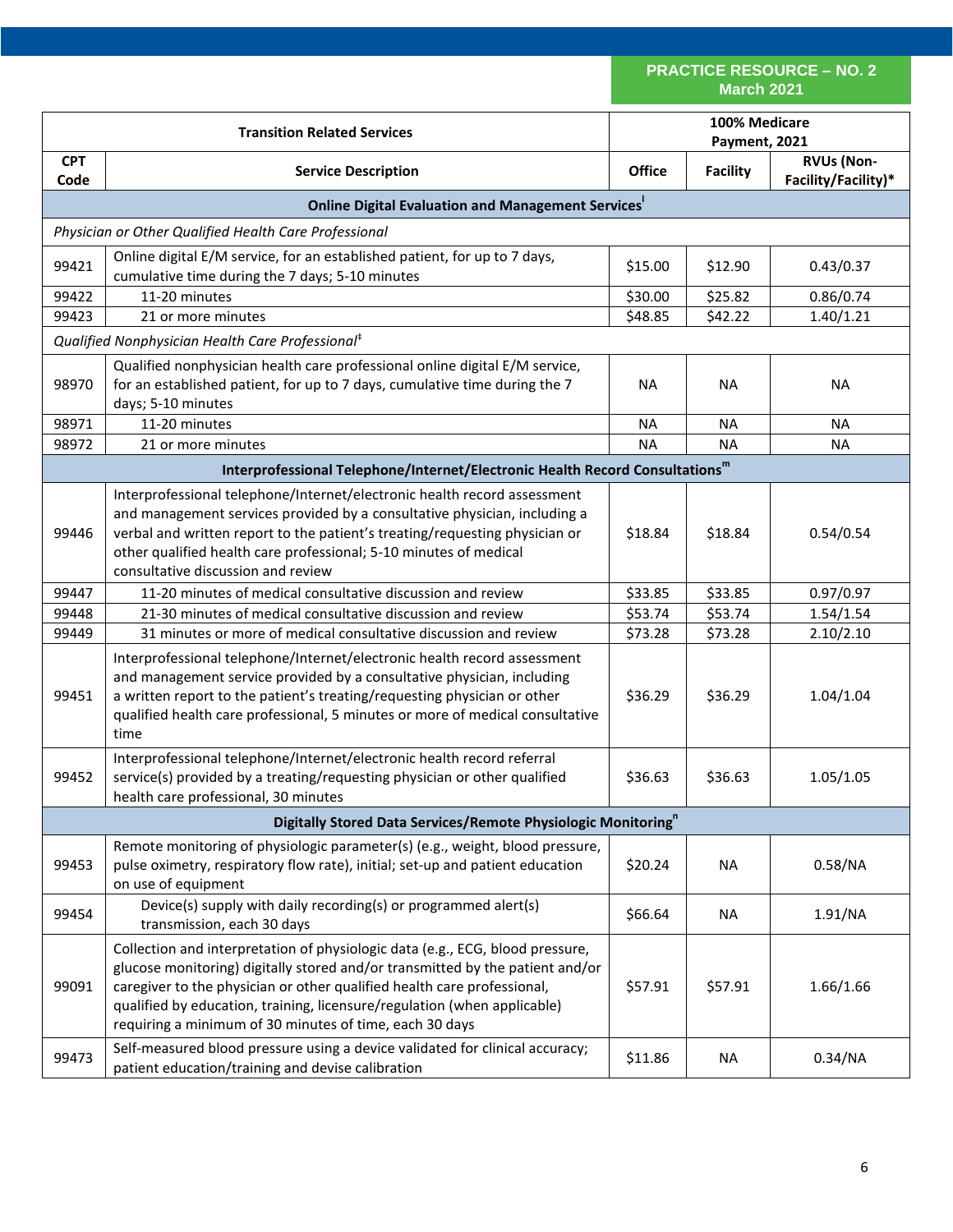| <b>Transition Related Services</b>                                     |                                                                                                                                                                                                                                                                                                                                                                                          |               | 100% Medicare<br>Payment, 2021 |                                          |  |  |
|------------------------------------------------------------------------|------------------------------------------------------------------------------------------------------------------------------------------------------------------------------------------------------------------------------------------------------------------------------------------------------------------------------------------------------------------------------------------|---------------|--------------------------------|------------------------------------------|--|--|
| <b>CPT</b><br>Code                                                     | <b>Service Description</b>                                                                                                                                                                                                                                                                                                                                                               | <b>Office</b> | <b>Facility</b>                | <b>RVUs (Non-</b><br>Facility/Facility)* |  |  |
| 99474                                                                  | Separate self-measurements of two readings one minute apart, twice<br>daily over a 30-day period (minimum of 12 readings), collection of data<br>reported by the patient and/or caregiver to the physician or other<br>qualified health care professional, with report of average systolic and<br>diastolic pressures and subsequent communication of a treatment plan<br>to the patient | \$15.00       | 0.43/0.26                      |                                          |  |  |
|                                                                        | Remote Physiologic Monitoring Treatment Management Services°                                                                                                                                                                                                                                                                                                                             |               |                                |                                          |  |  |
| 99457                                                                  | Remote physiologic monitoring treatment management services, clinical<br>staff/physician/other qualified health care professional time in a calendar<br>\$32.10<br>\$51.99<br>1.49/0.92<br>month requiring interactive communication with the patient/caregiver<br>during the month; first 20 minutes                                                                                    |               |                                |                                          |  |  |
| 99458                                                                  | Each additional 20 minutes (list separately in addition to code for<br>primary procedure)                                                                                                                                                                                                                                                                                                | \$41.87       | \$31.75                        | 1.20/0.91                                |  |  |
| <b>Education and Training for Patient Self-Management</b> <sup>P</sup> |                                                                                                                                                                                                                                                                                                                                                                                          |               |                                |                                          |  |  |
| 98960 <sup>+</sup>                                                     | Education and training for patient self-management by a qualified,<br>nonphysician health care professional using a standardized curriculum, face-<br>to-face with the patient (could include caregiver/family) each 30 minutes;<br>individual patient                                                                                                                                   | \$29.31       | NA                             | 0.84/NA                                  |  |  |
| 98961+                                                                 | 2-4 patients                                                                                                                                                                                                                                                                                                                                                                             | \$13.96       | <b>NA</b>                      | 0.40NA                                   |  |  |
| 98962+                                                                 | 5-8 patients                                                                                                                                                                                                                                                                                                                                                                             | \$10.47       | <b>NA</b>                      | 0.30/NA                                  |  |  |
|                                                                        | <b>Miscellaneous Services<sup>9</sup></b>                                                                                                                                                                                                                                                                                                                                                |               |                                |                                          |  |  |
| 99078                                                                  | Physician or other qualified health care professional qualified by education,<br>training, licensure/regulation (when applicable) educational services<br>rendered to patients in a group setting (e.g., prenatal, obesity or diabetic<br>instructions)                                                                                                                                  | <b>NA</b>     | <b>NA</b>                      | NA/NA                                    |  |  |
|                                                                        | Modifiers <sup>r</sup>                                                                                                                                                                                                                                                                                                                                                                   |               |                                |                                          |  |  |
| 25                                                                     | Significant, separately identifiable E/M service by the same physician or<br>other qualified health care professional on the same day of the procedure or<br><b>NA</b><br><b>NA</b><br>other service                                                                                                                                                                                     |               | NA/NA                          |                                          |  |  |
| 59                                                                     | Distinct procedural service                                                                                                                                                                                                                                                                                                                                                              | <b>NA</b>     | <b>NA</b>                      | NA/NA                                    |  |  |
| 95                                                                     | Synchronous telemedicine service rendered via a real-time interactive<br>NA/NA<br>ΝA<br>ΝA<br>audio and video telecommunications system                                                                                                                                                                                                                                                  |               |                                |                                          |  |  |

NA: Certain CPT codes do not have assigned RVUs.

a<sup>-r</sup>Full descriptions of these services can be found following the vignettes.

\*In some cases, payers will not use the Medicare total RVUs for a service in the calculation of physician payment. Instead, they may apply their own relative value adjustments.

†These CPT codes may be used for reporting synchronous telemedicine services when appended by modifier 95, and involving electronic communication using interactive telecommunication equipment that includes, at minimum, audio and video.

‡After the end of the public health emergency (PHE), there will be no separate payment for the audio-only E/M visit codes. At the conclusion of the PHE, CMS will assign a status of "bundled" and post the RUC-recommended RVUs for these codes in accordance with our usual practice.

§Nonphysician healthcare professionals are healthcare professionals who may report their services through their own National Provider Identifier (NPI) numbers but who otherwise typically would not report those Evaluation and Management services reported by physicians and qualified health care professionals. Such nonphysician healthcare professionals may include speech-language pathologists, physical therapists, occupational therapists, social workers, and dieticians.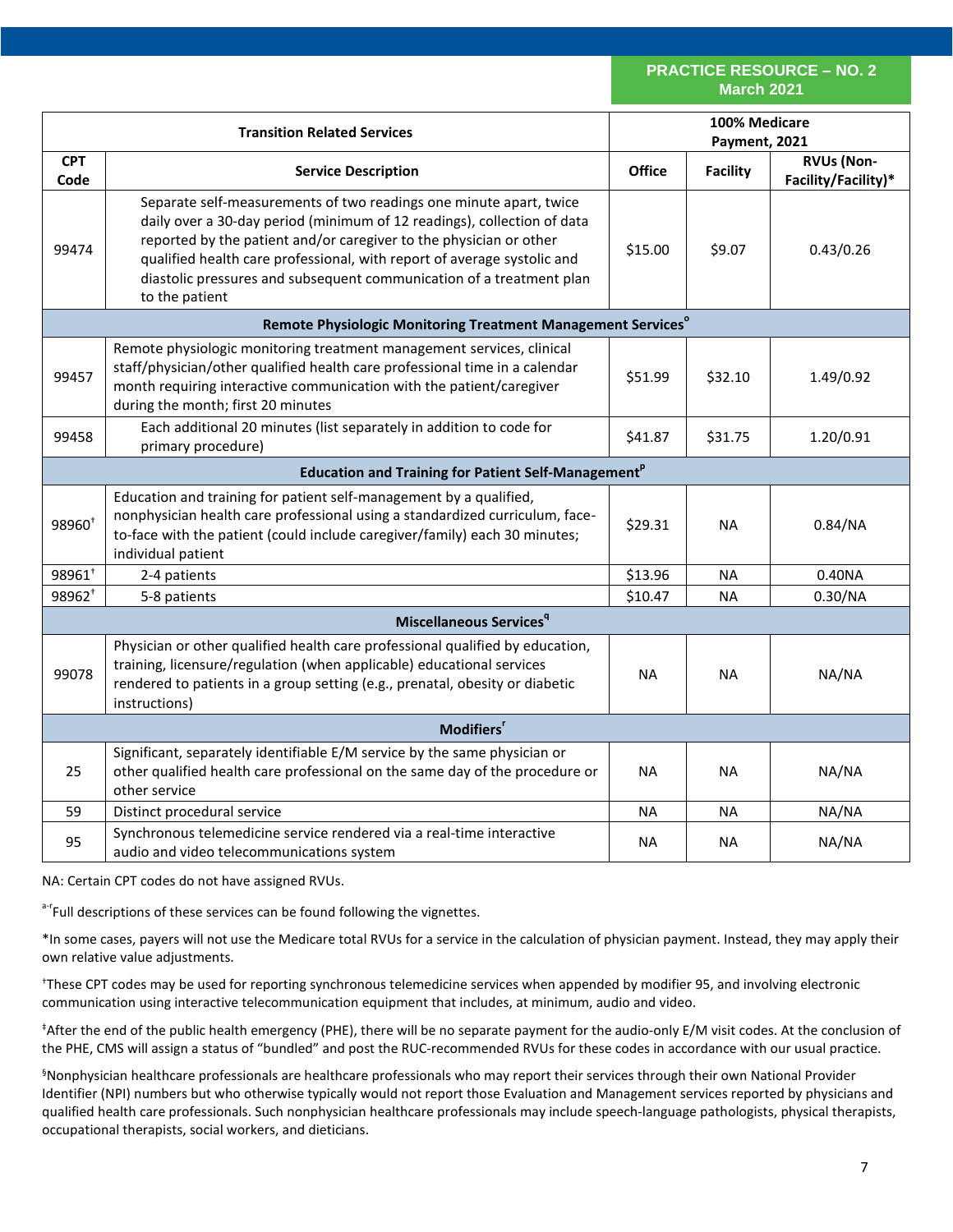## **Transition Clinical Vignettes**

#### **Vignette #1: Transition from Hospital to Outpatient Management**

A 12-year-old male patient is just released from the hospital after having had a traumatic brain injury with loss of consciousness caused by a serious car accident. Primary care physician communicates with parent within 1 day of *hospital discharge regarding recommended follow-up treatment. Primary care physician reviews discharge information and needs for pending tests and physical therapy. The physician's clinical staff communicates with a physical therapist to coordinate the treatment plan and contacts youth's school to provide medical authorization for extended absence. Physician has a face-to-face visit with the patient a week following hospital discharge, assesses treatment needs and adherence, and provides education to this complex patient and his parent.*

Coding: CPT 99496 (Transitional care management service) ICD-10-CM: S06.2X3D (Diffuse traumatic brain injury with loss of consciousness of 1 hour to 5 hours 59 minutes, subsequent encounter)

#### **Vignette #2: Routine Preventive Visit**

*Preventive medicine visit with new 14-year-old female patient with no chronic conditions. Physician updates medical history, completes physical exam, and provides anticipatory guidance as part of the comprehensive preventive medicine examination. The youth and their parent separately complete a scorable transition readiness* assessment form, which asks a set of questions about the youth's self-care skills. In addition to risk factor assessment and risk factor reduction counseling, the physician also reviews and discusses a few of the specific *self-care skill needs identified by the youth and parent.*

- Coding: CPT 99384 (Preventive medicine visit, new patient, ages 12-17) CPT 96160-25 (Patient-focused health risk assessment instruments with significant, separately identifiable E/M service above and beyond the service performed by the same physician or other qualified health care professional on the same day of the other service) ICD-10-CM: Z00.129 (Encounter for routine child health examination without abnormal findings)
- Z71.89 (Persons encountering health services for other counseling and medical advice, not elsewhere classified)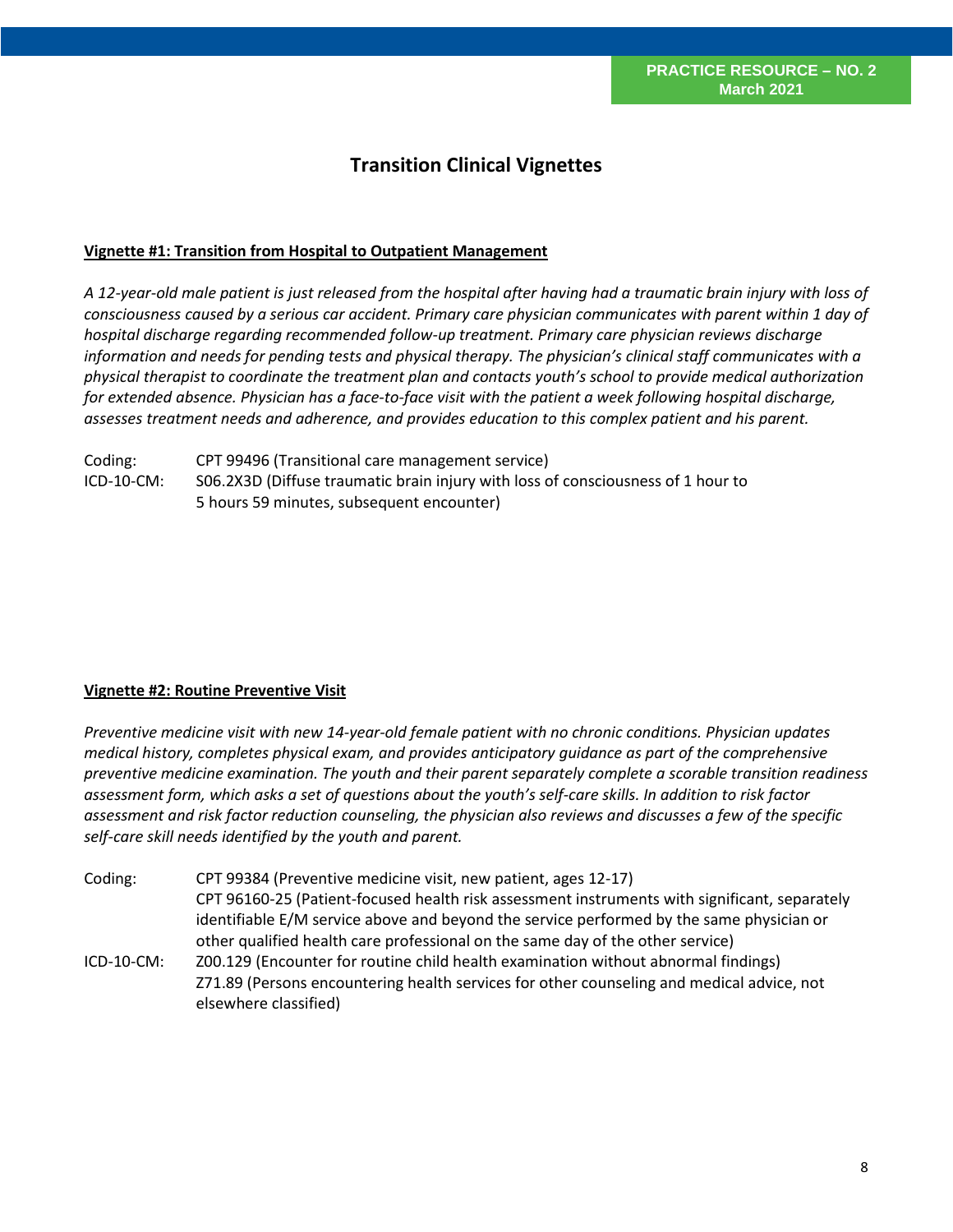#### **Vignette #3: Office Visit for Chronic Condition with Health Risk Assessment and Patient Education**

*Office visit with established 16-year-old male patient with moderate persistent asthma presenting with* difficulties breathing and sleeping. He was recently in the ER for asthma complications due to inconsistent use of *corticosteroids. While waiting for the physician, youth completes a scorable transition readiness assessment form. The physician provides counseling regarding medication adherence, knowing his symptoms, and appropriate emergency department usage. During the visit, the physician also updates the youth's medical* summary with the youth so that he better understands his treatment and encourages the youth to add his medical information on his cell phone given that patient often forgets to take his meds. The physician reviews the scorable transition readiness assessment form and revises his plan of care to address needed self-care skills and changes in medication. The total physician visit is 30 minutes. After the physician meets with the patient, the *nurse, who is a qualified, nonphysician health care professional, provides the patient with 20 minutes of education and training on asthma self-care using a standardized curriculum.*

Coding: CPT 99214 (Office visit, established patient, moderate level of medical decision making or 30-39 minutes) CPT 96160 (Patient-focused health risk assessment instrument) CPT 98960 (Education and training of patient self-management) ICD-10-CM: J45.40 (Moderate persistent asthma, uncomplicated)

#### **Vignette #4: Final Preventive Care Visit with Transfer Planning**

Preventive medicine visit with established 18-year-old female for her final pediatric visit before she goes off to college. She wants to see a new physician who treats adults, and she asks the physician for suggestions. She has been treated for major depressive disorder (mild) since she was 14. During the visit, the patient describes high levels of stress associated with all the changes that are happening in her life and persistent sadness. The physician takes an extra 20 minutes to re-assesses her depression and determines that a different medication is *required. The physician reviews the last scorable transition readiness assessment conducted when the youth was* 17, updates the medical summary, and recommends an adult physician who can accept her as a new patient. He *also recommends that she schedule a visit with her child/adolescent psychiatrist to discuss her depression and* transfer plans to an adult psychiatrist. The day after the visit, the physician takes an extra 30 minutes of nonface-to-face time to prepare a transfer letter for her to take to college and to her new adult physician that *includes an updated medical summary, updated plan of care, and scorable transition readiness assessment.*

Coding: CPT 99395 (Preventive medicine visit, established visit, ages 18-39) CPT 99213-25 (Office visit, established patient, low level of medical decision making or 20-29 minutes, with significant, separately identifiable E/M service above and beyond the service performed by the same physician or other qualified health care professional on the same day of the other service) CPT 99358 (Prolonged E/M services before and/or after direct patient contact; first hour) ICD-10-CM: Z00.121 (Encounter for routine child health examination with abnormal findings) F32.9 (Major depressive disorder, single episode, unspecified)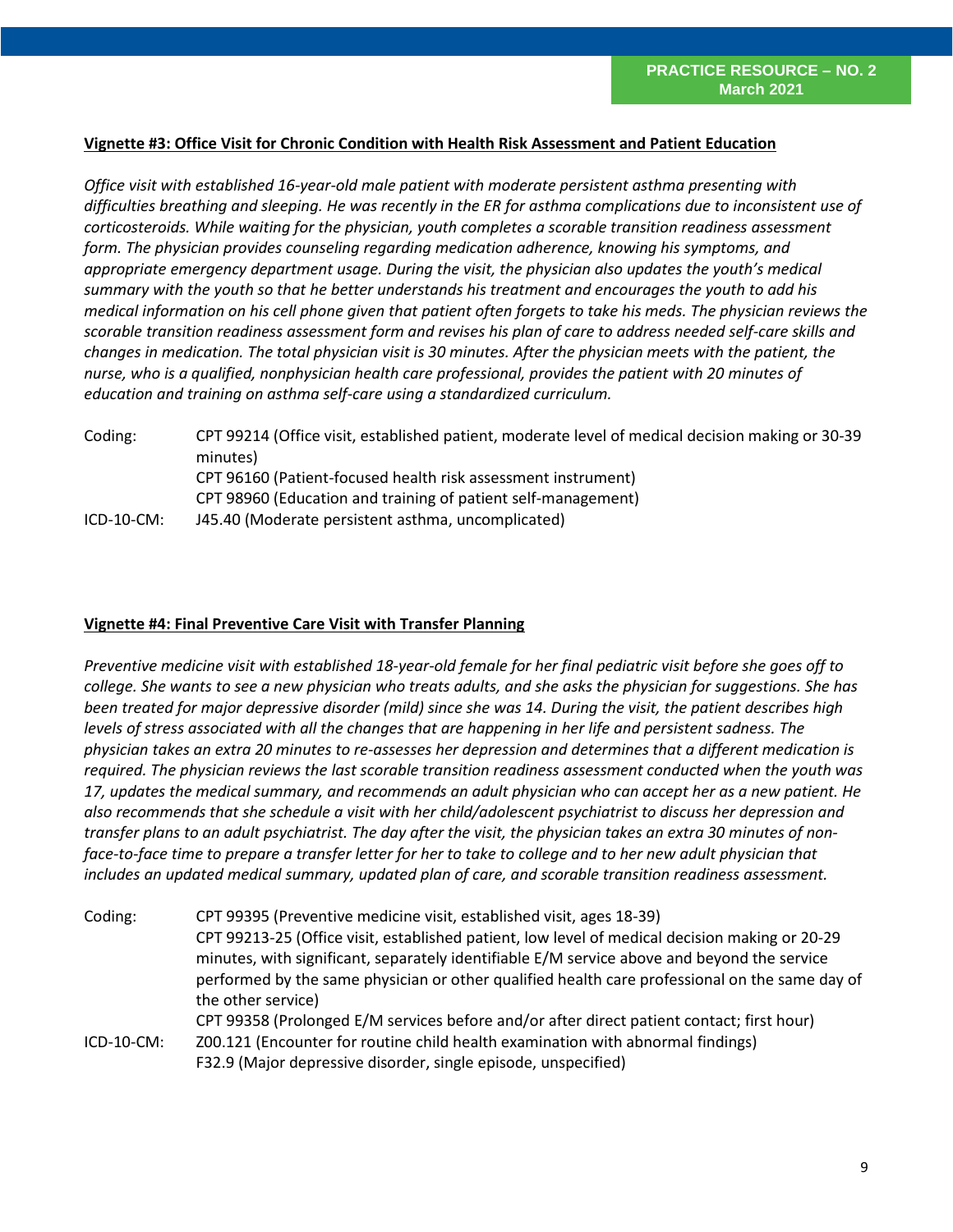#### **Vignette #5: Final Office Visit with Transfer Planning of Medically Complex Young Adult**

*Office visit with an established 20-year-old female patient with spastic quadriplegia due to cerebral palsy. She* has a seizure disorder and depends on a motorized wheelchair for mobility, an iPad for communication, and a gastrostomy tube for nutrition. She has a legal document to allow her parent in the room with her. During this regular chronic care visit, the physician spends 40 minutes with the patient and assesses her level of readiness for an adult model of care using a scorable transition readiness assessment form, reviews the enteral formula she is using, and reconciles her seizure medication. The physician talks with the young adult and parent about the timing for transfer and the selection of an adult physician. The physician discusses with the young adult and parent the actions that need to take place prior to the transfer, including coordinating transfer plans with her *other physicians, preparing an updated medical summary and emergency care plan, and consulting with the new* adult doctor. The pediatric physician calls the new adult physician about the pending transfer on the day of the visit to discuss the medical situation for 20 minutes. Three days after this last pediatric visit, the physician and *clinical staff devote an additional 60 minutes to non-face-to-face care management services to prepare the transfer letter, contact the young adult's other specialists to coordinate the transfer information, consult with* the new adult doctor, and call the young adult to review final plans for transfer, with the date for the initial adult *appointment.*

Coding: CPT 99215 (Office visit, established patient, high level of medical decision making or 40-54 minutes) CPT 99417 (Prolonged office visit on date of the primary service; each 15 minutes) CPT 96160 (Patient-focused health risk assessment instrument) CPT 99487 (Complex chronic care management service, 60 minutes) ICD-10-CM: G40.90 (Epilepsy, unspecified, not intractable) Z93.1 (Gastrostomy status) G80.0 (Spastic quadriplegic cerebral palsy)

#### **Vignette #6: Initial Adult Specialist Visit with New Young Adult**

*A 23-year-old female with pediatric-onset systemic lupus erythematosus with rash, arthritis, and renal disease on hydroxychloroquine, prednisone, and mycophenolate mofetil is transferred to an adult rheumatologist. Prior to* the initial visit, the medical assistant makes a pre-visit call to determine need for special accommodations and *offers an appointment reminder. During the visit, the new adult physician receives and reviews the transfer letter, plan of care, medical summary and emergency care plan, and transition readiness assessment from the* pediatric rheumatologist. The nurse has her fill out a post-transfer self-care assessment form while waiting to see *the adult rheumatologist. The adult physician spends 45-minutes discussing information about their practice and their consent and privacy approach and establishes a communication plan with the young adult. The physician* also updates and shares the medical summary, including the medication reconciliation and plan of care, with the *new young adult patient. The physician reviews the scorable post-transfer self-care assessment and determines if* the young adult is ready for an adult approach to care and if she can coordinate her primary and specialty care. The physician also assesses if she needs other care management support. The physician begins the process of identifying and contacting a new adult internist for primary care and additional subspecialists, including an adult *nephrologist and ophthalmologist. The insurer requires new prior authorizations for medications.*

- Coding: CPT 99204 (Office visit, new patient, moderate level of medical decision making or 45-59 minutes) CPT 96160 (Patient-focused health risk assessment instrument)
- ICD-10-CM: M32.14 (Glomerular disease in systemic lupus erythematosus)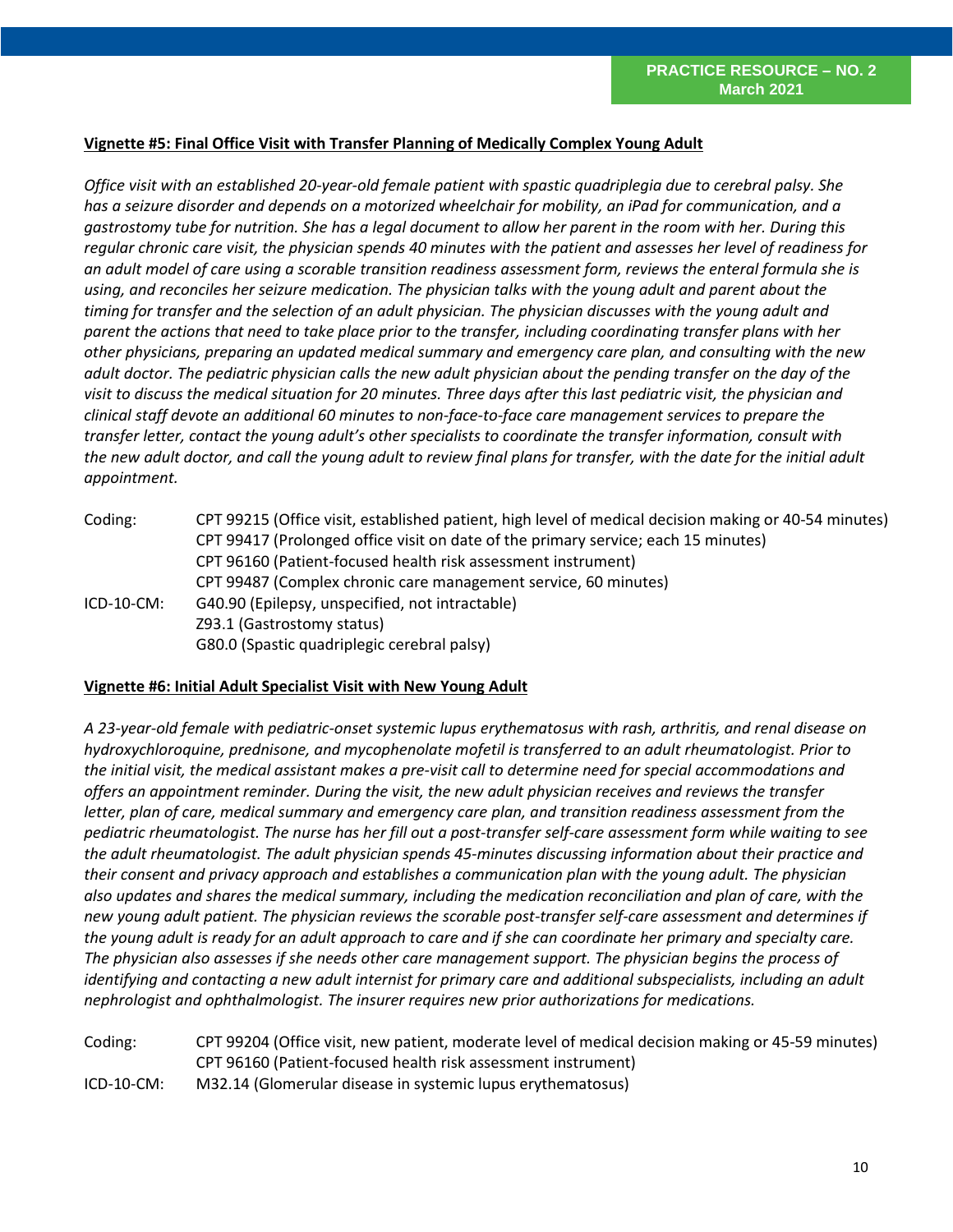#### **Vignette #7: Initial Primary Care Office Visit with New Young Adult**

New adult office visit with a 22-year-old young adult male transitioning from his pediatric primary care physician, who he saw for a preventive office visit 6 months earlier. The young adult male comes with no previous medical records from the physician. The physician completes a medical history and a physical exam, noting his BMI is 27. The patient fills out a scorable post-transfer self-care assessment form, the physician and young adult jointly fill out a medical summary, and the physician assists the young adult to put his emergency contact information and key medical information into his phone. The physician spends a total of 45 minutes, including counseling the *patient, reviewing and discussing needed self-care skills, interfacing with the pediatric practice, and discussing nutrition, exercise, and weight reduction strategies.*

- Coding: CPT 99204 (Office visit, new patient, moderate level of medical decision making or 45-59 minutes) CPT 96160 (Patient-focused health risk assessment instrument)
- ICD 10-CM: E66.3 (Overweight and obesity) Z71.89 (Persons encountering health services for other counselling and medical advice, not elsewhere classified)

#### **Vignette #8: Non-Face-to-Face Services for Young Adult with Chronic Conditions Prior to Initial Adult Physician Visit**

A new 24-year-old female patient with spina bifida and hydrocephalus is referred by her pediatric primary care physician to an adult primary care physician. The young adult requested that her records from her urologist, *neurologist, neurosurgeon, physiatrist, and pediatric primary care physician be sent to the new adult physician's* office prior to her initial visit. Upon receipt, the adult physician reviews the extensive medical records from all five physicians. The adult physician calls the pediatric primary care physician to clarify the lengthy plan of care. The total time spent reviewing the records and tests as well as discussing the case is reported as 60 minutes. A face*to-face appointment is scheduled in 2 weeks.*

Coding: CPT 99358 (Prolonged service without direct patient contact, new patient, 60 minutes) ICD-10-CM: Q05.2 (Lumbar spina bifida with hydrocephalus)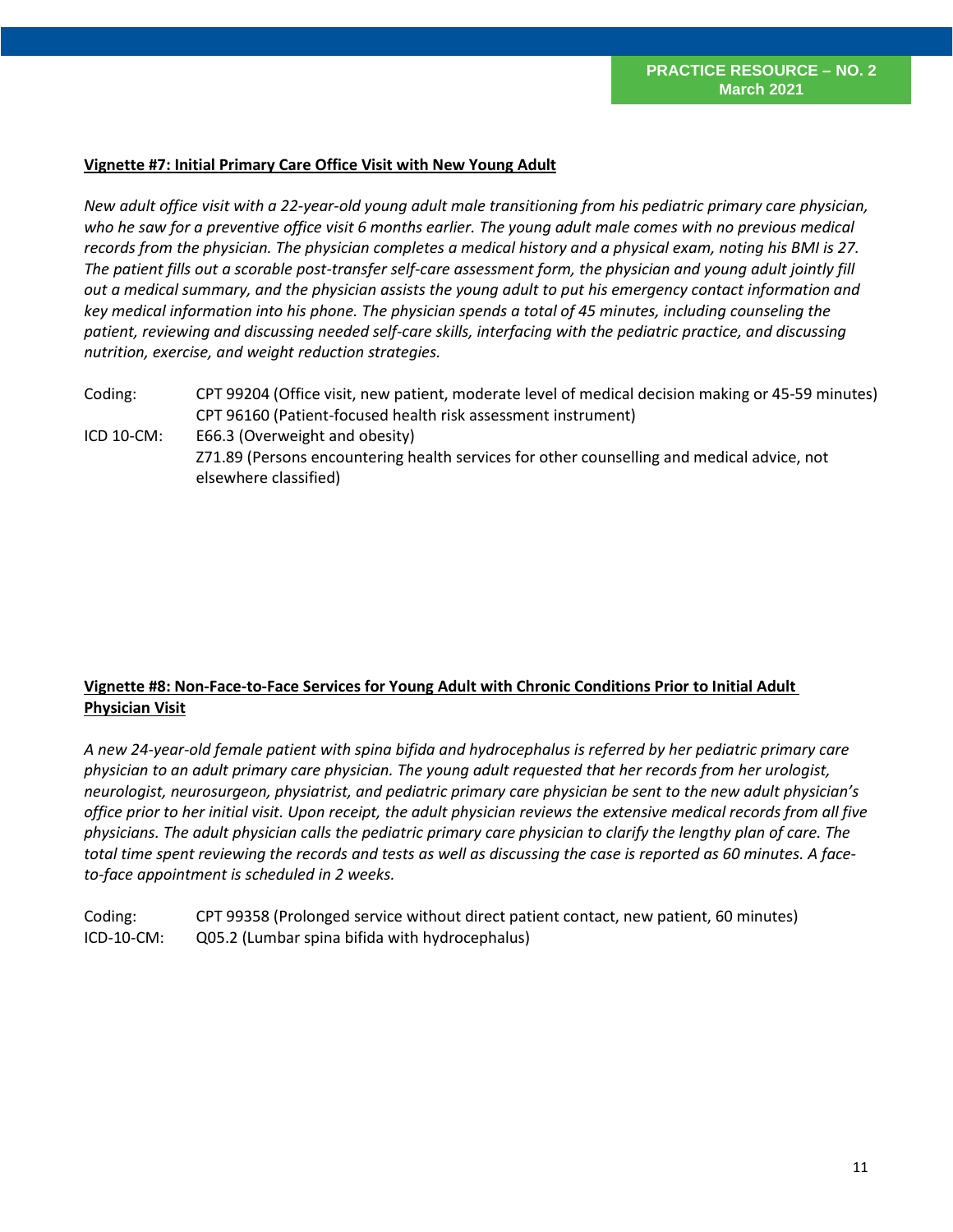#### **Vignette #9: Interprofessional Consultation Between Adult and Pediatric Primary Care Physicians**

After a patient's second visit to the adult primary care physician, the adult primary care physician asked the *patient's previous pediatric physician for an interprofessional consultation on this 19-year-old with an* established diagnosis of ADHD. The young adult presents with his mother to the adult physician for review of his pharmacologic management of ADHD. The young adult has signed a HIPAA form to allow his mother to be present during the visit. At the prior visit, the adult physician had prescribed a new medication, Adderall XR, but the young adult's focus had not improved. The mother and patient agree with the adult physician that an *interprofessional consultation with the patient's former pediatric physician is warranted to determine subsequent management. The adult physician communicates by telephone with the consulting pediatric physician for this interprofessional consultation and states that there was only minimal improvement in the* clinical course since Adderall XR 10 mg was added 1 month ago. The adult primary care physician also reviews *that the patient (a college freshman) and mother notes inattentiveness, hyperactivity, forgetfulness, and persistent organizational weaknesses. Grades are Cs. The patient denies side effects to his medication. Psychosocial stressors are denied. The patient's extracurricular activities include pickup basketball, and he reports sleeping 6 hours nightly. The consulting pediatric physician spends 25 minutes via telephone discussing the patient with the adult physician along with making recommendations on pharmacologic and behavioral management and the importance of adequate sleep. Included in this time, the pediatric physician dictates a* consultation report to be sent back to the adult physician and the adult physician contacts the patient with *recommendations. Total physician time was 50 minutes: 25 minutes face-to-face with patient and 25 minutes for interprofessional consultation.*

#### For the adult physician (if the face-to-face E/M visit with the young adult were on the same day as the **interprofessional consultation with the pediatric physician):**

- Coding: CPT 99215 (Office visit, established patient, high level of medical decision making or 40-54 minutes; total physician time was 50 minutes – 25 minutes face-to-face with patient and 25 minutes for interprofessional consultation)
- ICD-10-CM: F90.2 (Attention-deficit hyperactivity disorder, combined type)

#### **For the adult physician (if the interprofessional consultation with the pediatric physician occurred on a different day than the adult physician's face-to-face E/M visit with the young adult):**

- Coding: CPT 99213 for the 25 minutes spent with the patient on the previous day (Office visit, established patient, low level of medical decision making or 20-29 minutes) CPT 99452 (Interprofessional telephone/Internet/electronic health record referral service(s) provided by a treating/requesting physician or other qualified health care professional, 30 minutes.) *(Note: The adult physician may report 99452 if spending at least 16 minutes that day preparing for the referral and communicating with the consultant. The CPT half-way point regarding time [according to CPT Professional Edition 2021]: "A unit of time is attained when the mid-point is passed. For example, 60 minutes is attained when 31 minutes have elapsed [more than midway between zero and 60 minutes].")*
- ICD-10-CM: F90.2 (Attention-deficit hyperactivity disorder, combined type)

#### **For the pediatric physician (regardless of what day the consultation was done):**

- Coding: CPT 99448 (Interprofessional telephone/Internet/electronic health record assessment and management service provided by a consultative physician, including a verbal and written report to the patient's treating/requesting physician or other qualified health care professional; 21-30 minutes of medical consultative discussion and review)
- ICD-10-CM: F90.2 (Attention-deficit hyperactivity disorder, combined type)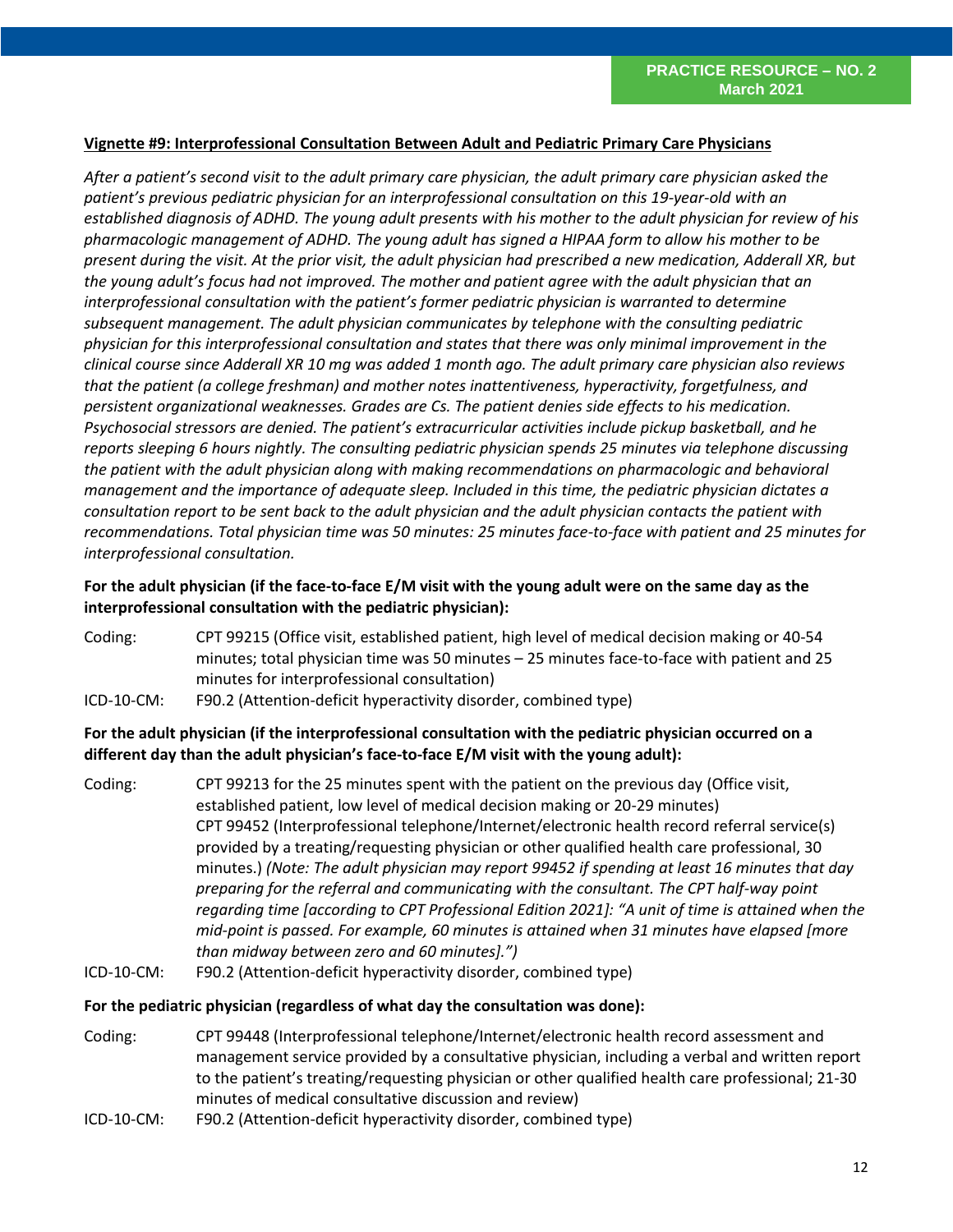#### **Vignette #10: Initial Specialist Office Visit with New Young Adult**

*An adult rheumatologist provides a first evaluation and management visit via telehealth to a 19-year-old female* college student with juvenile arthritis who is taking etanercept and methotrexate. Her last visit before leaving for college was with her pediatric rheumatologist and the two of them chose this adult rheumatologist to take over her care now that she is going to college. Although the patient scheduled a visit to the office of the adult *rheumatologist just before spring break, her symptoms have deteriorated, and she requested this telehealth office* visit with the college clinic as the originating site and the adult rheumatologist's office as the distant site. Prior to the telehealth visit, the rheumatologist's staff guides the patient through completion of an online scorable post*transition self-care skills assessment. Via a secure real-time, two-way audio-visual telehealth platform, the rheumatologist conducts a comprehensive history. The patient tells the adult rheumatologist she has been at* college for 4 months and that her morning stiffness has returned in the past month and her hands are swollen in the morning making it difficult to take notes in class. She recently decided on her own to lower her methotrexate dose from eight 2.5 mg tablets to four tablets each week since she did not have a refill on her medications. She denies any side effects of her medications or any recent infections. Using the college clinic staff nurse as tele*presenter, the rheumatologist performs a comprehensive physical exam. The patient's vitals are normal and the* adult rheumatologist can see that her hands are swollen and she cannot make a fist in both hands. The adult rheumatologist discusses the scorable post-transition self-care skills assessment with her that she took prior to the *telemedicine visit and discusses how to get her methotrexate refilled at a local pharmacy. The adult* rheumatologist also notes she needs to get her routine methotrexate monitoring lab tests as it has been 4 months since her last test at the pediatric rheumatologist's office. The adult rheumatologist discusses how she can get these at college, have the results faxed to the office, and that the office will let her know the results. The adult rheumatologist instructs her to increase the methotrexate dose back to 8 tablets a week, if the lab results are *normal, and to continue her etanercept. The adult rheumatologist scheduled a follow-up visit in one month.*

- Coding: CPT 99204-95 (Office visit, new patient, moderate level of medical decision making or 45-59 minutes, service rendered via a real-time interactive audio and video telecommunications system) CPT 96160 (Patient-focused health risk assessment instrument)
- ICD-10-CM: M08.99 (Juvenile arthritis, unspecified, multiple sites)

#### **Vignette #11: Telehealth Follow-Up Visit**

*A 20-year-old male patient has focal epilepsy since age 16 that has been well-controlled on oxcarbazepine over* the past year. He is living at home and going to a local junior college and has not been seen by the pediatric neurologist for over a year. He is interested in stopping his medications and wants to transfer to an adult neurologist who practices in closer proximity. As his family lives over 5 hours away, a follow-up telehealth visit *was arranged with the pediatric neurologist at the university health system where his original evaluation was* performed. The visit was executed with the patient coming to his local pediatric primary care physician's office *(hosting facility or originating site), while the treating pediatric neurologist conducted the visit from her university office setting (performing physician at distant site). The patient completed an online scorable transition readiness assessment, and issues discussed included need for an EEG, possible medication wean, and subsequent transition to an adult neurologist's care. The pediatric neurologist spent 30 minutes communicating with the patient via real-time synchronous 2-way audio-visual communication. A follow-up 30-minute telehealth visit was arranged in one month.*

Coding: CPT 99214-95 (detailed history, moderate level of medical decision making or 30-39 minutes; modifier 95: synchronous telemedicine service rendered via a real-time interactive audio and video telecommunications system) CPT 96160 (Patient-focused health risk assessment instrument) ICD-10-CM: G40.209 (focal epilepsy, not intractable)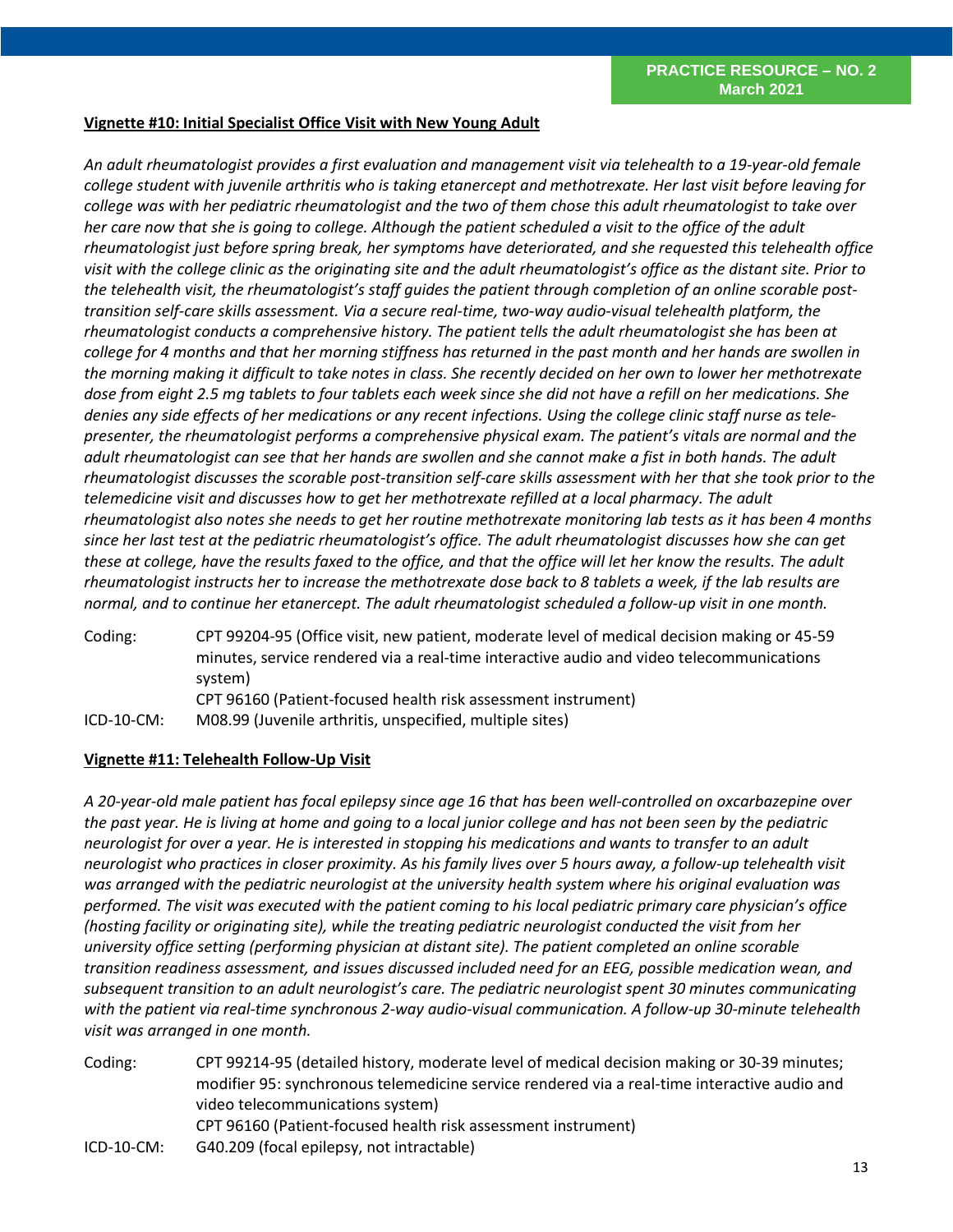## **CPT Description of Selected Transition-Related Codes2,3**

<sup>a</sup>**Office or Other Outpatient Services** are evaluation and management (E/M) services provided to new patients (99202-99205) or established patients (99211-99215) in the office or in an outpatient or other ambulatory facility. A patient is considered an outpatient until inpatient admission to a health care facility occurs. Codes 99202-99205 and 99211-99215 require a medically appropriate history and/or examination. For 99202-99205, if services are 75 minutes or longer, use prolonged services code 99417. For 99211-99215, if services are 55 minutes or longer, use prolonged services code 99417.

*\*Coding Tip\** A new patient is one who has not received any professional services from the physician/ qualified health care professional (QHP) or another physician/QHP of the **exact** same specialty and subspecialty who belongs to the same group practice, within the past three years. An established patient is one who has received professional services from the physician/QHP or another physician/QHP of the exact same specialty and subspecialty who belongs to the same group practice, within the past three years. In the instance where a physician/QHP is on call for or covering for another physician/QHP, the patient's encounter will be classified as it would have been by the physician/QHP who is not available. When advanced practice nurses and physician assistants are working with physicians they are considered as working in the **exact** same specialty and exact same subspecialties as the physician.

<sup>b</sup>**Office or Other Outpatient Consultations** (99241-99245) are a type of E/M service provided at the request of another physician or appropriate source to either recommend care for a specific condition or problem or to determine whether to accept responsibility for ongoing management of the patient's entire care or for the care of a specific condition or problem. A physician consultant may initiate diagnostic and/or therapeutic services at the same or subsequent visit. A consultation initiated by a patient and/or family, and not requested by a physician or other appropriate source (e.g., physician assistant, nurse practitioner, doctor of chiropractic, physical therapist, occupational therapist, speech-language pathologist, psychologist, social worker, lawyer, or insurance company), is not reported using the consultation codes but may be reported using the office visit codes as appropriate. The written or verbal request for consult may be made by a physician or other appropriate source and documented in the patient's medical record by either the consulting or requesting physician or appropriate source. The consultant's opinion and any services that were ordered or performed must also be documented in the patient's medical record and communicated by written report to the requesting physician or other appropriate source. If a consultation is mandated (e.g., by a third-party payer), modifier 32 should also be reported. Any specifically identifiable procedure (i.e., identified with a specific CPT code) performed on or subsequent to the date of the initial consultation should be reported separately. If subsequent to the completion of a consultation the consultant assumes responsibility for management of a portion or all of the patient's condition(s), the appropriate E/M services code for the site of service should be reported. In the office setting, the consultant should use the appropriate office or other outpatient consultation codes and then the established patient office or other outpatient services codes.

*\*Coding Tip\** Although Medicare no longer recognizes consultation codes, most other payers still allow their use. It is important to distinguish the difference between consultations and transfer of care. Transfer of care is the process whereby a physician or other QHPs who is providing management for some or all of a patient's problems relinquishes this responsibility to another physician or other QHP who explicitly agrees to accept this responsibility and who, from the initial encounter, is not providing consultative services. The physician or other QHP transferring care is then no longer providing care for these problems though he or she may continue providing care for other conditions when appropriate. Consultation codes should not be reported by the physician or other QHP who has agreed to accept transfer of care before an initial evaluation but are appropriate to report if the decision to accept transfer of care cannot be made until after the initial consultationevaluation, regardless of site of service.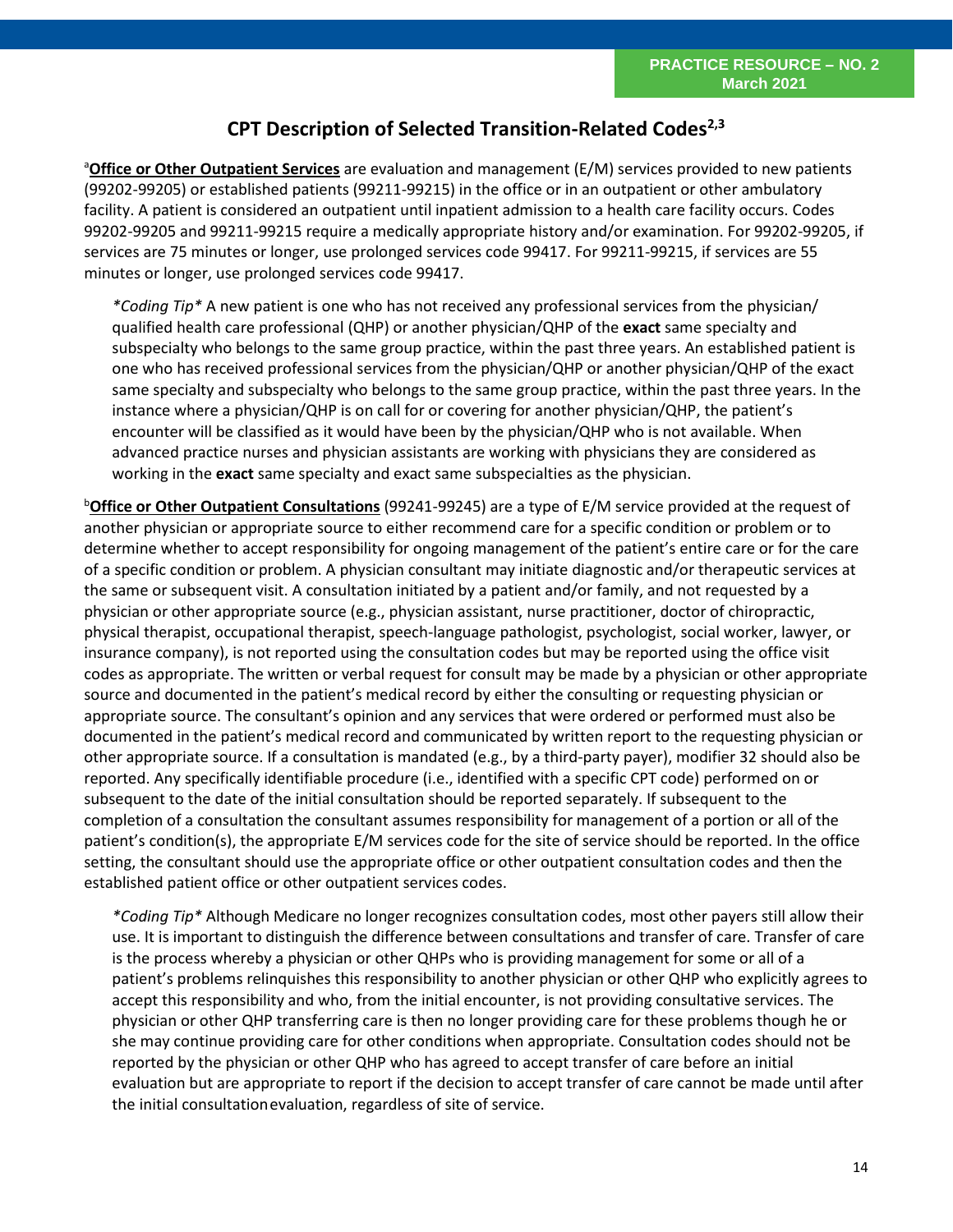<sup>c</sup>**Care Plan Oversight Services** (99339, 99340) are reported separately from codes for office/outpatient, hospital, home, nursing facility or domiciliary, or non-face-to-face services. The complexity and approximate time of the care plan oversight services provided within a 30-day period determine code selection. Only one individual may report services for a given period of time, to reflect the sole or predominant supervisory role with a particular patient. These codes should not be reported for supervision of patients in nursing facilities or under the care of home health agencies unless they require recurrent supervision of therapy. The work involved in providing very low intensity or infrequent supervision services is included in the pre- and post-encounter work for home, office/outpatient and nursing facility or domiciliary visit codes. These codes are reported separately from codes 99374-99380, which refer to care plan oversight services for patients under the care of a home health agency, hospice, or nursing facility.

*\*Coding Tip\** Unlike chronic care management and transitional care management services, time included in care plan oversight is only that of the physician or other QHP and not that of clinical staff.

#### <sup>d</sup>**Prolonged Services**

*Prolonged service with direct patient contact* (99354, 99355) codes are used when a physician or other QHP provides prolonged service(s) involving direct patient contact that is provided beyond the usual service in an outpatient setting, except with office or other outpatient services (99202-99205, 99212-99215). Direct patient contact is face-to-face. This service is reported in addition to the primary procedure. Codes 99354 and 99355 are used to report the total duration of face-to-face time spent by a physician or other QHP on a given date providing prolonged service in the outpatient setting, even if the time spent by the physician or other QHP on that date is not continuous. Time spent performing separately reported services other than the E/M or psychotherapy service is not counted toward the prolonged services time. Code 99354 is used to report the first hour of prolonged service on a given date. It should be used only once per date, even if the time spent by the physician or other QHP is not continuous on that date. Prolonged service of less than 30 minutes total duration on a given date is not separately reported. Code 99355 is used to report each additional 30 minutes beyond the first hour. It may also be used to report the final 15-30 minutes of prolonged service on a given date. Prolonged service of less than 15 minutes beyond the first hour or less than 15 minutes beyond the final 30 minutes is not reported separately. The use of the time-based add-on code requires that the primary E/M service has a typical or specified time published in the CPT codebook.

*\*Coding Tip\** For E/M services that require prolonged clinical staff time and may include face-to-face services by the physician or other QHP, use 99415, 99416. Do not report 99354 or 99355 with 99415, 99416, or 99417. For prolonged total time in addition to office or other outpatient services (i.e., 99205, 99215), use 99417.

*Prolonged service without direct patient contact* (99358, 99359) codes are used when a prolonged service is provided that is not face-to-face time in the outpatient, inpatient, or observation setting. Codes 99358, 99359 may be used during the same session of an E/M service, except office or other outpatient services (99202- 99205, 99212-99215). For prolonged total time in addition to office or other outpatient services (i.e., 99205, 99215) on the same date of service without direct patient contact, use 99417. Codes 99358, 99359 may also be used for prolonged services on a date other than the date of a face-to-face encounter. This service is to be reported in relation to other physician or other QHP services, including E/M services at any level. This prolonged service may be reported on a different date than the primary service to which it is related. For example, extensive record review may relate to a previous E/M service performed at an earlier date. However, it must relate to a service or patient where face-to-face patient care has occurred or will occur and relate to ongoing patient management. Codes 99358 and 99359 are used to report the total duration of non-face-to-face time spent by a physician or other QHP on a given date providing prolonged service, even if the time spent by the physician or QHP on that date is not continuous. Code 99358 is used to report the first hour of prolonged service on a given date regardless of the place of service. It should be used only once per date. Prolonged service of less than 30 minutes total duration on a given date is not separately reported. Code 99359 is used to report each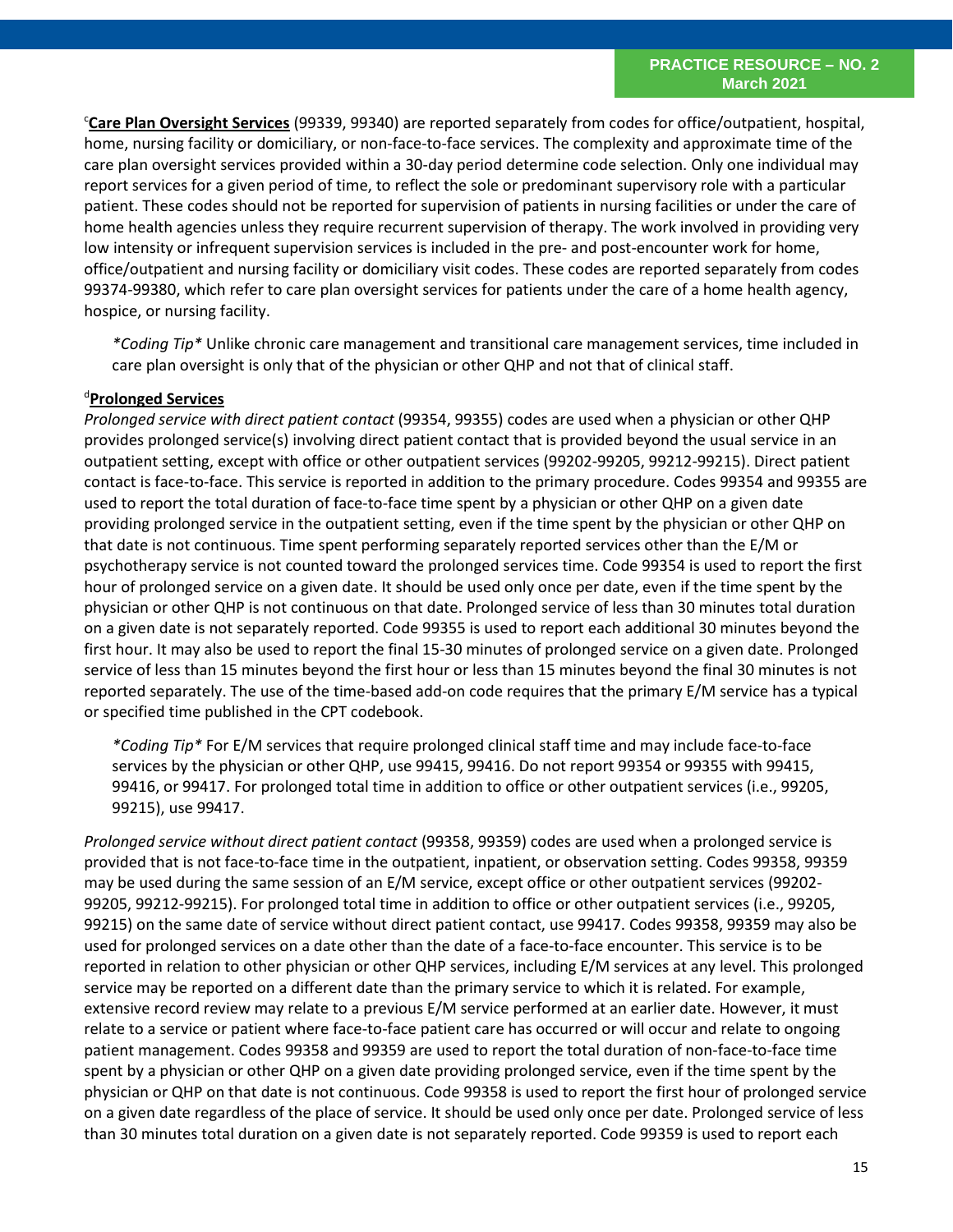additional 30 minutes beyond the first hour. It may also be used to report the final 15 to 30 minutes of prolonged services on a given date. Prolonged service of less than 15 minutes beyond the first hour or less than 15 minutes beyond the final 30 minutes is not reported separately. Do not report 99358, 99359 for time without direct patient contact reported in other services such as care plan oversight services (99339, 99340, 99374- 99380), chronic care management by a physician or other QHP (99491), home and outpatient INR monitoring (93792, 93793), medical team conferences (99366-99368), interprofessional telephone/Internet/electronic health record consultations (99446-99449, 99451, 99452), or online digital E/M services (99421, 99422, 99423).

*\*Coding Tip\** The prolonged service must relate to a service and patient where direct (face-to-face) patient care has occurred or will occur and to ongoing patient management. The primary service may be an E/M service (with or without an assigned average time), a procedure, or other face-to-face service.

Prolonged service with or without direct patient contact on the date of an office or other outpatient service (99417) is used to report prolonged total time (i.e., combined time with and without direct patient contact) provided by the physician or other qualified health care professional on the date of office or other outpatient services (i.e., 99205, 99215). Code 99417 is only used when the office or other outpatient service has been selected using time alone as the basis and only after the minimum time required to report the highest-level service (i.e., 99205 or 99215) has been exceeded by 15 minutes. To report a unit of 99417, 15 minutes of additional time must have been attained. Do not report 99417 for any additional time increment of less than 15 minutes. The listed time ranges for 99205 (i.e., 60-74 minutes) and 99215 (i.e., 40-54 minutes) represent the complete range of time for which each code may be reported. Therefore, when reporting 99417, the initial time unit of 15 minutes should be added once the minimum time in the primary E/M code has been surpassed by 15 minutes. For example, to report the initial unit of 99417 for a new patient encounter (99205), do not report 99417 until at least 15 minutes of time has been accumulated beyond 60 minutes (i.e., 75 minutes) on the date of the encounter. For an established patient encounter (99215), do not report 99417 until at least 15 minutes of time has been accumulated beyond 40 minutes (i.e., 55 minutes) on the date of the encounter. Time spent performing separately reported services other than the E/M service is not counted toward the time to report 99205, 99215 and prolonged services time. For prolonged services on a date other than the date of a face-toface encounter, including office or other outpatient services (99202, 99203, 99204, 99205, 99212, 99213, 99214, 99215), see 99358, 99359. For E/M services that require prolonged clinical staff time and may include face- toface services by the physician or other QHP, see 99415, 99416. Do not report 99417 in conjunction with 99354, 99355, 99358, 99359, 99415, 99416. Prolonged services of less than 15 minutes total time is not reported on the date of office or other outpatient service when the highest level is reached (i.e., 99205, 99215).

<sup>e</sup>**Medical Team Conference** (99366-99368) codes include face-to-face participation by a minimum of 3 QHPs from different specialties or disciplines (each of whom provide direct care to the patient), with or without the presence of the patient, family member(s), community agencies, surrogate decision maker(s) (e.g., legal guardian), and/or caregiver(s). The participants are actively involved in the development, revision, coordination, and implementation of health care services needed by the patient. Reporting participants shall have performed face-to-face evaluations or treatments of the patient, independent of any team conference, within the previous 60 days. Physicians or other QHPs who may report E/M services should report their time spent in a team conference with the patient and/or family present using E/M codes (and time as the key controlling factor for code selection when counseling and/or coordination of care dominates the service). These introductory guidelines do not apply to services reported using E/M codes. However, the individual must be directly involved with the patient, providing face-to-face services outside of the conference visit with other physicians and QHPs or agencies. Reporting participants shall document their participation in the team conference as well as their contributed information and subsequent treatment recommendations. No more than one individual from the same specialty may report 99366-99368 at the same encounter. Individuals should not report 99366-99368 when their participation in the medical team conference is part of a facility or organizational service contractually provided by the organization or facility. The team conference starts at the beginning of the review of an individual patient and ends at the conclusion of the review. Time related to record keeping and report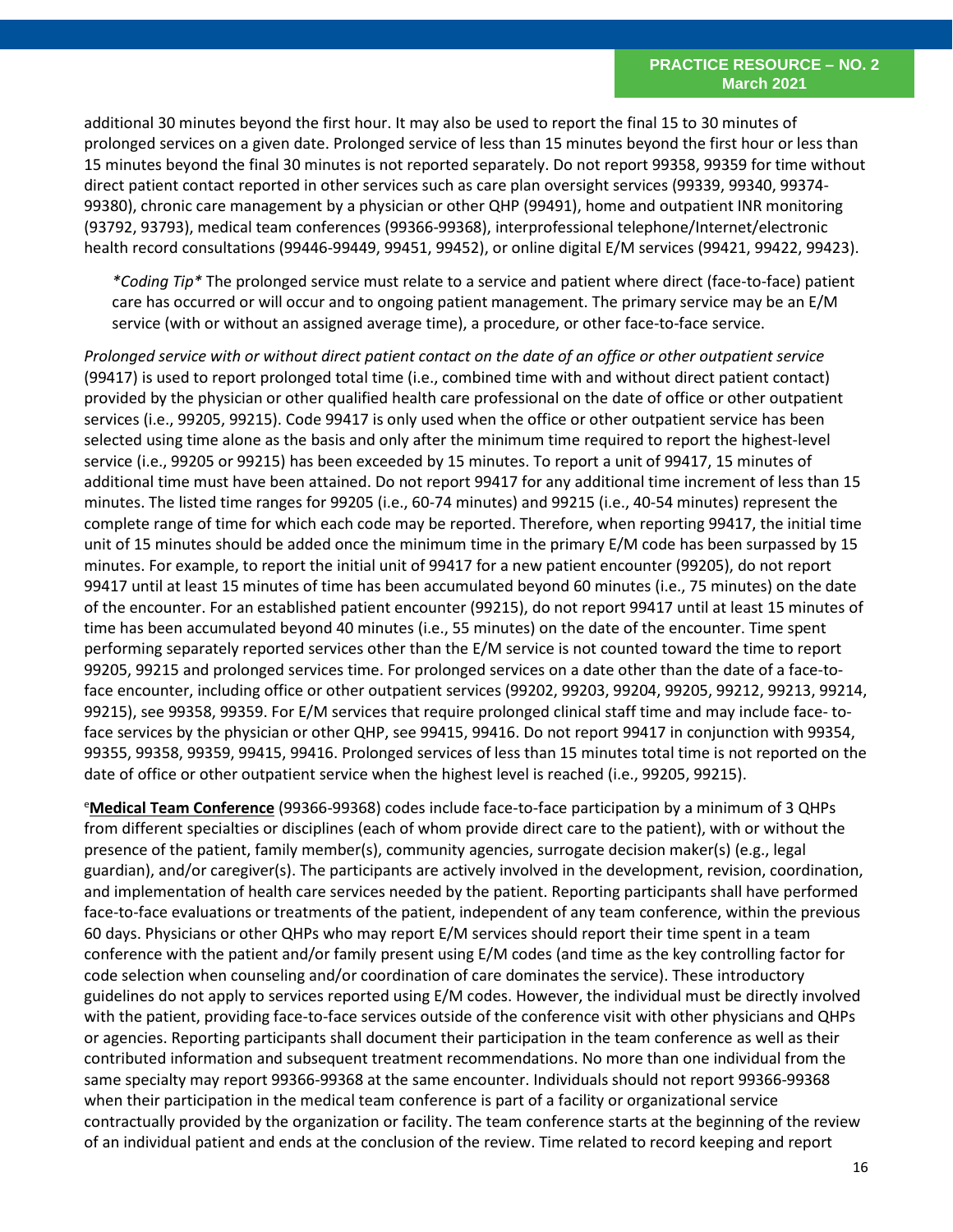generation is not reported. The reporting participant shall be present for all time reported. The time reported is not limited to the time that the participant is communicating to the other team members or patient and/or family. Time reported for medical team conferences may not be used in the determination of time for other services such as care plan oversight (99374-99380), home, domiciliary, or rest home care plan oversight (99339, 99340), prolonged services (99354-99359), psychotherapy, or any E/M service. For team conferences where the patient is present for any part of the duration of the conference, nonphysician QHPs (e.g., speech-language pathologists, physical therapists, occupational therapists, social workers, dieticians) report the team conference face-to-face code 99366.

<sup>f</sup>**Preventive Medicine Services** (99384, 99385, 99394, 99395) are used to report the preventive medicine E/M of adolescents and adults. If an abnormality is encountered or a preexisting problem is addressed in the process of performing this preventive medicine E/M service, and if the problem or abnormality is significant enough to require additional work to perform the key components of a problem-oriented E/M service, then the appropriate office/outpatient code 99202-99205, 99211-99215 should also be reported. Modifier 25 should be added to the office/outpatient code to indicate that a significant, separately identifiable E/M service was provided on the same day as the preventive medicine service. The appropriate preventive medicine service is additionally reported. An insignificant or trivial problem/abnormality that is encountered in the process of performing the preventive medicine E/M service and which does not require additional work and the performance of the key components of a problem-oriented E/M service should not be reported. The "comprehensive" nature of the preventive medicine services codes reflects an age and gender appropriate history/exam and is **not** synonymous with the "comprehensive" examination required in E/M codes 99202- 99350. Codes 99384, 99385, 99394, 99395 include counseling/anticipatory guidance/risk factor reduction interventions which are provided at the time of the initial or periodic comprehensive preventive medicine examination.

<sup>g</sup>**Health Risk Assessment** (96160) Code 96160 will allow reporting administration of a patient-focused health risk assessment instrument to either the patient or the caregiver/parent in order to assess the risk of conditions, such as mental disorders, when performed in conjunction with an E/M visit. The separately reported E/M service includes interpreting the rating scale, discussing the results with the patient and/or caregiver, documenting the patient/caregiver discussion in the patient's medical record, and providing any referrals to the parent's or caregiver's primary care provider or mental health provider.<sup>5</sup>

*\*Coding Tip\** CPT 96160 can be used to report transition readiness assessments conducted with youth and parents/caregivers, and self-care assessments conducted with young adults. A standardized, scorable instrument must be used and recorded in the clinical documentation for the encounter. The transition readiness assessment can be administered with new and established patients with and without chronic conditions. Clinical staff typically administer, score, and document the results of the standardized transition readiness or self-care assessment form completed by the youth, parent/caregiver or young adult during the patient's medical encounter. Physician services, reported separately via the E/M encounter code, include the interpretation of the transition readiness assessment/self-care assessment, discussion of results, and preparation of a summary report in the patient's medical record. Code 96160 should be separately reported when performed in conjunction with a preventive medicine service or an office outpatient service (i.e., E/M codes). The CMS 1500 Claim Form allows for reporting of multiple same-procedure units on a single CPT line item, but some payers may prefer separate, individual line items for the additional procedures along with an appropriate, differentiating modifier (such as 59).

<sup>h</sup>**General Behavioral Health Integration Care Management** (99484) services are reported by the supervising physician or other QHP. The services are performed by clinical staff for a patient with a behavioral health (including substance use) condition that requires care management services (face-to-face or non-face-to-face) of 20 or more minutes in a calendar month. A treatment plan as well as the specified elements of the service description is required. The assessment and treatment plan is not required to be comprehensive and the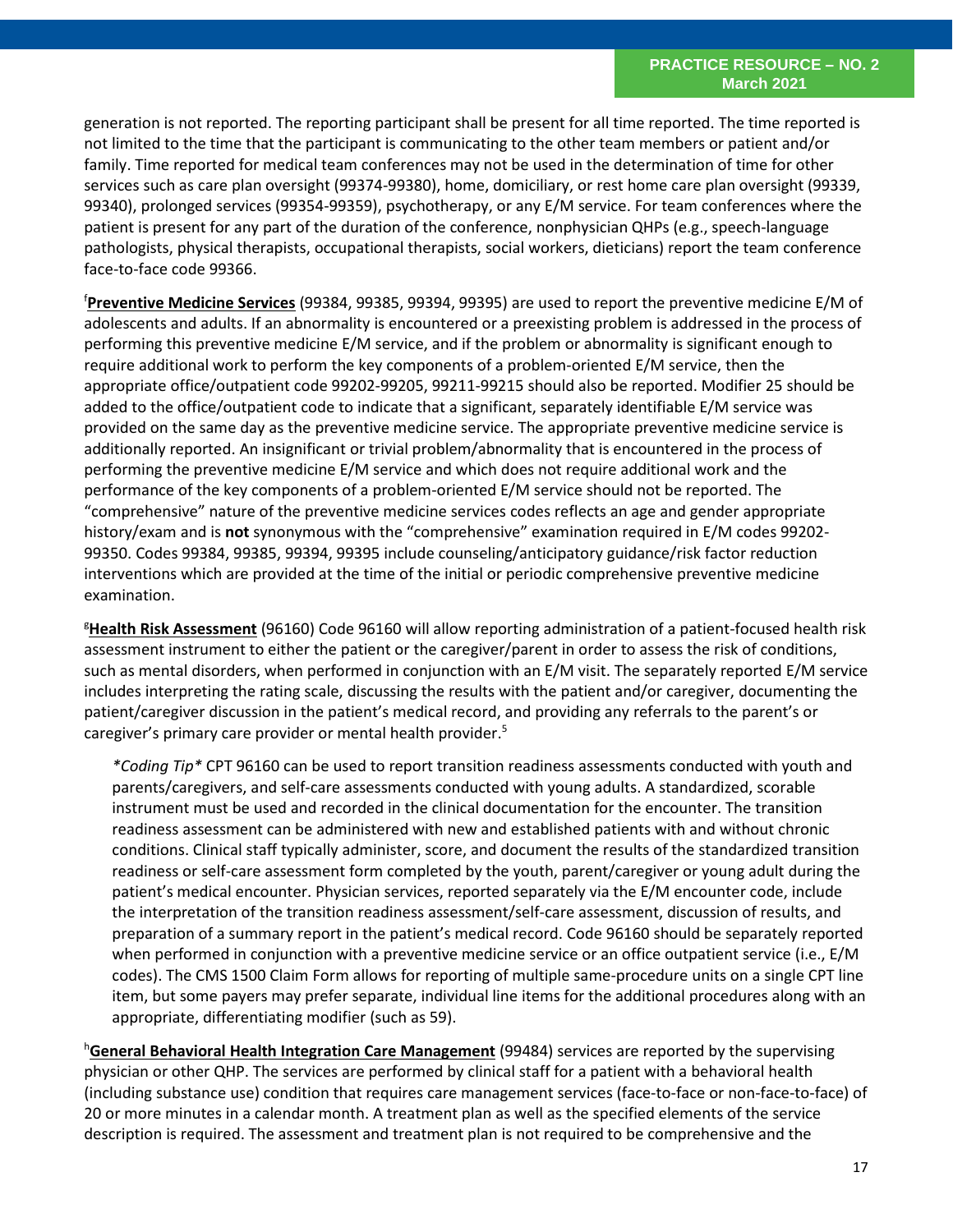office/practice is not required to have all the functions of chronic care management (99439, 99487, 99489, 99490). Code 99484 may be used in any outpatient setting, as long as the reporting professional has an ongoing relationship with the patient and clinical staff and as long as the clinical staff is available for face-to-face services with the patient. The reporting professional must be able to perform the E/M services of an initiating visit. General behavioral integration care management (99484) and chronic care management services may be reported by the same professional in the same month, as long as distinct care management services are performed. Behavioral health integration care management (99484) and psychiatric collaborative care management (99492-99494) may not be reported by the same professional in the same month. Behavioral health care integration clinical staff are not required to have qualifications that would permit them to separately report services (e.g., psychotherapy), but, if qualified and they perform such services, they may report such services separately, as long as the time of the service is not used in reporting 99484.

<sup>i</sup>**Care Management Services** (99490, 99439, 99491, 99487, 99489) are management and support services provided by clinical staff, under the direction of a physician or other QHP, or may be provided personally by a physician or other QHP, to a patient residing at home or in a domiciliary, rest home, or assisted living facility. Services include establishing, implementing, revising, or monitoring the care plan, coordinating the care of other professionals and agencies, and educating the patient or caregiver about the patient's condition, care plan, and prognosis. The physician or other QHP provides or oversees the management and/or coordination of services, as needed, for all medical conditions, psychosocial needs, and activities of daily living. A plan of care must be documented and shared with the patient and/or caregiver.

A comprehensive plan of care for health problems is based on a physical, mental, cognitive, social, functional, and environmental evaluation. It is intended to provide a simple and concise overview of the patient, and be a useful resource for patients, caregivers, health care professionals, and others, if necessary. A typical plan of care is not limited to, but may include: problem list, expected outcome and prognosis, measurable treatment goals, cognitive assessment, functional assessment, symptom management, planned interventions, medical management, environmental evaluation, caregiver assessment, interaction and coordination with outside resources and other health care professionals and others, as necessary, and summary of advance directives. These elements are intended to be a guide for creating a meaningful plan of care rather than a strict set of requirements, so should be addressed only as appropriate for the individual. The plan of care should include specific and achievable goals for each condition and be relevant to the patient's well-being and lifestyle. When possible, the treatment goals should also be measurable and time bound. The plan should be updated periodically based on status or goal changes. The entire care plan should be reviewed at least annually. An electronic and/or printed plan of care must be documented and shared with the patient and/or caregiver.

Codes 99487, 99489, 99490, 99491 are reported only once per calendar month and 99439 is reported no more than twice per calendar month. Codes 99439, 99487, 99489, 99490, 99491 may only be reported by the single physician or other QHP who assumes the care management role with a particular patient for the calendar month. For 99439, 99487, 99489, 99490, the face-to-face and non-face-to-face time spent by the clinical staff in communicating with the patient and/or family, caregivers, other professionals, and agencies; creating, revising, documenting, and implementing the care plan; or teaching self-management is used in determining the care management clinical staff time for the month. Only the time of the clinical staff of the reporting professional is counted. Only count the time of one clinical staff member when two or more clinical staff members are meeting about the patient. For 99491, only count the time personally spent by the physician or other QHP. Do not count any of the clinical staff time spent on the day of an initiating visit (the creation of the care plan, initial explanation to the patient and/or caregiver, and obtaining consent). Care management activities performed by clinical staff, or personally by the physician or other QHP, typically include:

- Communication and engagement with patient, family members, guardian or caretaker, surrogate decision makers, and/or other professionals regarding aspects of care
- Communication with home health agencies and other community services utilized by the patient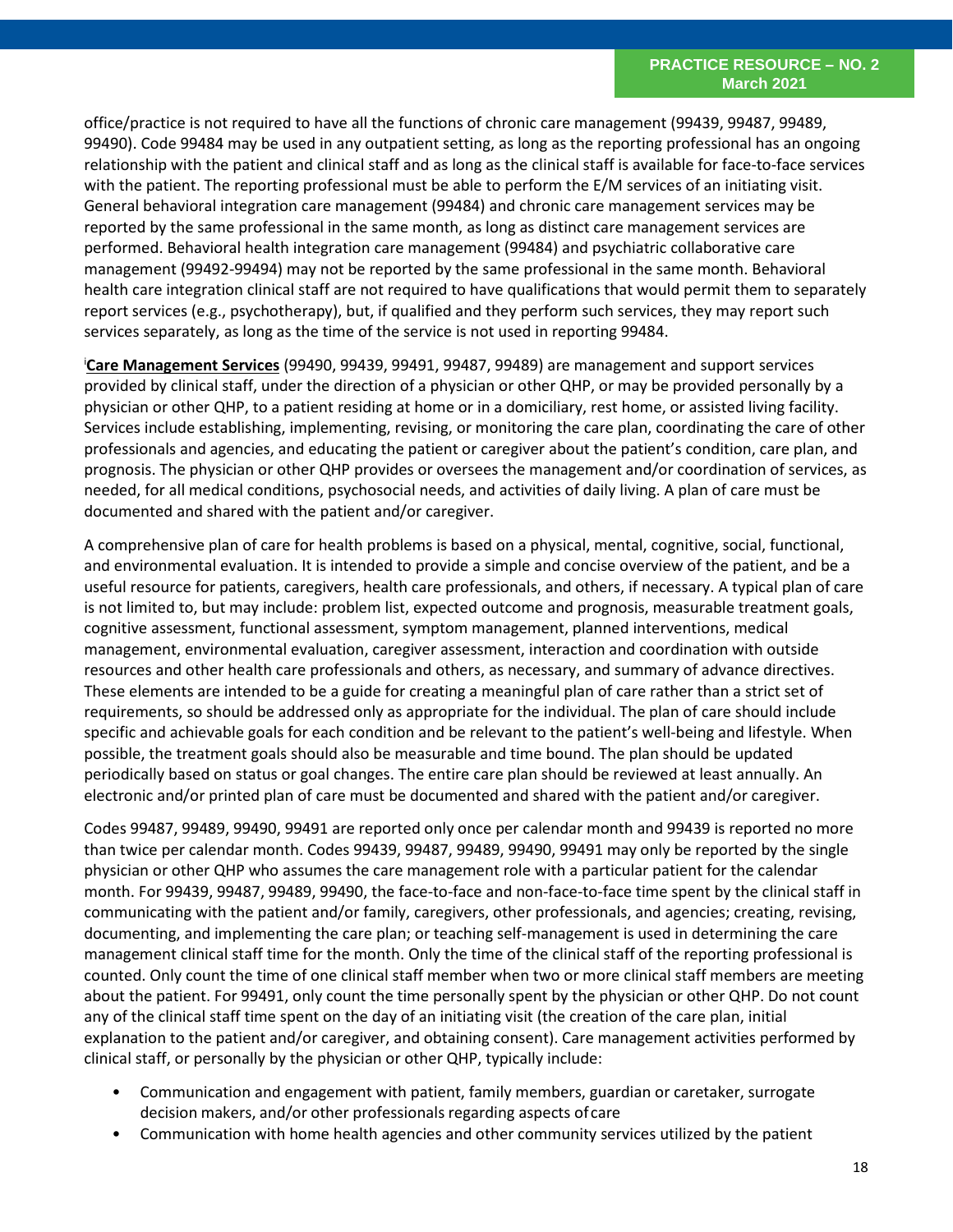- Collection of health outcomes data and registry documentation
- Patient and/or family/caregiver education to support self-management, independent living, and activities of daily living
- Assessment and support for treatment regimen adherence and medication management
- Identification of available community and health resources
- Facilitating access to care and services needed by the patient and/or family
- Management of care transitions not reported as part of transitional caremanagement
- Ongoing review of patient status, including review of laboratory and other studies not reported as part of an E/M service, noted above
- Development, communication, and maintenance of a comprehensive care plan

The care management office/practice must have the followingcapabilities:

- Provide 24/7 access to physicians or other QHPs or clinical staff including providing patients/caregivers with a means to make contact with health care professionals in the practice to address urgent needs regardless of the time of day or day of week
- Provide continuity of care with a designated member of the care team with whom the patient is able to schedule successive routine appointments
- Provide timely access and management for follow-up after an emergency department visit or facility discharge
- Utilize an electronic health record system so that care providers have timely accessto clinical information
- Use a standardized methodology to identify patients who require caremanagement services
- Have an internal care management process/function whereby a patient identified as meeting the requirements for the services starts receiving them in a timely manner
- Use a form and format in the medical record that is standardized within thepractice
- Be able to engage and educate patients and caregivers as well as coordinate care among all service professionals, as appropriate for each patient
- Reporting physician or other QHP oversees activities of the care team
- All care team members providing services are clinically integrated

Each minute of service time is counted toward only one service. Do not count any time and activities used to meet criteria for another reported service. However, time of clinical staff and time of a physician or other qualified health care professional are distinct when each provides a distinct, separately reportable service to the same patient during the same period of time (e.g., calendar month). Do not report 99439, 99487, 99489, 99490 when reporting 99491 for the same calendar month. If the care management services are performed within the postoperative period of a reported surgery, the same individual may not report 99439, 99487, 99489, 99490, 99491. For service time used for reporting 99439, 99487, 99489, 99490, 99491, do not also include service time used to report 99421, 99422, 99423.

Care management may be reported in any calendar month during which the clinical staff time or physician or other QHP personal time requirements are met. When behavioral or psychiatric collaborative care management services are also provided, 99484, 99492, 99493, 99494 may be reported in addition.

*Chronic Care Management Services* (99490, 99439, 99491) are provided when medical and/or psychosocial needs of the patient require establishing, implementing, revising, or monitoring the care plan. Patients who receive chronic care management services have two or more chronic conditions or episodic health conditions that are expected to last at least 12 months, or until the death of the patient, and that place the patient at significant risk of death, acute exacerbation/decomposition, or functional decline. Code 99490 is reported when, during the calendar month, at least 20 minutes of clinical staff time is spent in care management activities. Code 99439 is reported in conjunction with 99490 for each additional 20 minutes of clinical staff time spent in care management activities during the calendar month up to a maximum of 60 minutes total time (i.e., 99439 may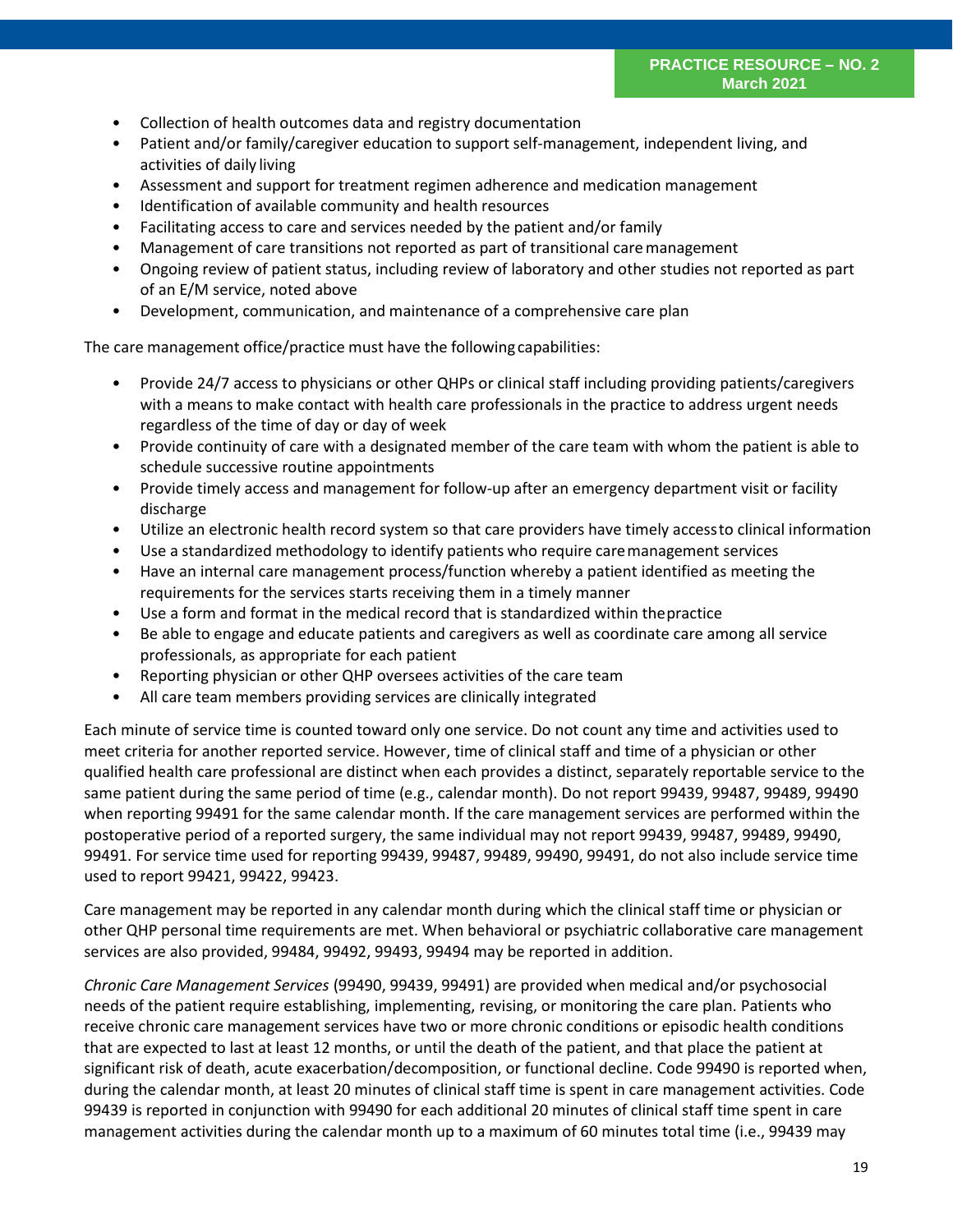only be reported twice per calendar month). Code 99491 is reported when 30 minutes of physician or other QHP personal time is spent in care management activities. Do not report 99439, 99490 in the same month as 99491. If reporting 99491, do not count any physician or other QHP time on the date of a face-to-face E/M encounter towards the time used in reporting 99491.

*Complex Chronic Care Management Services* (99487, 99489) are provided during a calendar month that includes criteria for chronic care management services including establishing, revising, implementing, or monitoring the care plan; medical, functional, and/or psychosocial problems requiring medical decision-making of moderate or high complexity; and clinical staff care management services for at least 60 minutes, under the direction of a physician or other QHP. Medical decision-making as defined in the E/M guidelines is determined by the problems addressed by the reporting individual during the month. Patients who require complex chronic care management services may be identified by practice-specific or other published algorithms that recognize multiple illnesses, multiple medication use, inability to perform activities of daily living, requirement for caregiver, and/or repeat admissions or emergency department visits. Typical adult patients who receive complex chronic care management services are treated with three or more prescription medications and may be receiving other types of therapeutic interventions (e.g., physical therapy, occupational therapy). Typical pediatric patients receive three or more therapeutic interventions (e.g., medications, nutritional support, respiratory therapy). All patients have two or more chronic continuous or episodic health conditions that are expected to last at least 12 months, or until the death of the patient, and that place the patient at significant risk of death, acute exacerbation/decompensation, or functional decline. Typical patients have complex diseases and morbidities and, as a result, demonstrate one of the following: need for the coordination of a number of specialties and services; inability to perform activities of daily living and/or cognitive impairment resulting in poor adherence to the treatment plan without substantial assistance from a caregiver; psychiatric and other medical comorbidities (e.g., dementia and COPD or substance abuse and diabetes) that complicate their care; and/or social support requirements or difficulty with access to care.

*\*Coding Tip\** Chronic care management (CCM) codes were developed to align with the Centers for Medicare & Medicaid Services (CMS) benefit specifications for Medicare coverage of CCM. The CMS has outlined specific coverage criteria that may be adopted by Medicaid and private health plans, including 2 points of consideration for physicians who wish to provide CCM services.

- 1. Practices providing CCM services must have certain capabilities, including use of an EHR. Health plans may adopt the CMS requirement for use of an EHR that meets certification requirements for Medicare and Medicaid EHR incentive programs and/or MIPS in place on December 31 of the prior year.
- 2. Chronic care management activities are provided by clinical staff under the supervision of the physician or QHP reporting CCM services. The CMS has allowed an exception to the requirement for direct supervision (i.e., physician presence in the office suite when staff perform activities) for CCM services provided to Medicare patients. This exception allows staff to perform CCM activities under the physician's or QHP's general supervision (i.e., supervising provider is available as needed by phone) as long as all other incident-to requirements are met. Check with payers for the level of supervision required.

To report code 99490, physicians must meet the required practice capabilities and supervise clinical staff activities of CCM. At least 20 minutes of clinical staff time spent in CCM activities must be documented. Time spent in activities personally performed by a physician may be counted toward CCM when provided on a date when no face-to-face service was provided. CCM may be reported even if no substantial revision is made to the care plan (e.g., management is limited to review of care plan, change of medication dose, or education to patient/caregiver).

*Principal Care Management Services HCPCS Codes (G2064-G2065)* are for use by physicians or clinical staff who are managing a patient with a single, complex problem. These codes are used for at least 30 minutes of time per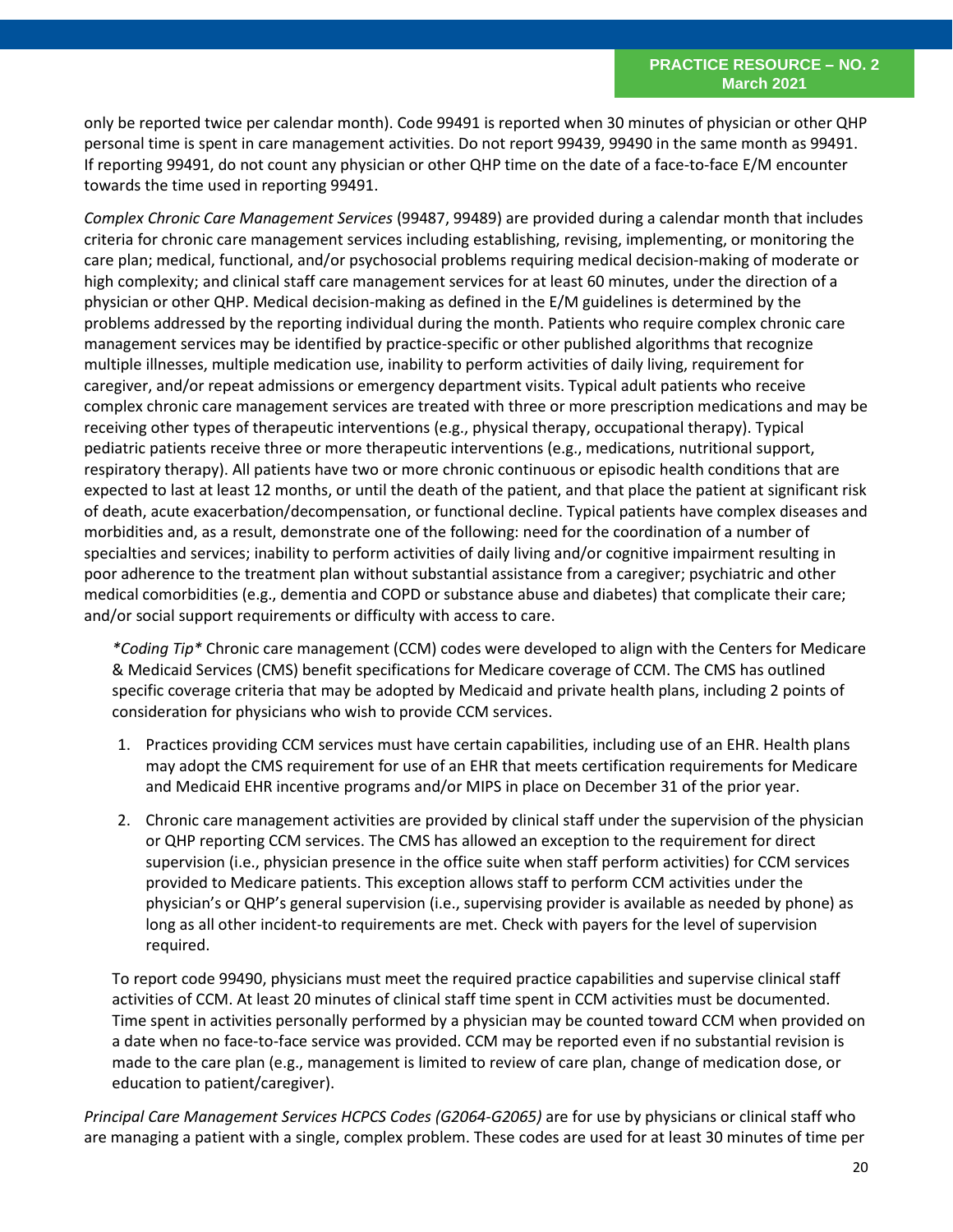calendar month with the following elements: one complex chronic condition lasting at least 3 months, which is the focus of the care plan; the condition is of sufficient severity to place patient at risk of hospitalization or have been the cause of a recent hospitalization; the condition requires development or revision of disease-specific care plan; the condition requires frequent adjustments in the medication regimen; and/or the management of the condition is unusually complex due to comorbidities. G2064 is used for physician or other QHP time, and G2065 is used for clinical staff time directed by a physician or other QHP.

<sup>j</sup>**Hospital Transitional Care Management Services (TCM)** (99495, 99496) are for new or established patients whose medical and/or psychosocial problems require moderate or high complexity medical decision-making during transitions in care from an inpatient hospital setting (including acute hospital, rehabilitation hospital, long-term acute care hospital), partial hospital, observation status in a hospital, or skilled nursing facility/nursing facility to the patient's community setting (home, domiciliary, rest home, or assisted living). TCM commences upon the date of discharge and continues for the next 29 days. TCM is comprised of one face-to-face visit within the specified timeframes, in combination with non-face-to-face services that may be performed by the physician or other QHP and/or licensed clinical staff under his or her direction. Non-face-to-face services provided by clinical staff, under the direction of the physician or other QHP, may include:

- Communication (with patient, family members, guardian or caretaker, surrogate decision makers, and/or other professionals) regarding aspects ofcare
- Communication with home health agencies and other community services utilized by the patient
- Patient and/or family/caretaker education to support self-management, independent living, and activities of daily living
- Assessment and support for treatment regimen adherence and medication management
- Identification of available community and health resources
- Facilitating access to care and services needed by the patient and/or family

Non-face-to-face services provided by the physician or other QHP may include:

- Obtaining and reviewing the discharge information (e.g., discharge summary, as available, or continuity of care documents)
- Reviewing need for or follow-up on pending diagnostic tests and treatments
- Interaction with other QHPs who will assume or reassume care of the patient's system-specific problems
- Education of patient, family, guardian, and/or caregiver
- Establishment or reestablishment of referrals and arranging for neededcommunity resources
- Assistance in scheduling any required follow-up with community providers and services

TCM requires a face-to-face visit, initial patient contact, and medication reconciliation within specified time frames. The first face-to-face visit is part of the TCM service and not reported separately. Additional E/M services provided on subsequent dates after the first face-to-face visit may be reported separately. TCM requires an interactive contact with the patient or caregiver, as appropriate, within 2 business days of discharge. The contact may be direct (face-to-face), telephonic, or by electronic means. Medication reconciliation and management must occur no later than the date of the face-to-face visit. These services address any needed coordination of care performed by multiple disciplines and community service agencies. The reporting individual provides or oversees the management and/or coordination of services, as needed, for all medical conditions, psychosocial needs, and activity of daily living support by providing first contact and continuousaccess. Medical decision-making and the date of the first face-to-face visit are used to select and report the appropriate TCM code. For 99496, the face-to-face visit must occur within 7 calendar days of the date of discharge, and medical decision-making must be of high complexity. For 99495, the face-to-face visit must occur within 14 calendar days of the date of discharge and medical decision-making must be of at least moderate complexity.

Medical decision-making is defined by the E/M Services Guidelines. The medical decision-making over the service period reported is used to define the medical decision-making of TCM. Documentation includes the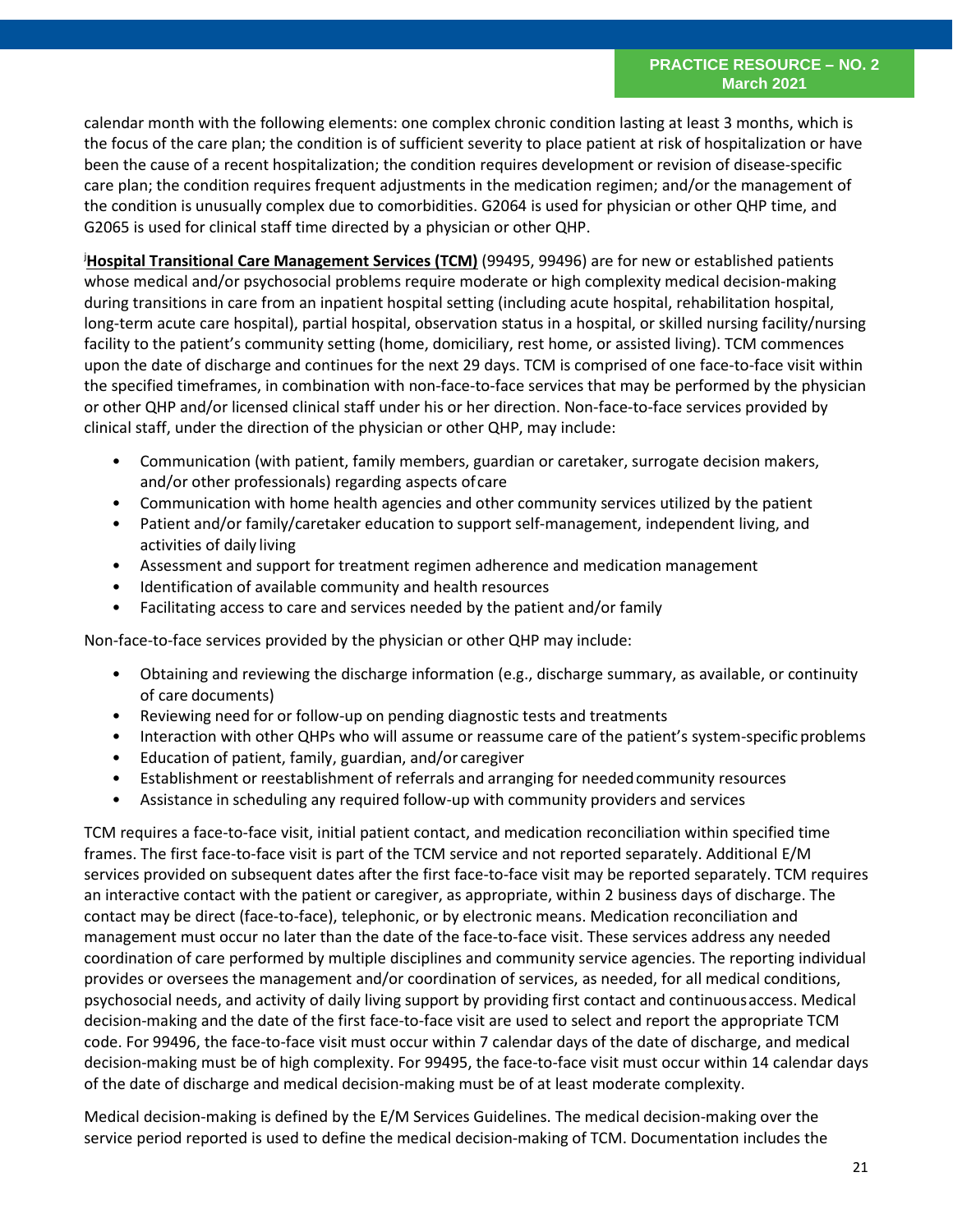timing of the initial post-discharge communication with the patient or caregivers, date of the face-to-face visit, and the complexity of medical decision-making. Only one individual may report these services and only once per patient within 30 days of discharge. Another TCM may not be reported by the same individual or group for any subsequent discharge(s) within the 30 days. The same individual may report hospital or observation discharge services and TCM. However, the discharge service may not constitute the required face-to-face visit. The same individual should not report TCM services provided in the post-operative period of a service that the individual reported. A physician or other QHP who reports codes 99495, 99496 may not report care plan oversight services (99339, 99340), prolonged services without direct patient contact (99358, 99359), home and outpatient INR monitoring (93792, 93793), medical team conferences (99366-99368), education and training (98960-98962, 99071, 99078), telephone services (98966-98968, 99441-99443), ESRD services (90951-90970), ESRD services (90951-90970), preparation of special reports (99080), analysis of data (99091), complex chroniccare coordination services (99487-99489), medication therapy management services (99605-99607) during the time period covered by the transitional care management services codes. When reporting 99495, 99496, do not report 99421, 99422, 99423 during the same time period.

#### <sup>k</sup>**Telephone Services**

*Codes 99441-99443* are non-face-to-face E/M services provided to a patient using the telephone by a physician or other QHP who may report E/M services. These codes are used to report episodes of patient care initiated by an established patient or guardian of an established patient. If the telephone service ends with a decision to see the patient within 24 hours or next available urgent visit appointment, the code is not reported; rather the encounter is considered part of the preservice work of the subsequent E/M service, procedure, and visit. Likewise, if the telephone call refers to an E/M service performed and reported by that individual within the previous 7 days (either requested or unsolicited patient follow-up) or within the postoperative period of the previously completed procedure, then the service(s) is considered part of that previous E/M service or procedure. (Do not report 99441-99443, if 99421, 99422, or 99423 have been reported by the same provider in the previous 7 days for the same problem.)

*Codes 98966-98968* are non-face-to-face assessment and management services provided by a qualified nonphysician health care professional to a patient using the telephone. These codes are used to report episodes of care by the QHP initiated by an established patient or guardian of an established patient. If the telephone service ends with a decision to see the patient within 24 hours or the next available urgent visit appointment, the code is not reported; rather the encounter is considered part of the preservice work of the subsequent assessment and management service, procedure, and visit. Likewise, if the telephone call refers to a service performed and reported by the QHP within the previous seven days (either QHP requested or unsolicited patient follow-up) or within the postoperative period of the previously completed procedure, then the service(s) are considered part of that previous service or procedure. (Do not report 98966-98968 if reporting 98966-98968 performed in the previous seven days.)

*Note:* After the end of the public health emergency (PHE), there will be no separate payment for the audio-only E/M visit codes. At the conclusion of the PHE, CMS will assign a status of "bundled" and post the RUCrecommended RVUs for these codes in accordance with our usual practice.

#### <sup>l</sup>**Online Digital Evaluation and Management Services**

*Codes 99421-99423* are patient-initiated services with physicians or other QHPs. Online digital E/M services require physician or other QHP's evaluation, assessment, and management of the patient. These services are not for the nonevaluative electronic communication of test results, scheduling of appointments, or other communication that does not include E/M. While the patient's problem may be new to the physician or other QHP, the patient is an established patient. Patients initiate these services through Health Insurance Portability and Accountability Act (HIPAA)-compliant secure platforms, such as EHR portals, secure email, or other digital applications, which allow digital communication with the physician or other QHP.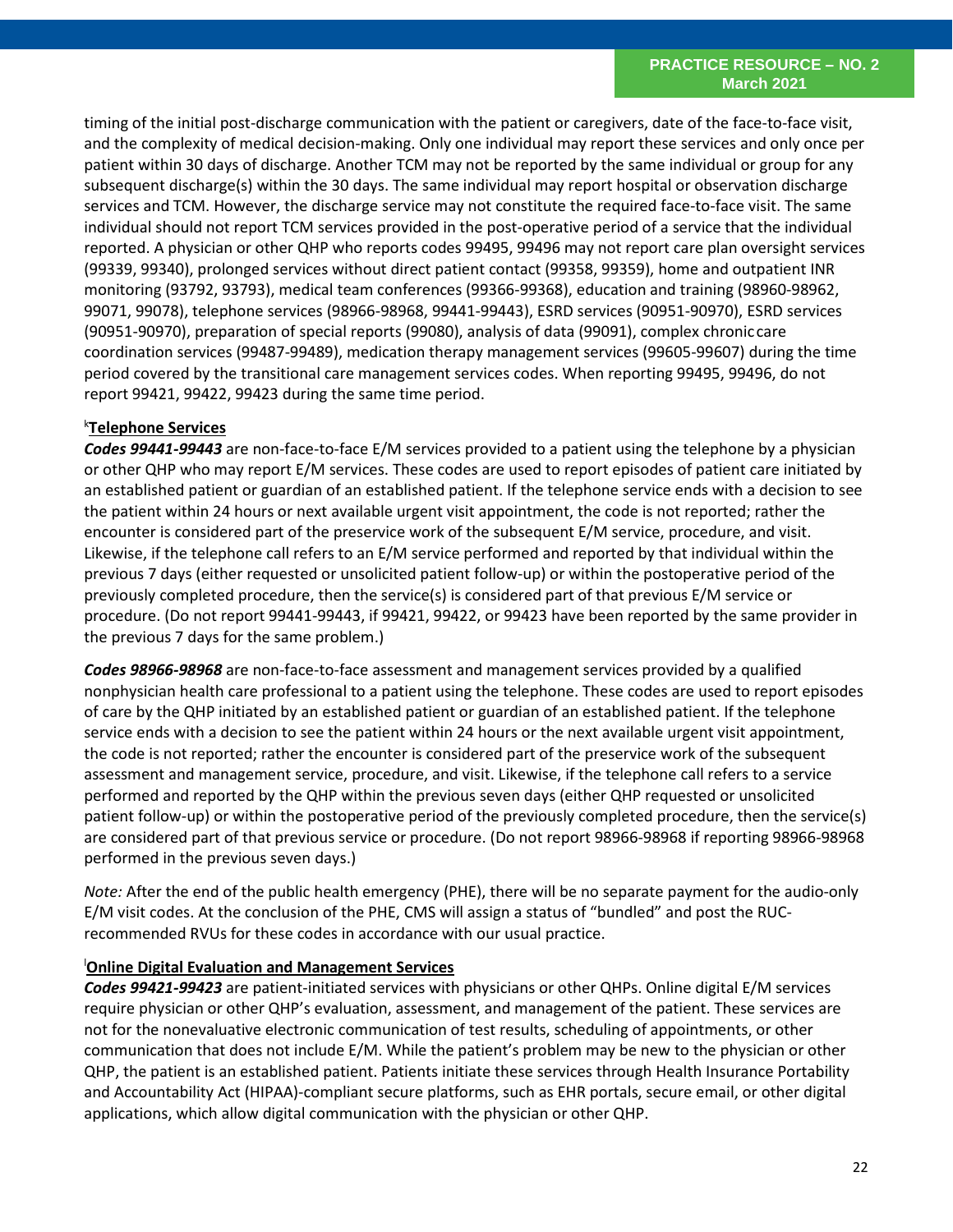Online digital E/M services are reported once for the physician's or other QHP's cumulative time devoted to the service during a seven-day period. The seven-day period begins with the physician's or other QHP's initial, personal review of the patient-generated inquiry. Physician's or other QHP's cumulative service time includes review of the initial inquiry, review of patient records or data pertinent to assessment of the patient's problem, personal physician or other QHP interaction with clinical staff focused on the patient's problem, development of management plans, including physician or other QHP generation of prescriptions or ordering of tests, and subsequent communication with the patient through online, telephone, email, or other digitally supported communication, which does not otherwise represent a separately reported E/M services. All professional decision making, assessment, and subsequent management by physicians or other QHPs in the same group practice contribute to the cumulative service time of the patient's online digital E/M service. Online digital E/M services require permanent documentation storage (electronic or hard copy) of the encounter.

If within seven days of the initiation of an online digital E/M service, a separately reported E/M visit occurs, then the physician or other QHP work devoted to the online digital E/M service is incorporated into the separately reported E/M visit (e.g., additive of visit time for a time-based E/M visit or additive of decision-making complexity for a key component-based E/M visit). This includes E/M visits and procedures that are provided through synchronous telemedicine visits using interactive audio and video telecommunication equipment, which are reported with modifier 95 appended to the E/M service code. If the patient initiates an online digital inquiry for the same or a related problem within seven days of a previous E/M service, then the online digital visit is not reported. If the online digital inquiry is related to a surgical procedure and occurs during the postoperative period of a previously completed procedure, then the online digital E/M service is not reported separately. If the patient generates the initial online digital inquiry for a new problem within seven days of a previous E/M visit that addressed a different problem, then the online digital E/M service may be reported separately. If the patient presents a new, unrelated problem during the seven-day period of an online digital E/M service, then the physician's or other QHP's time spent on evaluation, assessment, and management of the additional problem is added to the cumulative service time of the online digital E/M service for the seven-day period.

Report 99421, 99422, 99423 once per 7-day period. Clinical staff time is not calculated as part of cumulative time for 99421, 99422, 99423. Do not report online digital E/M services for cumulative service time less than 5 minutes. Do not count 99421, 99422, 99423 time otherwise reported with other services. Do not report 99421, 99422, 99423 on a day when the physician or other qualified health care professional reports E/M services [99202, 99203, 99204, 99205, 99212, 99213, 99214, 99215, 99241, 99242, 99243, 99244, 99245. Do not report 99421, 99422, 99423 when using 99091, 99339, 99340, 99374, 99375, 99377, 99378, 99379, 99380, 99487, 99489 for the same communication(s).

*Codes 98970-98972* are patient-initiated digital services with qualified nonphysician health care professionals that require qualified nonphysician health care professional patient evaluation and decision making to generate an assessment and subsequent management of the patient. These services are not for the nonevaluative electronic communication of test results, scheduling of appointments, or other communication that does not include E/M. While the patient's problem may be new to the qualified nonphysician health care professional, the patient is an established patient. Patients initiate these services through HIPAA-compliant, secure platforms, such as through the EHR portal, email, or other digital applications, which allow digital communication with the qualified nonphysician health care professional.

Qualified nonphysician health care professional online digital E/M services are reported once for the qualified nonphysician health care professional's cumulative time devoted to the service during a seven-day period. The seven-day period begins with the qualified nonphysician health care professional's initial, personal review of the patient-generated inquiry. Qualified nonphysician health care professional cumulative service time includes review of the initial inquiry, review of patient records or data pertinent to assessment of the patient's problem, personal qualified nonphysician health care professional interaction with clinical staff focused on the patient's problem, development of management plans, including qualified nonphysician health care professional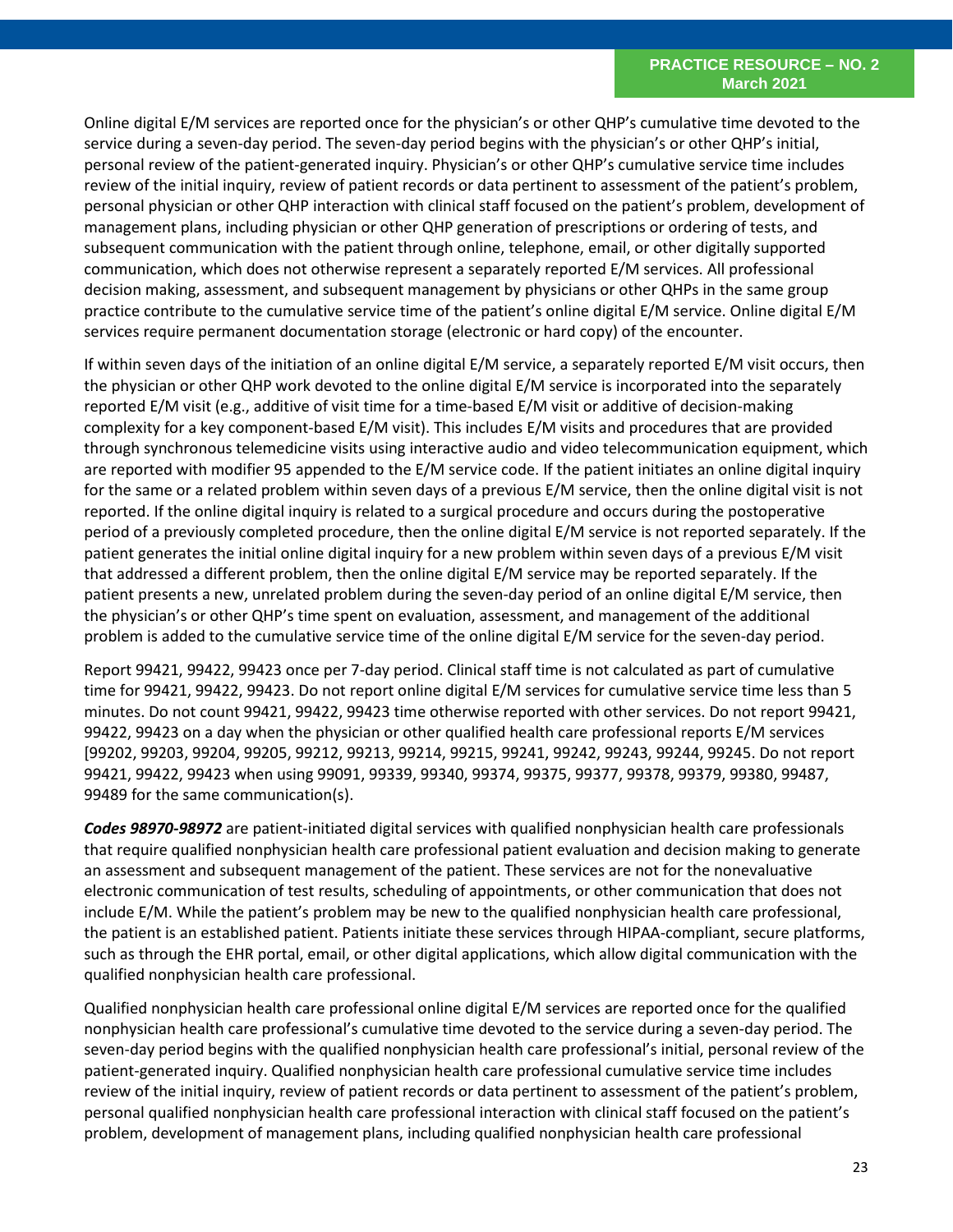generation of prescriptions or ordering of tests, and subsequent communication with the patient through online, telephone, email, or other digitally supported communication. All qualified nonphysician health care professionals in the same group practice who are involved in the online digital E/M service contribute to the cumulative service time devoted to the patient's online digital E/M service. Qualified nonphysician health care professional online digital E/M services require visit documentation and permanent storage (electronic or hard copy) of the encounter.

If the patient generates the initial online digital inquiry within seven days of a previous treatment or E/M service and both services relate to the same problem, or the online digital inquiry occurs within the postoperative period of a previously completed procedure, then the qualified nonphysician health care professional's online digital assessment may not be reported separately. If the patient generates an initial online digital inquiry for a new problem within seven days of a previous service that addressed a different problem, then the qualified nonphysician health care professional online digital assessment is reported separately. If a separately reported evaluation service occurs within seven days of the qualified nonphysician health care professional's initial review of the online digital assessment, codes 98970, 98971, 98972 may not be reported. If the patient presents a new, unrelated problem during the seven-day period of an online digital assessment, then the QHP's time spent assessing the additional problem is added to the cumulative service time of the online digital assessment for that seven-day period. Report 98970, 98971, 98972 once per 7-day period. Do not report online digital E/M services for cumulative visit time less than 5 minutes. Do not count 98970, 98971, 98972 time otherwise reported with other service. Do not report 98970, 98971, 98972 when using 99091, 99339, 99340, 99374, 99375, 99377, 99378, 99379, 99380, 99439, 99487, 99489, 99490, 99491, for the same communication.

<sup>m</sup>**Interprofessional Telephone/Internet/Electronic Health Record Consultations** (99446-99449, 99451, 99452) are assessment and management services in which a patient's treating (e.g., attending or primary) physician or other QHP requests the opinion and/or treatment advice of a physician with specific specialty expertise (the consultant) to assist the treating physician or other QHP in the diagnosis and/or management of the patient's problem without patient face-to-face contact with the consultant. The patient for whom the interprofessional telephone/Internet/electronic health record consultation is requested may be either a new patient to the consultant or an established patient with a new problem or an exacerbation of an existing problem. However, the consultant should not have seen the patient in a face-to-face encounter within the last 14 days. When the telephone/Internet/electronic health record consultation leads to a transfer of care or other face-to-face service (e.g., a surgery, a hospital visit, or a scheduled office evaluation of the patient) within the next 14 days or next available appointment date of the consultant, these codes are not reported.

Review of pertinent medical records, laboratory studies, imaging studies, medication profile, pathology specimens, etc. is included in the telephone/Internet/electronic health record consultation service and should not be reported separately when reporting 99446, 99447, 99448, 99449, 99451. The majority of the service time reported (greater than 50%) must be devoted to the medical consultative verbal or Internet discussion. If greater than 50% of the time for the service is devoted to data review and/or analysis, 99446, 99447, 99448, 99449 should not be reported. However, the service time for 99451 is based on total review and interprofessional-communication time. If more than one telephone/Internet/electronic health record contact(s) is required to complete the consultation request (e.g., discussion of test results), the entirety of the service and the cumulative discussion and information review time should be reported with a single code. Codes 99446, 99447, 99448, 99449, 99451 should not be reported more than once within a seven-day interval. The written or verbal request for telephone/Internet/electronic health record advice by the treating/requesting physician or other QHP should be documented in the patient's medical record, including the reason for the request. Codes 99446, 99447, 99448, 99449 conclude with a verbal opinion report and written report from the consultant to the treating/requesting physician or other QHP. Code 99451 concludes with only a written report.

Telephone/Internet/electronic health record consultations of less than five minutes should not be reported. Consultant communications with the patient and/or family may be reported using 98966, 98967, 98968, 99421,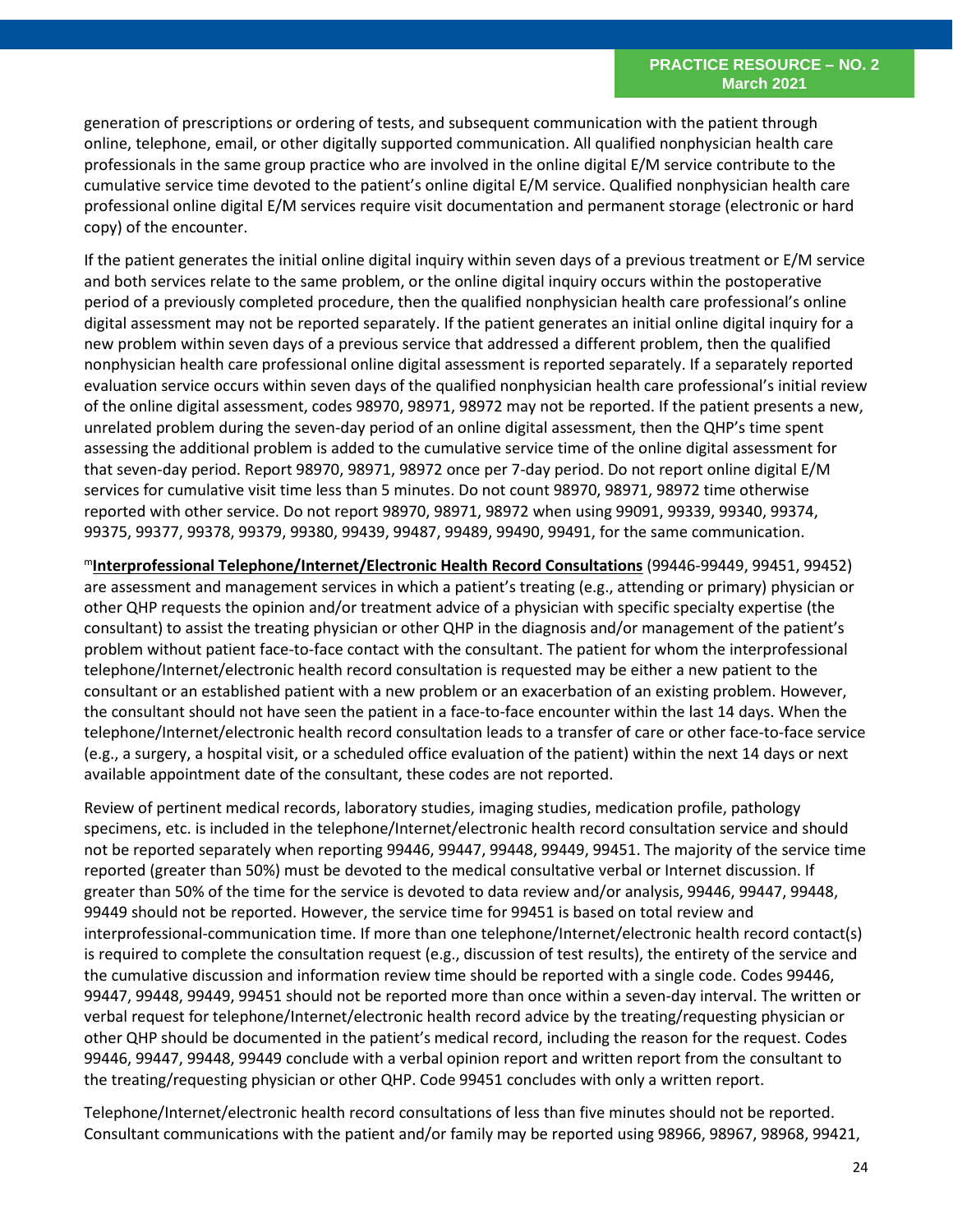99422, 99423, 99441, 99442, 99443 and the time related to these services is not used in reporting 99446-99449. Do not report 99358, 99359 for any time within the service period, if reporting 99446, 99447, 99448, 99449, 99451. When the sole purpose of the telephone/Internet/electronic health record communication is to arrange a transfer of care or other face-to-face service, these codes are not reported. The treating/requesting physician or other QHP may report 99452 if spending 16-30 minutes in a service day preparing for the referral and/or communicating with the consultant. Do not report 99452 more than once in a 14-day period. The treating/requesting physician or other QHP may report the prolonged service codes 99354-99357 for the time spent on the interprofessional telephone/Internet/electronic health record discussion with the consultant (e.g., specialist) if the time exceeds 30 minutes beyond the typical time of the appropriate E/M service performed and the patient is present (on-site) and accessible to the treating/requesting physician or other QHP. If the interprofessional telephone/Internet/electronic health record assessment and management service occurs when the patient is not present and the time spent in a day exceeds 30 minutes, then the non-face-to-face prolonged service codes 99358, 99359 may be reported by the treating/requesting physician or other QHP.

*\*Coding tip\** The CPT half-way point regarding time (according to CPT Professional Edition 2020): "A unit of time is attained when the mid-point is passed. For example, a half hour is attained when 16 minutes have elapsed (more than midway between zero and 30 minutes)."

<sup>n</sup>**Digitally Stored Data Services/Remote Physiologic Monitoring** (99453, 99454, 99091, 99473, 99474). Codes 99453 and 99454 are used to report remote physiologic monitoring services (e.g., weight, blood pressure, pulse oximetry) during a 30-day period. To report 99453, 99454, the device used must be a medical device as defined by the FDA, and the service must be ordered by a physician or other QHP. Code 99453 may be used to report the set-up and patient education on use of the device(s). Code 99454 may be used to report supply of the device for daily recording or programmed alert transmissions. Codes 99453, 99454 are not reported if monitoring is less than 16 days. Do not report 99453, 99454 when these services are included in other codes for the duration of time of the physiologic monitoring service (e.g., 95250 for continuous glucose monitoring requires a minimum of 72 hours of monitoring).

Code 99091 should be reported no more than once in a 30-day period to include the physician or other QHP time involved with data accession, review and interpretation, modification of care plan as necessary (including communication to patient and/or caregiver), and associated documentation. If the services described by 99091 or 99474 are provided on the same day the patient presents for an E/M service to the same provider, these services should be considered part of the E/M service and not reported separately. Do not report 99091 for time in the same calendar month when used to meet the criteria for care plan oversight services (99374, 99375, 99377, 99378, 99379, 99380), home, domiciliary, or rest home care plan oversight services (99339, 99340), remote physiologic monitoring services (99457), or personally performed chronic care management (99491). Do not report 99091 if other more specific codes exist (e.g., 93227, 93272 for cardiographic services 95250 for continuous glucose monitoring). Do not report 99091 for transfer and interpretation of data from hospital or clinical laboratory computers.

Code 99453 is reported for each episode of care. For coding remote monitoring of physiologic parameters, an episode of care is defined as beginning when the remote monitoring physiologic service is initiated and ends with attainment of targeted treatment goals.

<sup>o</sup>**Remote Physiologic Monitoring Treatment Management Services** (99457, 99458) are provided when clinical staff/physician/other QHP use the results of remote physiological monitoring to manage a patient under a specific treatment plan. To report remote physiological monitoring, the device used must be a medical device as defined by the FDA, and the service must be ordered by a physician or other QHP. Do not use 99457, 99458 for time that can be reported using more specific monitoring services (e.g., for the patient that requires reevaluation of medication regimen and/or changes in treatment). Codes 99457, 99458 may be reported during the same service period as chronic care management services (99439, 99487, 99489, 99490, 99491), transitional care management services (99495, 99496), and behavioral health integration services (99484, 99492, 99493,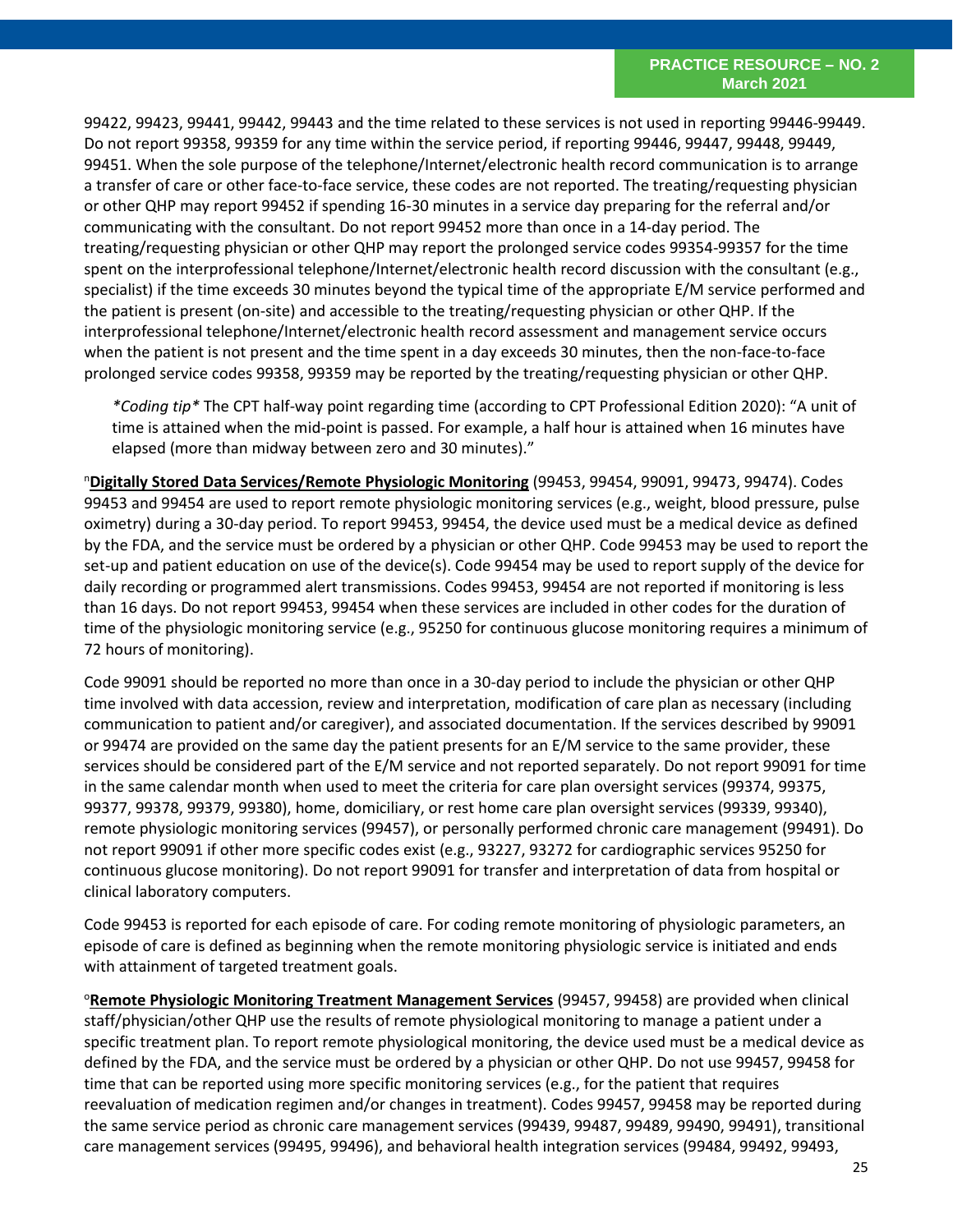99494); however, time spent performing these services should remain separate and no time should be counted toward the required time for both services in a single month. Codes 99457, 99458 require a live, interactive communication with the patient/caregiver. For the first 20 minutes of clinical staff/physician/QHP time in a calendar month report 99457, and report 99458 for each additional 20 minutes. Do not report services of less than 20 minutes. Report 99457 one time regardless of the number of physiologic monitoring modalities performed in a calendar month. Do not count any time on a day when the physician or QHP reports an E/M service. Do not count any time related to other reported services (e.g., 93290, 93793, 99291, 99292).

<sup>p</sup>**Education and Training Services for Patient Self-Management** (98960-98962) codes are used to report educational and training services prescribed by a physician or other QHP and provided by a qualified, nonphysician health care professional using a standardized curriculum to an individual or a group of patients for the treatment of established illness(s)/disease(s) or to delay comorbidity(s). Education and training for patient self-management may be reported with these codes only when using a standardized curriculum. This curriculum may be modified as necessary for the clinical needs, cultural norms and health literacy of the individual patient(s). The purpose of the educational and training services is to teach the patient (may include caregiver[s]) how to effectively self-manage the patient's illness(s)/disease(s) or delay disease comorbidity(s) in conjunction with the patient's professional healthcare team. Education and training related to subsequent reinforcement or due to changes in the patient's condition or treatment plan are reported in the same manner as the original education and training. The type of education and training provided for the patient's clinical condition will be identified by the appropriate diagnosis code(s) reported. The qualifications of the nonphysician health care professionals and the content of the educational and training program must be consistent with guidelines or standards established or recognized by a physician society, nonphysician healthcare professional society/association, or other appropriate source.

<sup>q</sup>**Miscellaneous Services** (99078) Physician or other QHP qualified by education, training, licensure/regulation (when applicable) educational services rendered to patients in a group setting (e.g., prenatal, obesity or diabetic instructions).

#### <sup>r</sup>**Modifiers**

(25) Significant, Separately Identifiable E/M Service by the Same Physician or Other QHP on the Same Day of the Procedure or Other Service: It may be necessary to indicate that on the day a procedure or service identified by a CPT code was performed, the patient's condition required a significant, separately identifiable E/M service above and beyond the other service provided or beyond the usual preoperative and postoperative care associated with the procedure that was performed. A significant, separately identifiable E/M service is defined or substantiated by documentation that satisfies the relevant criteria for the respective E/M service to be reported. The E/M service may be prompted by the symptom or condition for which the procedure and/or service was provided. As such, different diagnoses are not required for reporting of the E/M services on the same date. This circumstance may be reported by adding Modifier 25 to the appropriate level of E/M service.

(59) Direct Procedural Service: Under certain circumstances, it may be necessary to indicate that a procedure or service was distinct or independent from other non-E/M services performed on the same day. Modifier 59 is used to identify procedures/services, other than E/M services, that are not normally reported together, but are appropriate under the circumstances. Documentation must support a different session, different procedure or surgery, different site or organ system, separate inclusion/excision, separate lesion, or separate injury (or area of injury in extensive injuries) not ordinarily encountered or performed on the same day by the same individual. However, when another already established modifier is appropriate it should be used rather than modifier 59. Only if no more descriptive modifier is available, and the use of modifier 59 best explains the circumstances, should modifier 59 be used. Modifier 59 should not be appended to an E/M service. To report a separate and distinct E/M service with a non-E/M service performed on the same date, see modifier 25.

(95) Synchronous Telemedicine Service Rendered Via a Real-Time Interactive Audio and Video Telecommunications System: Synchronous telemedicine service is defined as a real-time interaction between a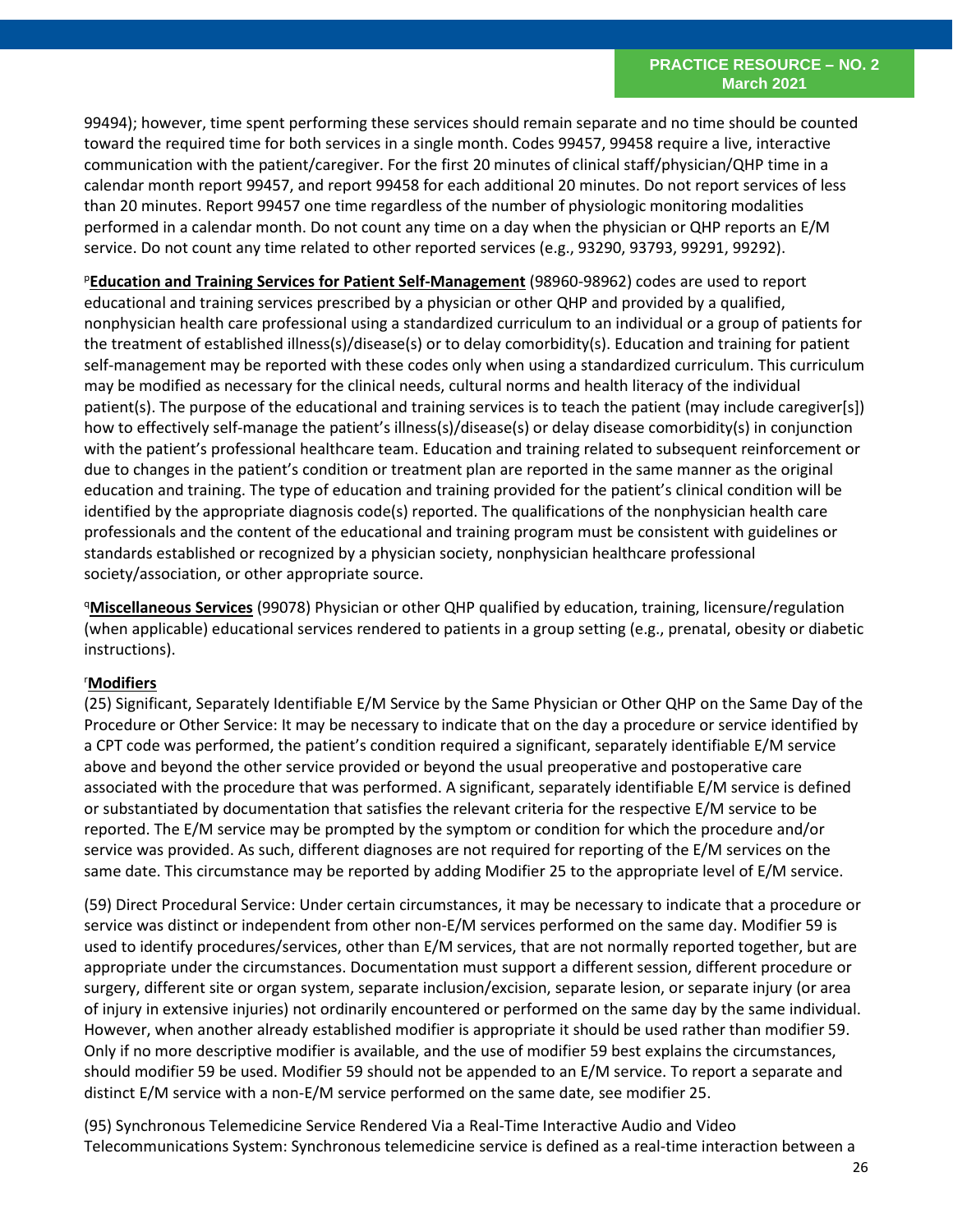physician or other QHP and a patient who is located at a distant site from the physician or other QHP. The totality of the communication of information exchanged between the physician or other QHP and the patient during the course of the synchronous telemedicine service must be of an amount and nature that would be sufficient to meet the key components and/or requirements of the same service when rendered via a face-toface interaction. Modifier 95 may only be appended to services that are typically performed face-to-face but may be rendered via real-time (synchronous) interactive audio and video telecommunications system (Appendix P of the 2021 CPT codebook).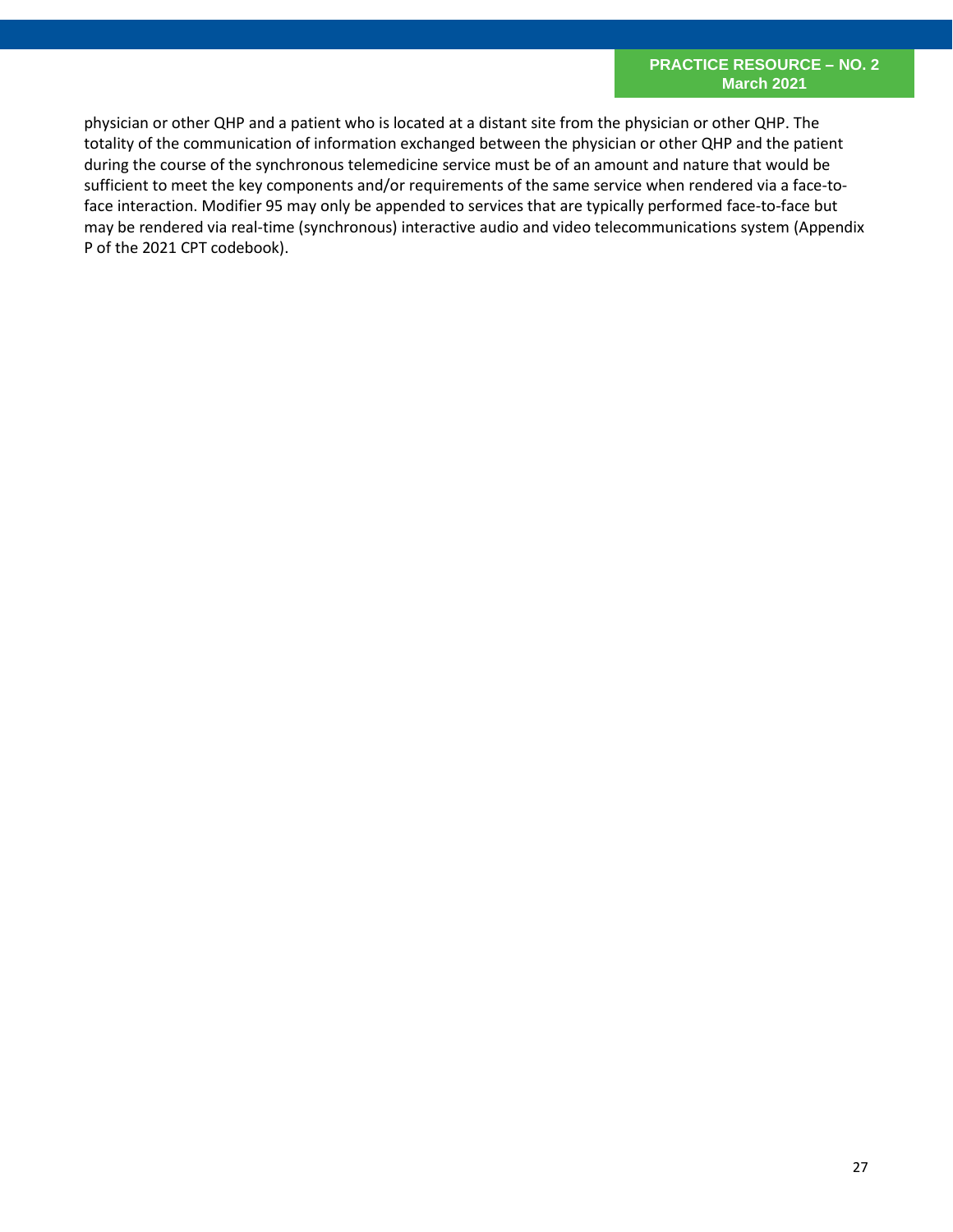#### **References**

- 1. White P, Cooley C, Transitions Clinical Report Authoring Group, American Academy of Pediatrics, American Academy of Family Physicians, American College of Physicians. Supporting the health care transition from adolescence to adulthood in the medical home. *Pediatrics*. 2018;142(5):e20182587.
- 2. American Medical Association. *2021 CPT Professional Edition*. Chicago, IL: AMA, 2019.
- 3. Committee on Coding and Nomenclature. *Coding for Pediatrics 2020*. Itasca, IL: American Academy of Pediatrics, 2019.
- 4. McManus M, White P, Schmidt A. *Recommendations for Value-Based Transition Payment for Pediatric and Adult Health Care Systems: A Leadership Roundtable Report.* Washington, DC: The National Alliance to Advance Adolescent Health, 2018.
- 5. American Medical Association. *CPT Assistant.* Chicago, IL: AMA, 2016;26(11).

#### **Acknowledgments**

The authors gratefully acknowledge the funding support for this work from the federal Maternal and Child Health Bureau (MCHB). The authors also appreciate the expert reviews by MCHB's Dr. Marie Mann and Sarah Beth McLellan.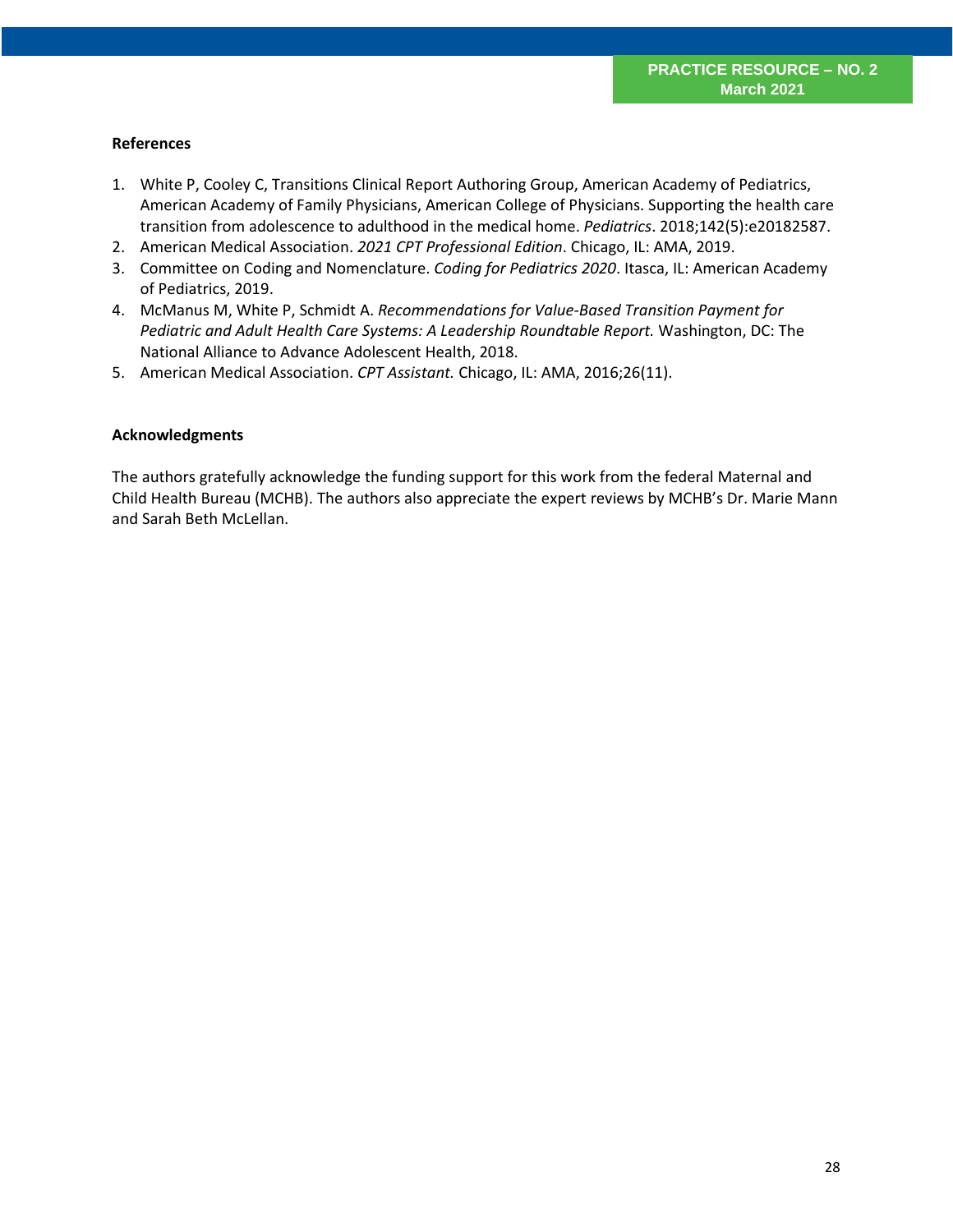**PRACTICE RESOURCE** – **NO. 2 PRACTICE RESOURCE** – **NO. 2 March 2020 March 2021**

|                                                              |                                                                                                                   |                                                                       |                  |                                                                       |       |                                    | Appendix A. Characteristics of Services Specific to Physician Designation |                  |                      |
|--------------------------------------------------------------|-------------------------------------------------------------------------------------------------------------------|-----------------------------------------------------------------------|------------------|-----------------------------------------------------------------------|-------|------------------------------------|---------------------------------------------------------------------------|------------------|----------------------|
| <b>CPT Code</b>                                              | Physician or Other Qualified<br><b>Clinical Staff Member<sup>2</sup></b><br>Health Care Professional <sup>1</sup> |                                                                       | <b>CPT Code</b>  | Physician or Other Qualified<br>Health Care Professional <sup>1</sup> |       | Clinical Staff Member <sup>2</sup> |                                                                           |                  |                      |
|                                                              | F2F <sup>3</sup>                                                                                                  | Non-F2F <sup>4</sup>                                                  | F2F <sup>3</sup> | Non-F2F <sup>4</sup>                                                  |       | F2F <sup>3</sup>                   | Non-F2F <sup>4</sup>                                                      | F2F <sup>3</sup> | Non-F2F <sup>4</sup> |
|                                                              |                                                                                                                   | Office or Other Outpatient Services, New Patient                      |                  |                                                                       |       |                                    | <b>Hospital Transitional Care Management Services</b>                     |                  |                      |
| 99202                                                        | X                                                                                                                 |                                                                       |                  |                                                                       | 99495 | x                                  | x                                                                         | х                | х                    |
| 99203                                                        | $\pmb{\mathsf{X}}$                                                                                                |                                                                       |                  |                                                                       | 99496 | X                                  | X                                                                         | X                | X                    |
| 99204                                                        | X                                                                                                                 |                                                                       |                  |                                                                       |       |                                    | <b>Telephone Services</b>                                                 |                  |                      |
| 99205                                                        | X                                                                                                                 |                                                                       |                  |                                                                       | 99441 |                                    | х                                                                         |                  |                      |
|                                                              |                                                                                                                   | <b>Office or Other Outpatient Services, Established Patient</b>       |                  |                                                                       | 99442 |                                    | X                                                                         |                  |                      |
| 99211                                                        | х                                                                                                                 |                                                                       |                  |                                                                       | 99443 |                                    | Χ                                                                         |                  |                      |
| 99212                                                        | X                                                                                                                 |                                                                       |                  |                                                                       | 98966 |                                    | Χ                                                                         |                  |                      |
| 99213                                                        | Χ                                                                                                                 |                                                                       |                  |                                                                       | 98967 |                                    | Χ                                                                         |                  |                      |
| 99214                                                        | Χ                                                                                                                 |                                                                       |                  |                                                                       | 98968 |                                    | X                                                                         |                  |                      |
| 99215                                                        | X                                                                                                                 |                                                                       |                  |                                                                       |       |                                    | <b>Online Digital Evaluation and Management Services</b>                  |                  |                      |
|                                                              |                                                                                                                   | Office or Other Outpatient Consultations, New or Established Patients |                  |                                                                       | 99421 |                                    | х                                                                         |                  |                      |
| 99241                                                        | х                                                                                                                 |                                                                       |                  |                                                                       | 99422 |                                    | x                                                                         |                  |                      |
| 99242                                                        |                                                                                                                   |                                                                       |                  |                                                                       | 99423 |                                    | x                                                                         |                  |                      |
| 99243                                                        | X<br>X                                                                                                            |                                                                       |                  |                                                                       | 98970 |                                    | $\pmb{\mathsf{X}}$                                                        |                  |                      |
|                                                              |                                                                                                                   |                                                                       |                  |                                                                       |       |                                    |                                                                           |                  |                      |
| 99244                                                        | X                                                                                                                 |                                                                       |                  |                                                                       | 98971 |                                    | Χ                                                                         |                  |                      |
| 99245                                                        | X                                                                                                                 |                                                                       |                  |                                                                       | 98972 |                                    | X                                                                         |                  |                      |
|                                                              |                                                                                                                   | <b>Care Plan Oversight Services</b>                                   |                  |                                                                       |       |                                    | Interprofessional Telephone/Internet/EHR <sup>5</sup> Consultations       |                  |                      |
| 99339                                                        |                                                                                                                   | х<br>X                                                                |                  |                                                                       | 99446 |                                    | х                                                                         |                  |                      |
| 99340                                                        |                                                                                                                   |                                                                       |                  |                                                                       | 99447 |                                    | Χ                                                                         |                  |                      |
|                                                              |                                                                                                                   | <b>Prolonged Services</b>                                             |                  |                                                                       | 99448 |                                    | Χ                                                                         |                  |                      |
| 99354                                                        | х                                                                                                                 |                                                                       |                  |                                                                       | 99449 |                                    | Χ                                                                         |                  |                      |
| 99355                                                        | X                                                                                                                 |                                                                       |                  |                                                                       | 99451 |                                    | X                                                                         |                  |                      |
| 99358                                                        |                                                                                                                   | х                                                                     |                  |                                                                       | 99452 |                                    | Χ                                                                         |                  |                      |
| 99359                                                        |                                                                                                                   | X                                                                     |                  |                                                                       |       |                                    | Digitally Stored Data Services/Remote Physiologic Monitoring              |                  |                      |
| 99417                                                        | X                                                                                                                 | X                                                                     |                  |                                                                       | 99453 |                                    | х                                                                         |                  |                      |
|                                                              |                                                                                                                   | <b>Medical Team Conference</b>                                        |                  |                                                                       | 99454 |                                    | Χ                                                                         |                  |                      |
| 99366                                                        | х                                                                                                                 |                                                                       |                  |                                                                       | 99091 |                                    | Χ                                                                         |                  |                      |
| 99367                                                        |                                                                                                                   | х                                                                     |                  |                                                                       | 99473 |                                    | x                                                                         |                  |                      |
| 99368                                                        |                                                                                                                   | X                                                                     |                  |                                                                       | 99474 |                                    | $\mathsf{x}$                                                              |                  |                      |
|                                                              |                                                                                                                   | <b>Preventive Medicine Services</b>                                   |                  |                                                                       |       |                                    | <b>Remote Physiologic Monitoring Treatment Management Services</b>        |                  |                      |
| 99384                                                        | X                                                                                                                 |                                                                       |                  |                                                                       | 99457 | х                                  |                                                                           | х                |                      |
| 99385                                                        | X                                                                                                                 |                                                                       |                  |                                                                       | 99458 | X                                  |                                                                           | X                |                      |
| 99394                                                        | Χ                                                                                                                 |                                                                       |                  |                                                                       |       |                                    | <b>Education and Training for Patient Self-Management</b>                 |                  |                      |
| 99395                                                        | Χ                                                                                                                 |                                                                       |                  |                                                                       | 98960 | х                                  |                                                                           |                  |                      |
|                                                              |                                                                                                                   | <b>Health Risk Assessment</b>                                         |                  |                                                                       | 98961 | X                                  |                                                                           |                  |                      |
| 96160                                                        | X                                                                                                                 | X                                                                     | X                | X                                                                     | 98962 | X                                  |                                                                           |                  |                      |
| <b>General Behavioral Health Integration Care Management</b> |                                                                                                                   |                                                                       |                  |                                                                       |       | <b>Miscellaneous Services</b>      |                                                                           |                  |                      |
| 99484                                                        |                                                                                                                   |                                                                       | X                | X                                                                     | 99078 | X                                  |                                                                           |                  |                      |
|                                                              |                                                                                                                   | <b>Care Management Services</b>                                       |                  |                                                                       |       |                                    |                                                                           |                  |                      |
| 99490                                                        |                                                                                                                   |                                                                       | X                | X                                                                     |       |                                    |                                                                           |                  |                      |
| 99439                                                        |                                                                                                                   |                                                                       | X                | $\overline{\mathsf{x}}$                                               |       |                                    |                                                                           |                  |                      |
| 99491                                                        |                                                                                                                   | X                                                                     |                  |                                                                       |       |                                    |                                                                           |                  |                      |
| 99487                                                        |                                                                                                                   |                                                                       | $\mathsf X$      | $\pmb{\mathsf{X}}$                                                    |       |                                    |                                                                           |                  |                      |
| 99489                                                        |                                                                                                                   |                                                                       | X                | $\mathsf X$                                                           |       |                                    |                                                                           |                  |                      |
| G2064                                                        |                                                                                                                   | $\mathsf X$                                                           |                  |                                                                       |       |                                    |                                                                           |                  |                      |
| G2065                                                        |                                                                                                                   |                                                                       |                  | $\pmb{\mathsf{X}}$                                                    |       |                                    |                                                                           |                  |                      |

**Appendix A: Characteristics of Services Specific to Physician Designation**

<sup>1</sup>The American Medical Association distinguishes a qualified health care professional (QHP) from a clinical staff member in terms of which physicians may report services. A "physician or other qualified health care professional" is an individual who is qualified by education, training, licensure/regulation (when applicable), and facility privileging (when applicable) who performs a professional service within his/her scope of practice and independently reports that professional service. In addition to a physician, other qualified health care professionals include, but are not limited to, clinical nurse specialists, nurse practitioners, physician assistants, and clinical social workers.

<sup>2</sup>A "clinical staff member" is a person working under the supervision of a physician or other QHP; they are allowed by law, regulation, and facility policy to perform or assist in performance of a specified professional service but do not individually report the service. Clinical staff include, but are not limited to, medical assistants and licensed practical nurses.

<sup>3</sup> F2F = face-to-face services. Physical face-to-face presence and synchronous real-time audio-visual face-to-face are considered equivalent. Note this statement from 2021 CPT regarding modifier 95: "The totality of the communication of information exchanged between the physician or other qualified health care professional and the patient during the course of the synchronous telemedicine service must be of an amount and nature that would be sufficient to meet the key components and/or requirements of the same service when rendered via a face-to-face interaction."

<sup>4</sup>Non-F2F = non-face-to-face services

<sup>5</sup> EHR = electronic health record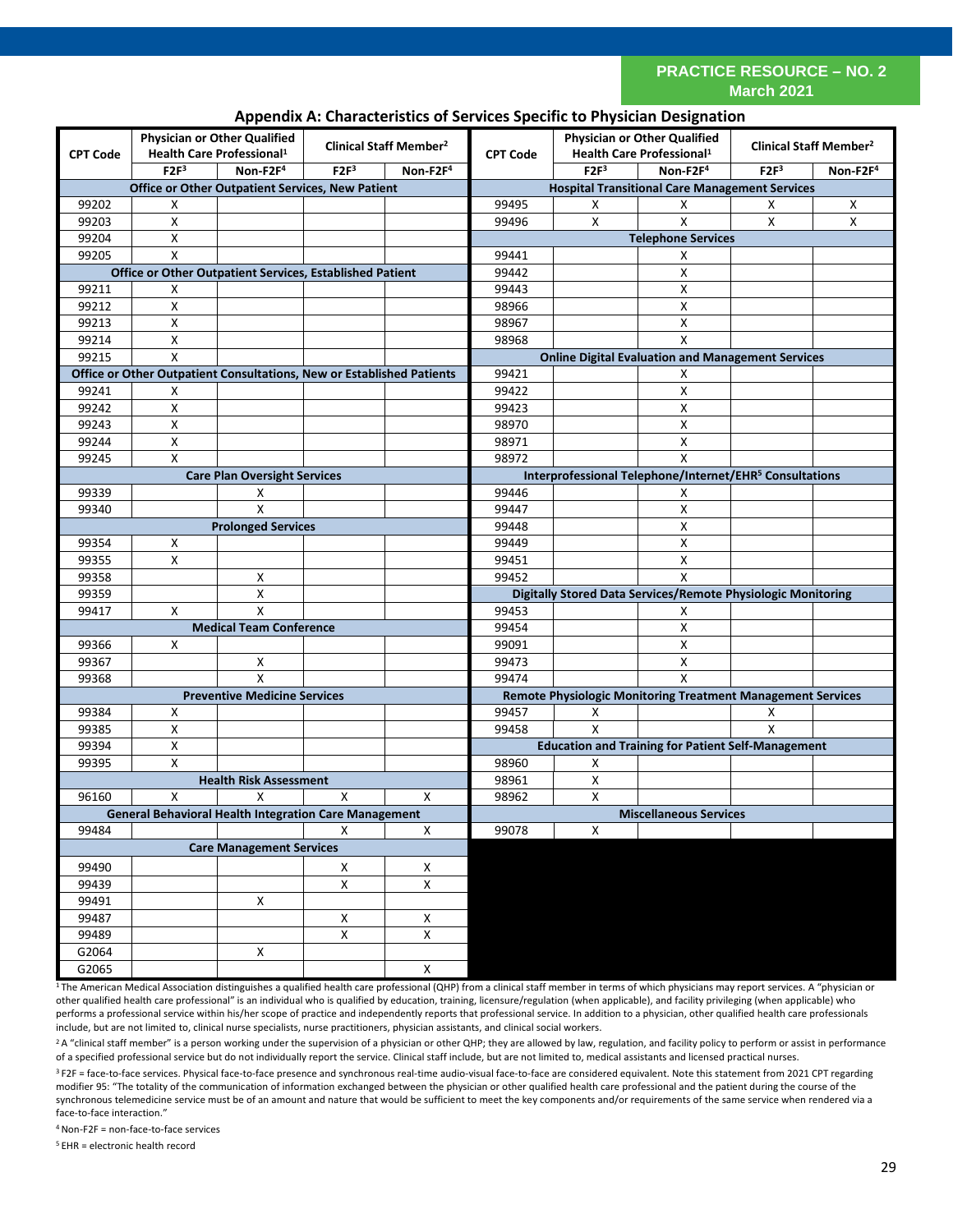| Code   | <b>Patient</b><br><b>Contact</b>          | <b>Minimum Reportable</b><br><b>Prolonged Services</b><br><b>Time (Single Date</b><br>of Service)                                                                                                                                                                        | <b>Use in Conjunction</b><br><b>With</b>                                                                                                                           | *Do Not Report With                                               | <b>Other Prolonged</b><br>Service(s) Reportable On<br><b>Same Date Of Service</b> |
|--------|-------------------------------------------|--------------------------------------------------------------------------------------------------------------------------------------------------------------------------------------------------------------------------------------------------------------------------|--------------------------------------------------------------------------------------------------------------------------------------------------------------------|-------------------------------------------------------------------|-----------------------------------------------------------------------------------|
| +99354 | F <sub>2F<sup>1</sup> Only</sub>          | 30 minutes                                                                                                                                                                                                                                                               | 90837, 90847, 99241-                                                                                                                                               | 99202-99205,                                                      | 99358, 99359                                                                      |
|        |                                           | (Beyond listed typical                                                                                                                                                                                                                                                   | 99245, 99324-99337,                                                                                                                                                | 99212-99215,                                                      |                                                                                   |
|        |                                           | time)                                                                                                                                                                                                                                                                    | 99341-99350, 99483                                                                                                                                                 | 99415, 99416, 99417                                               |                                                                                   |
| +99355 | F <sub>2</sub> F Only                     | Each additional 15<br>minutes (Beyond 99354)                                                                                                                                                                                                                             | 99354                                                                                                                                                              | 99202-99205,<br>99212-99215, 99415,<br>99416, 99417               | 99358, 99359                                                                      |
| +99356 | F <sub>2F</sub> and<br>Unit/Floor<br>Time | 30 minutes<br>(Beyond listed typical<br>time)                                                                                                                                                                                                                            | 90837, 90847, 99218-<br>99220, 99221-99223,<br>99224-99226, 99231-<br>99233, 99234-99236,<br>99251-99255, 99304-<br>99310                                          |                                                                   | 99358, 99359                                                                      |
| +99357 | F <sub>2F</sub> and<br>Unit/Floor<br>Time | Each additional 15<br>minutes (Beyond 99356)                                                                                                                                                                                                                             | 99356                                                                                                                                                              |                                                                   | 99358, 99359                                                                      |
| 99358  | Non-F2F <sup>2</sup><br>Only              | 30 minutes                                                                                                                                                                                                                                                               | Must relate to a<br>service where face-to-<br>face care has or will<br>occur. This is not an<br>add-on code and is not<br>used in conjunction<br>with a base code. | 99202-99205, 99212-<br>99215, 99417<br>On same date of<br>service | 99354, 99356                                                                      |
| +99359 | Non-F2F<br>Only                           | Each additional 15<br>minutes (Beyond 99358)                                                                                                                                                                                                                             | 99358                                                                                                                                                              | 99202-99205, 99212-<br>99215, 99417<br>On same date of<br>service | 99354, 99356                                                                      |
| +99417 | F2F and/or<br>Non-F2F                     | Reported with 99205:<br>75 minutes or more<br>Reported with 99215:<br>55 minutes or more<br>(Total time on the date<br>of encounter)<br>*De not count the time of any conarately reported cenyice as prolonged cenyices time 00255 is for prolonged services time hoyand | 99205, 99215                                                                                                                                                       | 99354, 99355, 99358,<br>99359, 99415, 99416                       | N/A                                                                               |

#### **Appendix B: Comparison of Prolonged Services Codes Table**

Do not count the time of any separately reported service as prolonged services time 99355 is for prolonged services time beyond 99354 and may be reported in multiple units 99357 is for prolonged services time beyond 99356 and may be reported in multiple units 99359 is for prolonged services time beyond 99358 and may be reported in multiple units 99417 is for prolonged services time beyond 99205 or 99215 and may be reported in multiple units of at least 15 minutes.

<sup>1</sup>F2F = face-to-face services

<sup>2</sup>Non-F2F = non-face-to-face services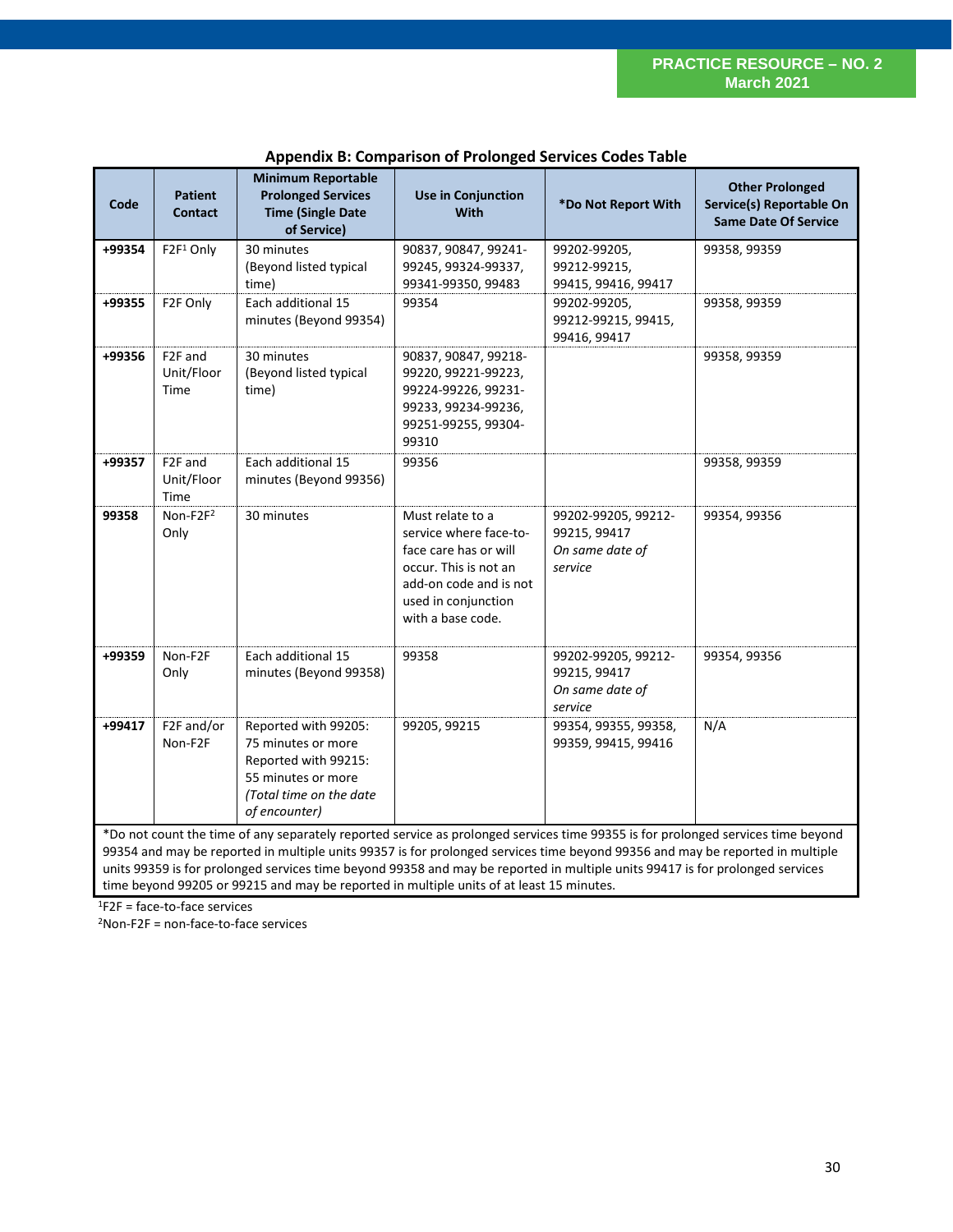#### **Appendix C: Letter Template to Payers Regarding Recognition of Codes Related to Pediatric-to-Adult Transition Services**

Address to Insurance Carrier Claims Review Department Address to Insurance Carrier Medical Director

Dear (to be individually addressed on practice or chapter letterhead):

I am writing to object to [*Carrier Name's*] policy of [*select as appropriate: either not covering or bundling, or inadequately paying for*] CPT codes related to transition from pediatric to adult care. Transition services are intended to be part of routine preventive, primary, and chronic care for all adolescents and young adults. Our physicians and their clinical staff are appropriately reporting CPT codes even though the services may otherwise be denied by the payer. The specific CPT codes listed below are necessary to report the additional time and work for transition services and should be paid appropriately.

These transition-related codes align with the pediatric and adult patient-centered medical home model of care<sup>1</sup> and the AAP/AAFP/ACP Clinical Report on Transition to Adulthood,<sup>2</sup> which calls for a structured transition process beginning early in adolescence and continuing through transfer to adult care. Recognizing these codes would enable physicians and their clinical staff to provide recommended services for transition planning, transfer assistance, and integration into adult care. Evidence shows that a structured transition process improves adherence to care, consumer satisfaction, use of adult ambulatory care services, and disease-specific outcomes.<sup>3,4</sup> A complete list of transition-related codes with corresponding Medicare fees, relative value units, and clinical vignettes was published in 2021.<sup>5</sup>

The CPT codes related to transition that are at issue include the following: *[please select those codes* that the practice is addressing (a listing of CPT codes related to transition is attached for the practice's *reference)]*.

We urge you to recognize and pay appropriately for these services related to transition from pediatric to adult care. We look forward to your response on your coverage and payment policy for these health care transition-related CPT codes. If you have any questions or need additional information, please contact *[include contact information]*.

Sincerely, X

<sup>1</sup> McManus M, White P, Borden C. *Incorporating Pediatric-to-Adult Transition into NCQA Patient-Centered Medical Home Recognition: 2019 Update.* Washington, DC: Got Transition®, October 2019.

<sup>&</sup>lt;sup>2</sup> White P, Cooley C, Transitions Clinical Report Authoring Group, American Academy of Pediatrics, American Academy of Family Physicians, American College of Physicians. *Pediatrics*. 2018;142(5):e20182587.

<sup>&</sup>lt;sup>3</sup> Gabriel P, McManus M, Rogers K, White P. Outcome evidence for structured pediatric to adult health care transition interventions: a systematic review. *Journal of Pediatrics.* 2017;188:263-269.

<sup>4</sup> Schmidt A, Ilango S, McManus M, Rogers K, White P. Outcomes of pediatric to adult health care transition interventions: An updated systematic review. *Journal of Pediatric Nursing*. 2020;51:92-107.

<sup>5</sup> McManus M, White P, Schmidt A, Slade R, Salus T. *2021 Coding and Payment Tip Sheet for Transition from Pediatric to Adult Health Care.* Washington, DC: Got Transition® and American Academy of Pediatrics, March 2021.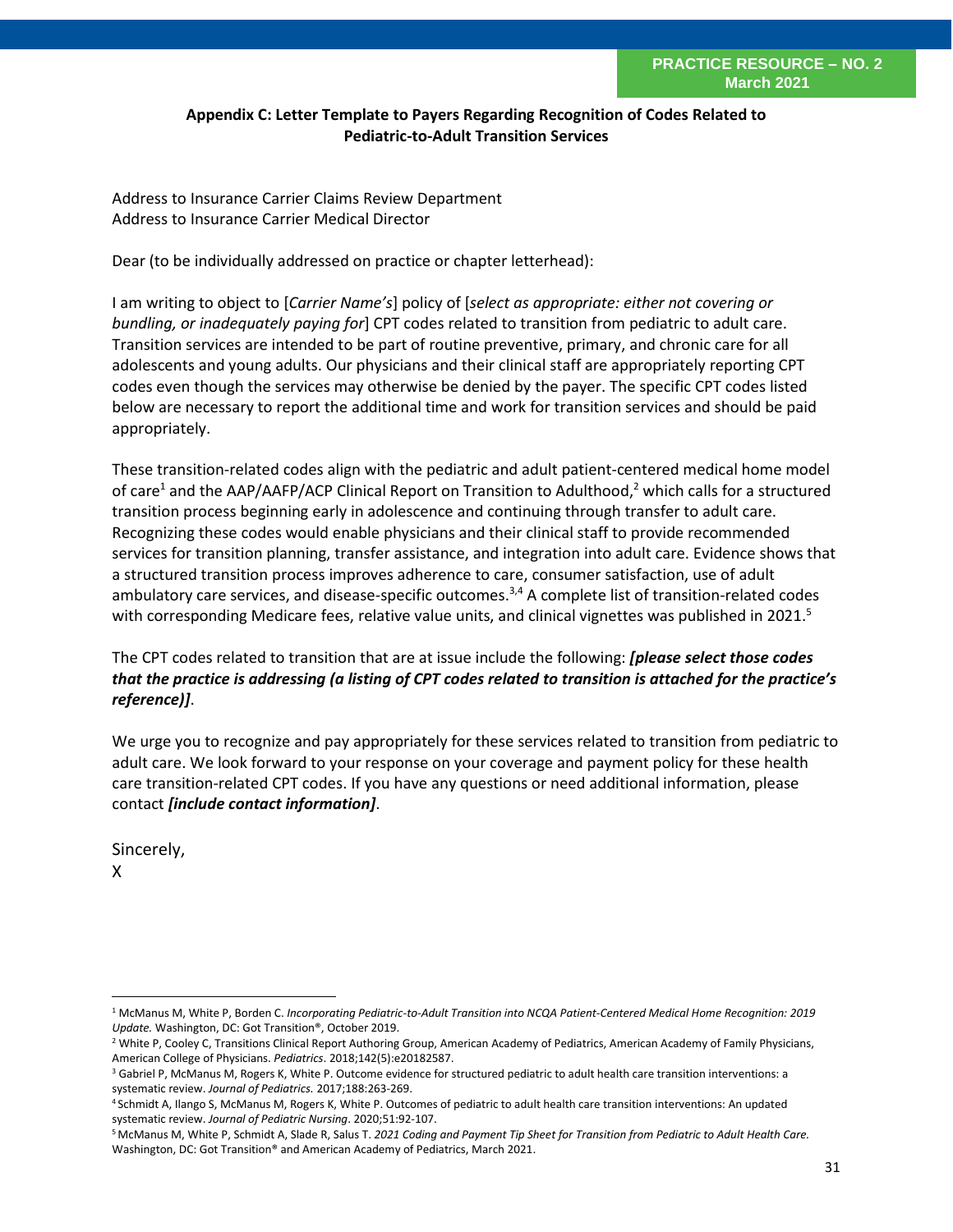## **Summary Listing of CPT Codes Related to Transition**

| <b>Applicable Transition</b><br><b>CPT Codes</b> | <b>Service Descriptions</b>                                                                         |
|--------------------------------------------------|-----------------------------------------------------------------------------------------------------|
| 99202-99205,<br>99211-99215                      | Office or other outpatient services                                                                 |
| 99241-99245                                      | Office or other outpatient consultations                                                            |
| 99339, 99340                                     | Care plan oversight services                                                                        |
| 99354, 99355,<br>99358, 99359, 99417             | Prolonged services                                                                                  |
| 99366-99368                                      | Medical team conference                                                                             |
| 99384, 99385<br>99394, 99395                     | Preventive medicine services                                                                        |
| 96160                                            | Health risk assessment (e.g., transition readiness/self-care assessment)                            |
| 99441-99443,<br>98966-98968                      | Telephone services                                                                                  |
| 99421-99423,<br>98970-98972                      | Online digital evaluation and management services                                                   |
| 99446-99449,<br>99451, 99452                     | Interprofessional telephone/Internet/electronic health record<br>assessment and management services |
| 99487, 99489                                     | Complex chronic care management services                                                            |
| G2064, G2065                                     | Principal care management services for managing a patient with a<br>single, complex problem         |
| 99490, 99439, 99491                              | Chronic care management services                                                                    |
| 99484                                            | General behavioral health integration care management                                               |
| 99495, 99496                                     | Hospital transitional care management services                                                      |
| 99453, 99454,<br>99091, 99473, 99474             | Digitally stored data services/remote physiologic monitoring                                        |
| 99457, 99458                                     | Remote physiologic monitoring treatment management services                                         |
| 98960-98962                                      | Education and training for patient self-management services                                         |
| 25, 59, 95                                       | Modifiers                                                                                           |